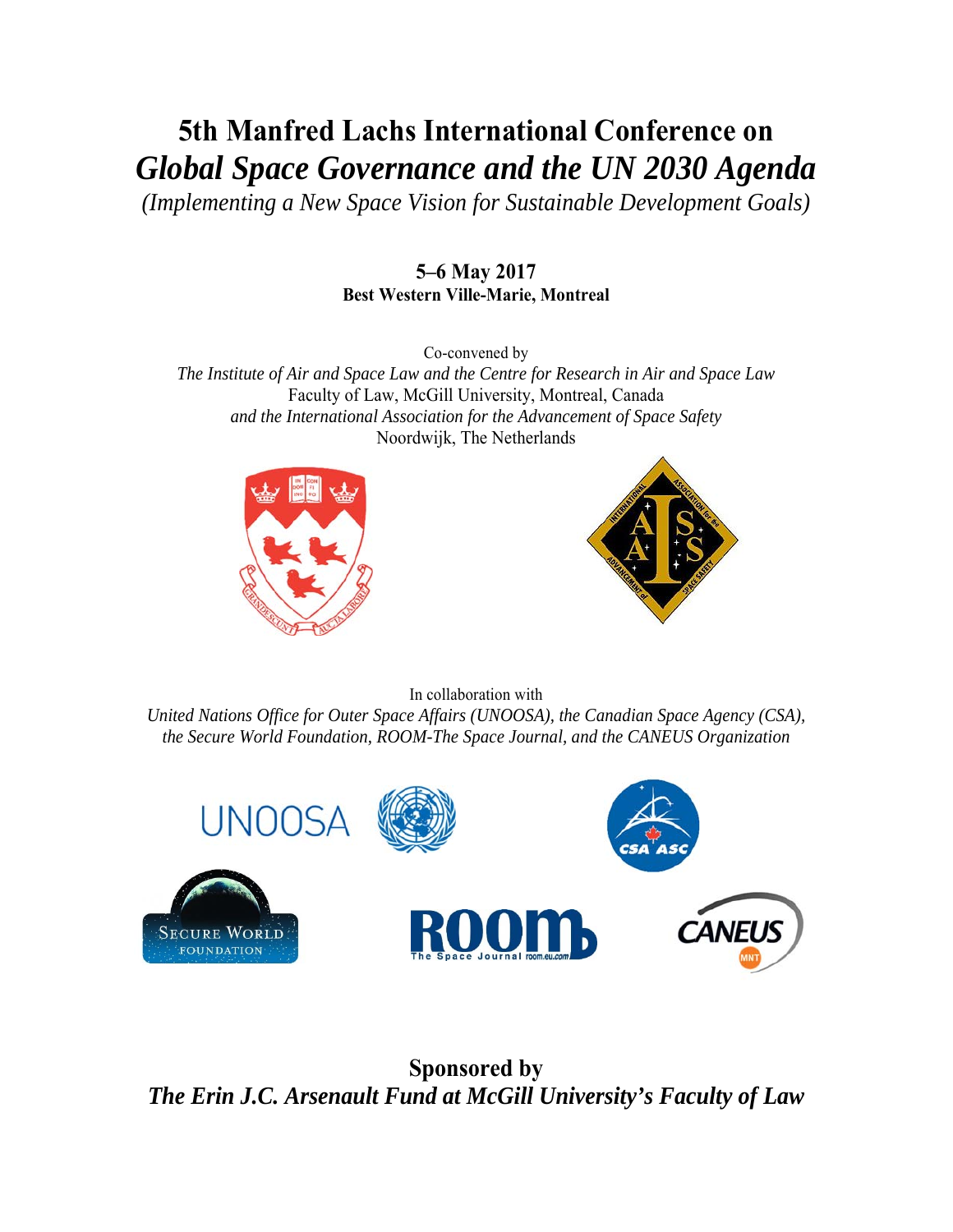

# **Conference Co-Chairs**

| Ram Jakhu            | Institute of Air and Space Law, McGill University, Canada          |
|----------------------|--------------------------------------------------------------------|
| <b>Joseph Pelton</b> | International Association for the Advancement of Space Safety, USA |
|                      |                                                                    |

# **Conference Coordinator**

| <b>Aram Daniel Kerkonian</b> | Institute of Air and Space Law, McGill University, Canada |
|------------------------------|-----------------------------------------------------------|
|------------------------------|-----------------------------------------------------------|

# **Conference Steering Committee**

| <b>Eleanora Agnew</b>        | Canadian Space Agency, Canada                                        |
|------------------------------|----------------------------------------------------------------------|
| <b>Kelly Anderson</b>        | Global Affairs Canada, Canada                                        |
| <b>Kimberly Chan</b>         | Canadian Space Agency, Canada                                        |
| <b>Paul Dempsey</b>          | Institute of Air and Space Law, McGill University, Canada            |
| <b>Marie-Soleil Fecteau</b>  | Global Affairs Canada, Canada                                        |
| <b>Steven Freeland</b>       | Western Sydney University, Australia                                 |
| <b>Niklas Hedman</b>         | United Nations Office for Outer Space Affairs, Austria               |
| <b>David Kendall</b>         | United Nations Committee on the Peaceful Uses of Outer Space, Canada |
| <b>Aram Daniel Kerkonian</b> | Institute of Air and Space Law, McGill University, Canada            |
| <b>Shouping Li</b>           | Beijing Institute of Technology, China                               |
| <b>Lucien Rapp</b>           | Space Institue for Research on Innovative Uses of Satellites, France |
| <b>Michael Simpson</b>       | Secure World Foundation, USA                                         |
| Jinyuan Su                   | Xi'an Jiaotong University, China                                     |

#### **General Information**

Conference Venue<br>
Hotel Best Western Ville-Marie<br>
Faculty Club Hotel Best Western Ville-Marie Mont Royal I, 20<sup>th</sup> Floor McGill University<br>3407 Peel Street 3407 Peel Street Quebec, Canada Quebec, Canada H3A 1W7 H34 0E5

3450 McTavish Street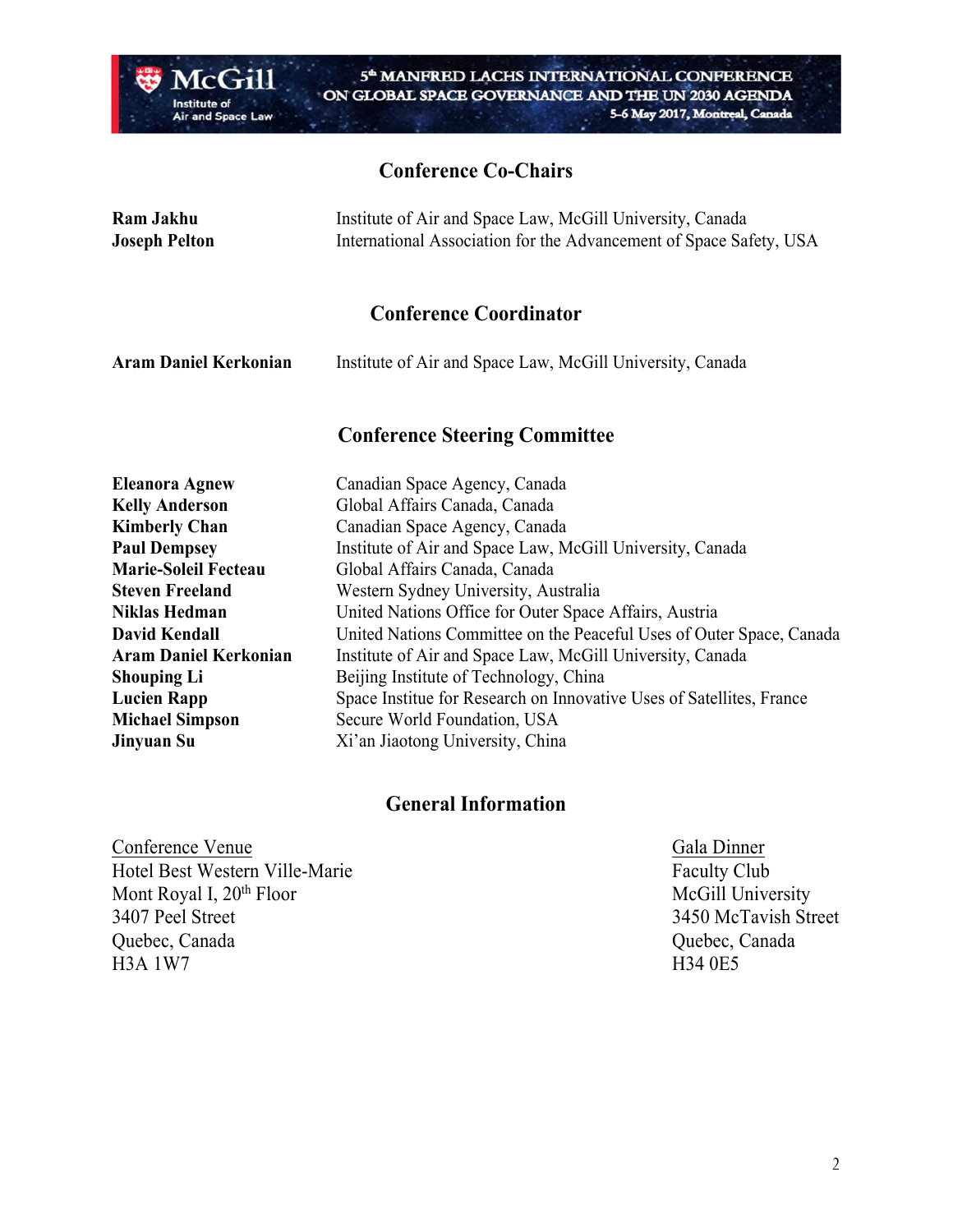

# **OVERVIEW: FRIDAY, 5 MAY 2017**

#### **8:00 – 8:30**

 Registration: Mont Royal I  $(20<sup>th</sup> Floor)$ 

#### **8:30 – 9:00**

 Opening Address: Mont Royal II  $(20<sup>th</sup> Floor)$ 

#### **9:00 – 11:00**

Session 1: Pillars for Global Governance of Outer Space Activities in the 21 Century (Organized by UNOOSA) Mont Royal II  $(20<sup>th</sup> Floor)$ 

#### **11:00 – 11:20**

 Refreshment Break: Mont Royal I  $(20<sup>th</sup>$  Floor)

#### **11:20 – 13:00**

 Session 2: *National and Regional Perspectives on Space Governance* (Organized by the CSA) Mont Royal II  $(20<sup>th</sup> Floor)$ 

#### **13:00 – 14:20**

 Lunch and Poster Presentations: Mont Royal I  $(20<sup>th</sup>$  Floor)

#### **14:20 – 16:00**

 Session 3: *Legal and Policy Foundations & Background* Mont Royal II  $(20<sup>th</sup> Floor)$ 

#### **16:00 – 16:20**

 Refreshment Break: Mont Royal I  $(20<sup>th</sup> Floor)$ 

#### **16:20 – 18:00**

 Session 4: *How to Improve Current Governance Models*  Mont Royal II  $(20<sup>th</sup>$  Floor)

#### **19:00 – 22:30**

 Gala Dinner: Faculty Club (Grand Ballroom)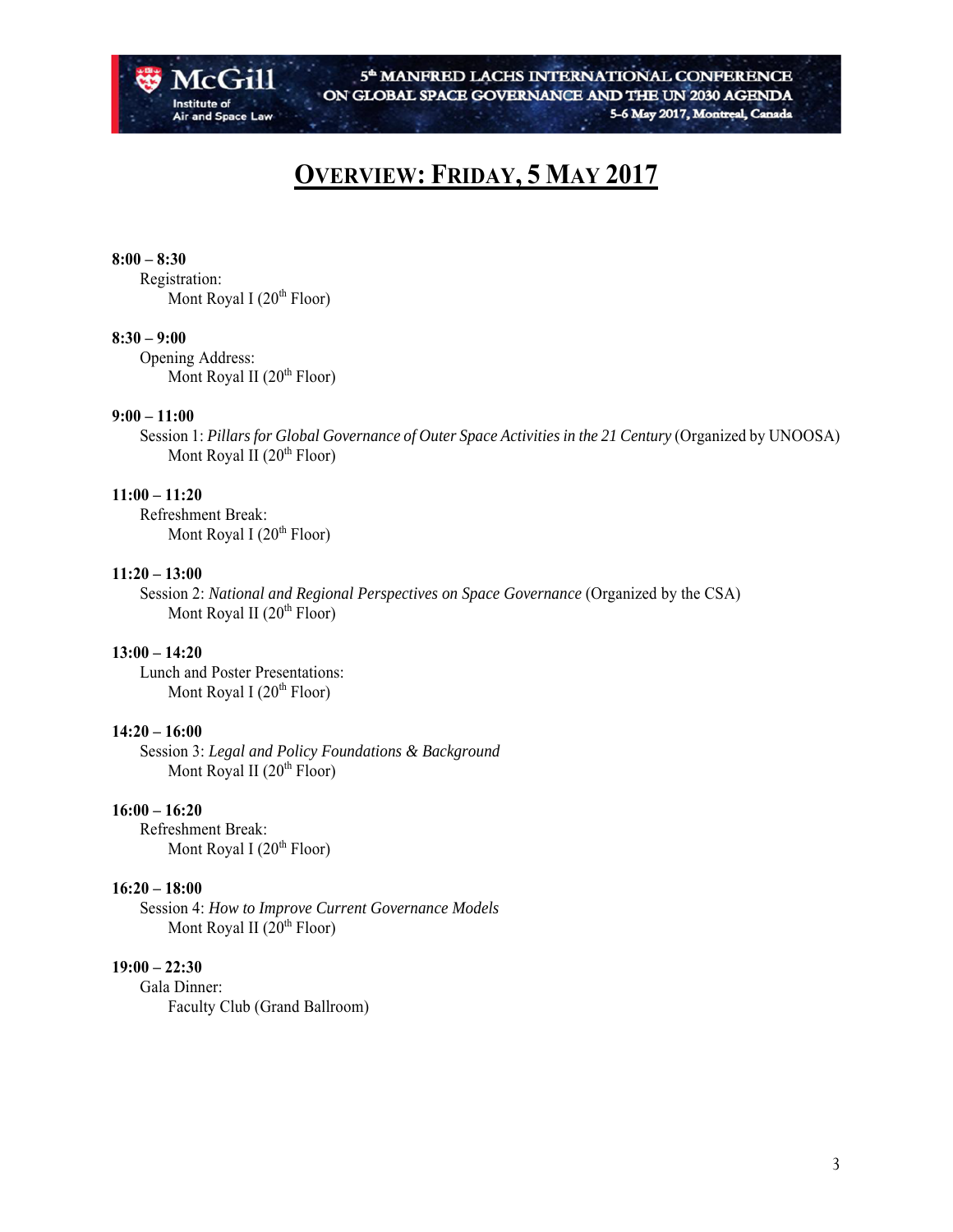

# **OVERVIEW: SATURDAY, 6 MAY 2017**

#### **9:00 – 10:40**

 Parallel Session 5A: *Space Applications for Achieving SDGs - I* Salon Ville-Marie  $(4<sup>th</sup> Floor)$ 

#### **9:00 – 10:40**

 Parallel Session 5B: *Space Applications for Achieving SDGs – II* Mont Royal II  $(20<sup>th</sup> Floor)$ 

#### **10:40 – 11:00**

 Refreshment Break: Mont Royal I  $(20<sup>th</sup> Floor)$ 

#### **11:00 – 12:40**

 Parallel Session 6A: *National Perspectives of Space Policies and Applications* Mont Royal II  $(20<sup>th</sup> Floor)$ 

#### **11:00 – 12:40**

 Parallel Session 6B: *Space Natural Resources for Human Needs on Earth* Salon Ville-Marie (4<sup>th</sup> Floor)

#### **12:40 – 14:00**

Lunch:

Mont Royal I  $(20<sup>th</sup>$  Floor)

#### **14:00 – 15:40**

 Session 7: *Modes of Global Space Governance: Tools to Move Forward* Mont Royal II  $(20<sup>th</sup> Floor)$ 

#### **15:40 – 16:00**

 Refreshment Break: Mont Royal I  $(20<sup>th</sup> Floor)$ 

#### **16:00 – 16:40**

 Session 8: *An International Study of Global Space Governance: Input to UNISPACE+50* Mont Royal II  $(20<sup>th</sup> Floor)$ 

#### **16:40 – 17:00**

 Closing Address and Adoption of Montreal Resolution Mont Royal II  $(20<sup>th</sup> Floor)$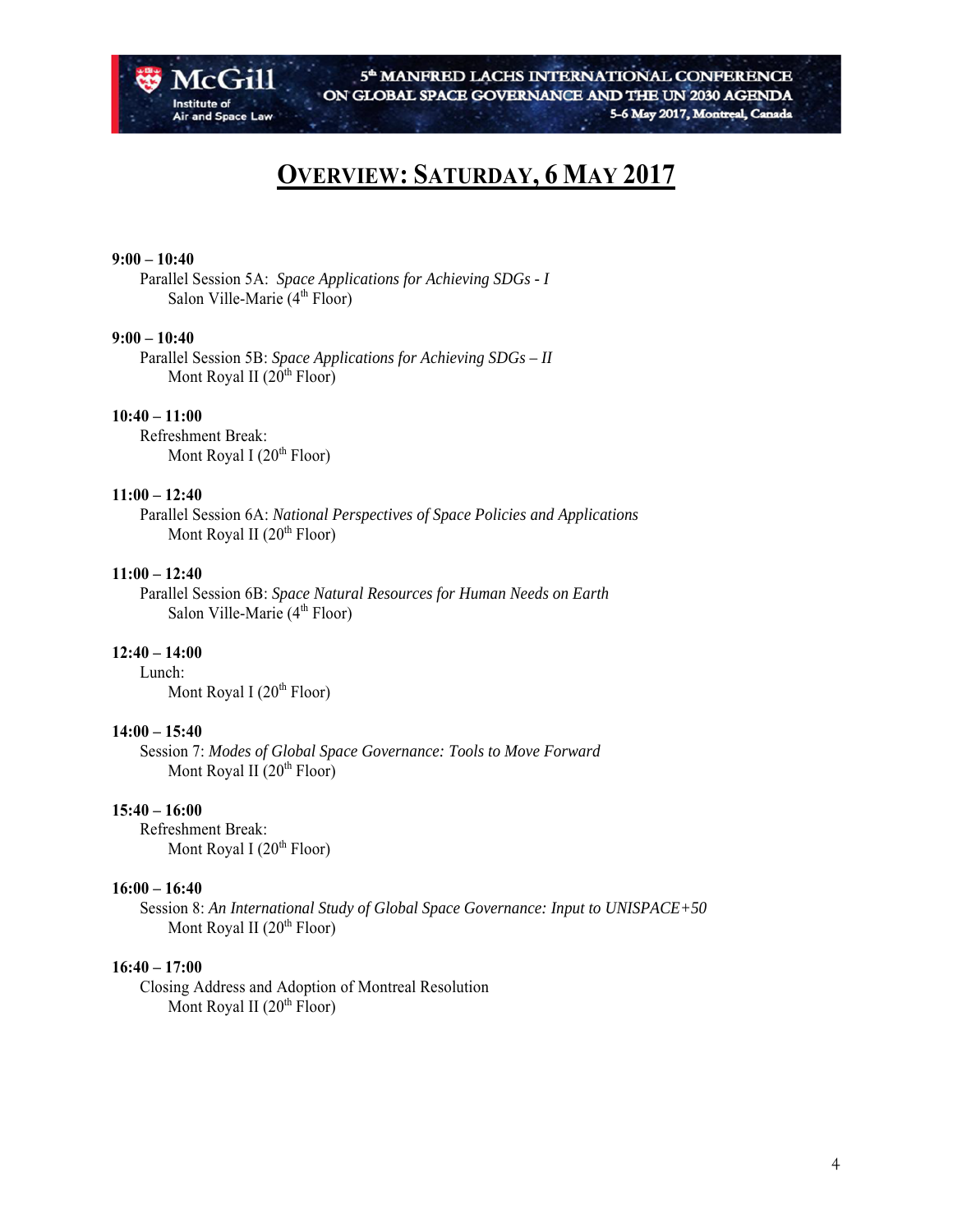

# **DAY ONE – FRIDAY, 5 MAY 2017**

**Registration: 8:00 – 8:30 Mont Royal I (20<sup>th</sup> Floor)** 

### **Opening Address:**

**8:30 – 9:00 Mont Royal II (20th Floor)** 

|    | $1110 \text{H}$ KV at $11 \text{V}$ T From |                                                                             |
|----|--------------------------------------------|-----------------------------------------------------------------------------|
|    | Name                                       | Position and Affiliation                                                    |
| 1. | Aram Daniel                                | Master of Ceremonies and Conference Coordinator                             |
|    | Kerkonian                                  |                                                                             |
| 2. | Ram Jakhu                                  | Conference-Co-Chair; Director, Institute of Air and Space Law, McGill       |
|    |                                            | University                                                                  |
| 3. | Richard Janda                              | Faculty of Law, McGill University                                           |
| 4. | David Kendall                              | Chair, United Nations Committee on the Peaceful Uses of Outer Space         |
|    |                                            | (UNCOPUOS)                                                                  |
| 5. | Isabelle Rongier                           | President, International Association for the Advancement of Space Safety    |
| 6. | Joseph Pelton                              | Conference Co-Chair; International Association for the Advancement of Space |
|    |                                            | Safety                                                                      |

## **Session 1:** *Pillars for Global Governance of Outer Space Activities in the 21 Century* (Organized by UNOOSA)

**9:00 – 11:00 Mont Royal II (20th Floor)** 

|                                   | $1110 \text{ m}$ and $141 \text{ m}$ |                                                                            |  |
|-----------------------------------|--------------------------------------|----------------------------------------------------------------------------|--|
|                                   | Name                                 | Position and Affiliation                                                   |  |
| Chair: Simonetta Di Pippo, UNOOSA |                                      |                                                                            |  |
|                                   | Sylvain Laporte                      | President, Canadian Space Agency (CSA)                                     |  |
| 2.                                | Jean-Yves LeGall                     | President, Centre national d'études spatiales (CNES)                       |  |
| 3.1                               | Rosa Maria Ramirez                   | Director of International Affairs and Space Security, Mexican Space Agency |  |
|                                   | De Arellano Haro                     |                                                                            |  |
|                                   | 4.   Kenneth Hodgkins                | Director, Office of Space and Advanced Technology, US State Department     |  |
| 5.                                | David Kendall                        | Chair, UNCOPUOS                                                            |  |
| Discussion                        |                                      |                                                                            |  |

#### **Refreshment Break: 11:00 – 11:20**

**Mont Royal I (20<sup>th</sup> Floor)**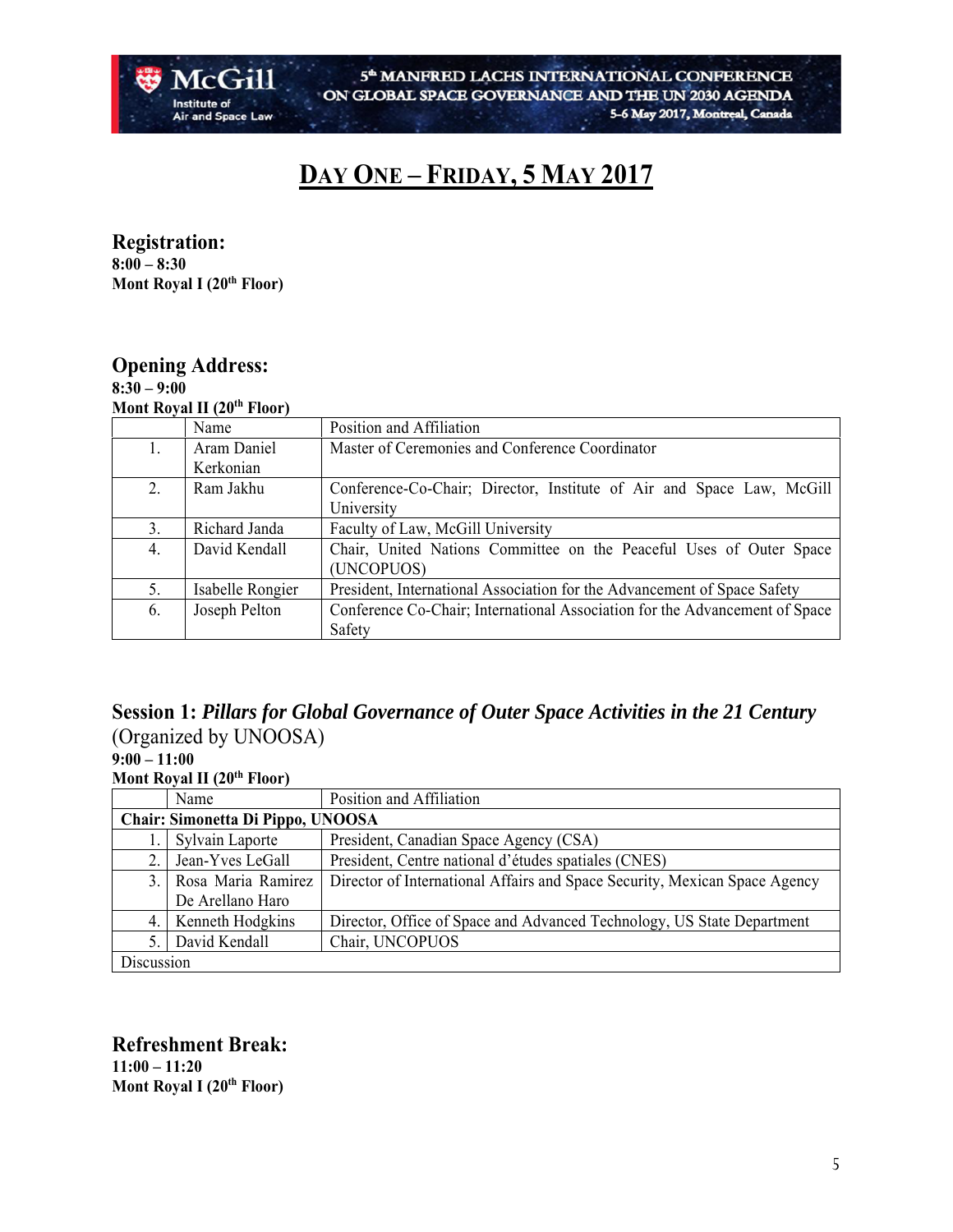# **Session 2:** *National and Regional Perspectives on Space Governance*

(Organized by the CSA) **11:20 – 13:00 Mont Royal II (20<sup>th</sup> Floor)** 

McGill

**Air and Space Law** 

**Institute of** 

|                                                 | Name               | Position and Affiliation                                                   |
|-------------------------------------------------|--------------------|----------------------------------------------------------------------------|
| <b>Chair: Elle Agnew, Canadian Space Agency</b> |                    |                                                                            |
|                                                 | Mary Preville      | Director General, CSA                                                      |
|                                                 | Kenneth Hodgkins   | Director of Office on Advanced Technology, US State Department             |
| 3.                                              | Mark Reynhardt     | Deputy Director, Science and Technology, South African Department of       |
|                                                 |                    | International Relations and Cooperation                                    |
| 4.                                              | Rosa Maria Ramirez | Director of International Affairs and Space Security, Mexican Space Agency |
|                                                 | De Arellano Haro   |                                                                            |
| Discussion                                      |                    |                                                                            |

### **Lunch and Poster Presentations:**

#### **13:00 – 14:20 Mont Royal I (20th Floor)**

| IVIUIIL INVAL I (40  | L'IOOL)                                                                     |
|----------------------|-----------------------------------------------------------------------------|
| Name                 | Title                                                                       |
| Ali Aghahosseini     | Sustainable Diplomacy for Sustainable Governance                            |
| Ali Golroo           | Cooperation between Space Ferrying Nations and Emerging Space Nations       |
|                      | A key to Environmental Sustainability on Earth and in Space                 |
| <b>Andrew Butler</b> | Freedom of Movement in Outer Space as an Individual Human Right             |
| Huan Yu              | To Promote Chinese Space Economic Development by Creating Domestic Space    |
|                      | Legislation                                                                 |
| Joseph Clift         | Do Astronauts Dream of Catching Cosmic Sheep?                               |
| Robert Thomas        | The Outer Space Treaty vs. Realpolitik: The Need for a New Treaty Framework |
|                      |                                                                             |

# **Session 3:** *Legal and Policy Foundations & Background*

**14:20 – 16:00 Mont Royal II (20<sup>th</sup> Floor)** 

|                                | Name                | Title                                                                            |
|--------------------------------|---------------------|----------------------------------------------------------------------------------|
| <b>Chair: Melissa de Zwart</b> |                     |                                                                                  |
| 1.                             | Barry Kellman       | Space Capabilities for Enforcing Environmental Sustainability                    |
| 2.                             | Audrey Allison      | Unlocking the Potential of New Space Systems to Achieve SDG Goals                |
| 3.                             | Amit Maitra         | Space Governance as a Driver for Sustainable Development                         |
| 4.                             | Joe Pelton          | Improved Legal and Regulatory Processes to Protect the Planet                    |
| 5.                             | Philip De Man/      | Reciprocal Limits to the Freedom to Use Outer Space by All States, on a Basis of |
|                                | <b>Ward Munters</b> | Equality: Common But Differentiated Responsibilities?                            |
| 6.                             | Lena de Winne       | Asgardia – The First Space Nation: Vision and Challenges                         |
| Discussion                     |                     |                                                                                  |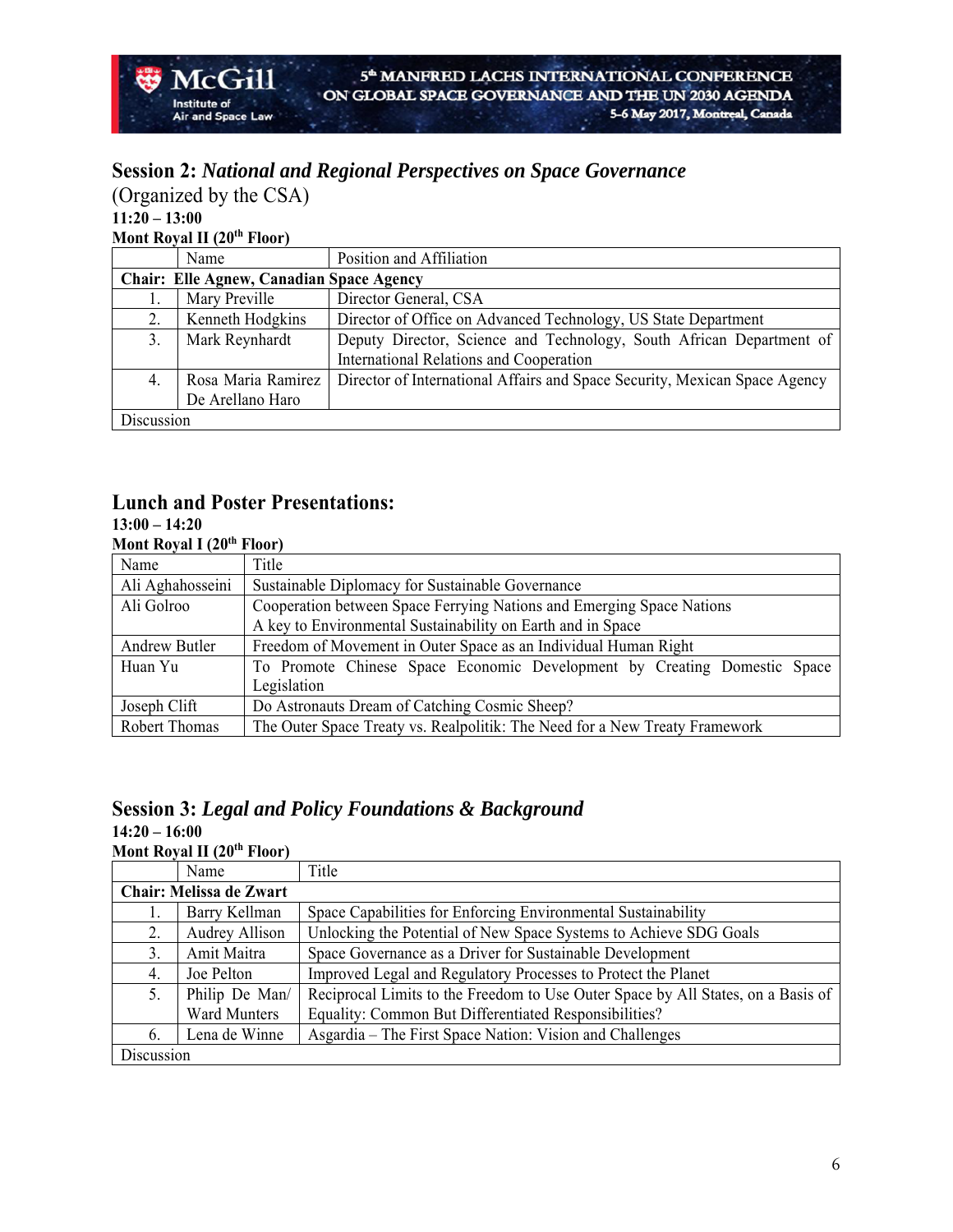

**Refreshment Break: 16:00 – 16:20 Mont Royal I (20<sup>th</sup> Floor)** 

#### **Session 4:** *How to Improve Current Governance Models*  **16:20 – 18:00**

**Mont Royal II (20th Floor)** 

|            | Name                           | Title                                                                |
|------------|--------------------------------|----------------------------------------------------------------------|
|            | <b>Chair: Theresa Hitchens</b> |                                                                      |
| 1.         | Tommaso Sgobba                 | Space Governance and Stakeholder's Rights                            |
| 2.         | Krystal Wilson                 | Challenges to Using Volunteered Geographic Information for Achieving |
|            |                                | the Sustainable Development Goals                                    |
| 3.         | Melissa de Zwart               | Domestic Space Legislation: Guidelines for Sustainability<br>in      |
|            |                                | Commercial Space                                                     |
| 4.         | Mallowan<br>Monica<br>and      | The 4th Estate at the Service of Sustainable Space Governance        |
|            | Maria Lucas-Rhimbassen         |                                                                      |
| 5.         | Gilles Doucet                  | National Incentives for Global Space Governance                      |
| 6.         | <b>Stuart Eves</b>             | The Legal Implications of Improved Space Situation Awareness and     |
|            |                                | other Developments in Space Technology (to be presented by Gilles    |
|            |                                | Doucet)                                                              |
| Discussion |                                |                                                                      |

**Gala Dinner: 19:00 – 22:30 Faculty Club (Grand Ballroom)**  Keynote Speaker: Paul Meyer: *Outer Space Treaty at 50*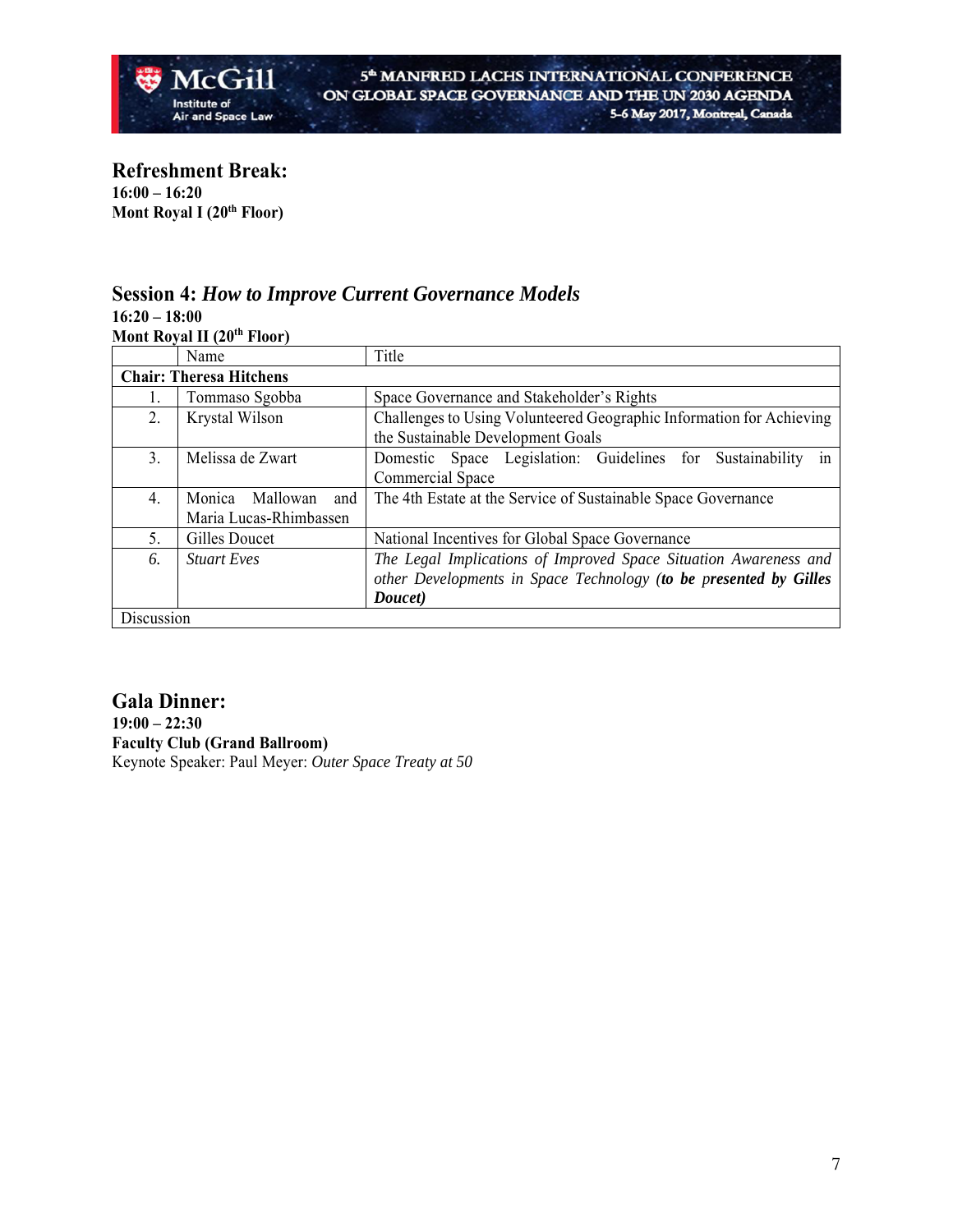

# **DAY TWO – SATURDAY, 6 MAY 2017**

# **Parallel Session 5A:** *Space Applications for Achieving SDGs - I*

**9:00 – 10:40** 

**Salon Ville-Marie (4th Floor)** 

|                            | Name          | Title                                                                              |
|----------------------------|---------------|------------------------------------------------------------------------------------|
| <b>Chair: Ken Hodgkins</b> |               |                                                                                    |
|                            | Miguel Yagues | The Benefits of Space Cooperation in the Safeguard of Tropical Forests             |
| 2.                         | Juan Gonzalez | Privacy and Remote Sensing Satellites                                              |
|                            | Allonca       |                                                                                    |
| 3.                         | George        | Long-term Sustainability of Outer Space Activities: International Cooperation as a |
|                            | Kyriakopoulos | Fundamental Basis for a Comprehensive Space Traffic Management Regime              |
| 4.                         | Mark Skinner  | Development of Distributed Space Object Tracking and Data Sharing as a Means       |
|                            |               | to Achieving the UN 2030 Sustainable Development Goals                             |
| 5.                         | Diane Howard/ | GNSS and Sustainable Access to Space                                               |
|                            | Ruth Stilwell |                                                                                    |
| 6.                         | Don Flournoy  | Space Governance Challenges re Space Solar Power                                   |
| Discussion                 |               |                                                                                    |

#### **Parallel Session 5B:** *Space Applications for Achieving SDGs – II* **9:00 – 10:40 Mont Royal II (20<sup>th</sup> Floor)**

|            | Name                     | Title                                                                               |
|------------|--------------------------|-------------------------------------------------------------------------------------|
|            | <b>Chair: Joe Pelton</b> |                                                                                     |
|            | Niklas Hedman            | The UN Register on Objects Launched into Outer Space – TCBMs and Notification       |
|            |                          | Procedures                                                                          |
| 2.         | Upasana                  | Reconciling State Practice of On-Orbit Satellite Transfer with the Law of Liability |
|            | Dasgupta                 | and Registration in Outer Space                                                     |
| 3.         | <i>Matas</i><br>Attila   | Orbit/Spectrum ITU International Regulatory Framework – Integral Part of            |
|            | and Yvon Henri           | Global Space Governance (to be presented by Ram Jakhu)                              |
| 4.         | Steven Freeland          | Promoting Peace from Above? Utilising Space for the Prevention and Prosecution      |
|            | and Ram Jakhu            | of Human Rights Violations                                                          |
| 5.         | Anne-Sophie              | Space Applications as Instruments to Face Terrorist Threats                         |
|            | Martin                   |                                                                                     |
| 6.         | Rajeswari Pillai         | Global Governance of Space Security: Challenges and Prospects                       |
|            | Rajagopalan              |                                                                                     |
| Discussion |                          |                                                                                     |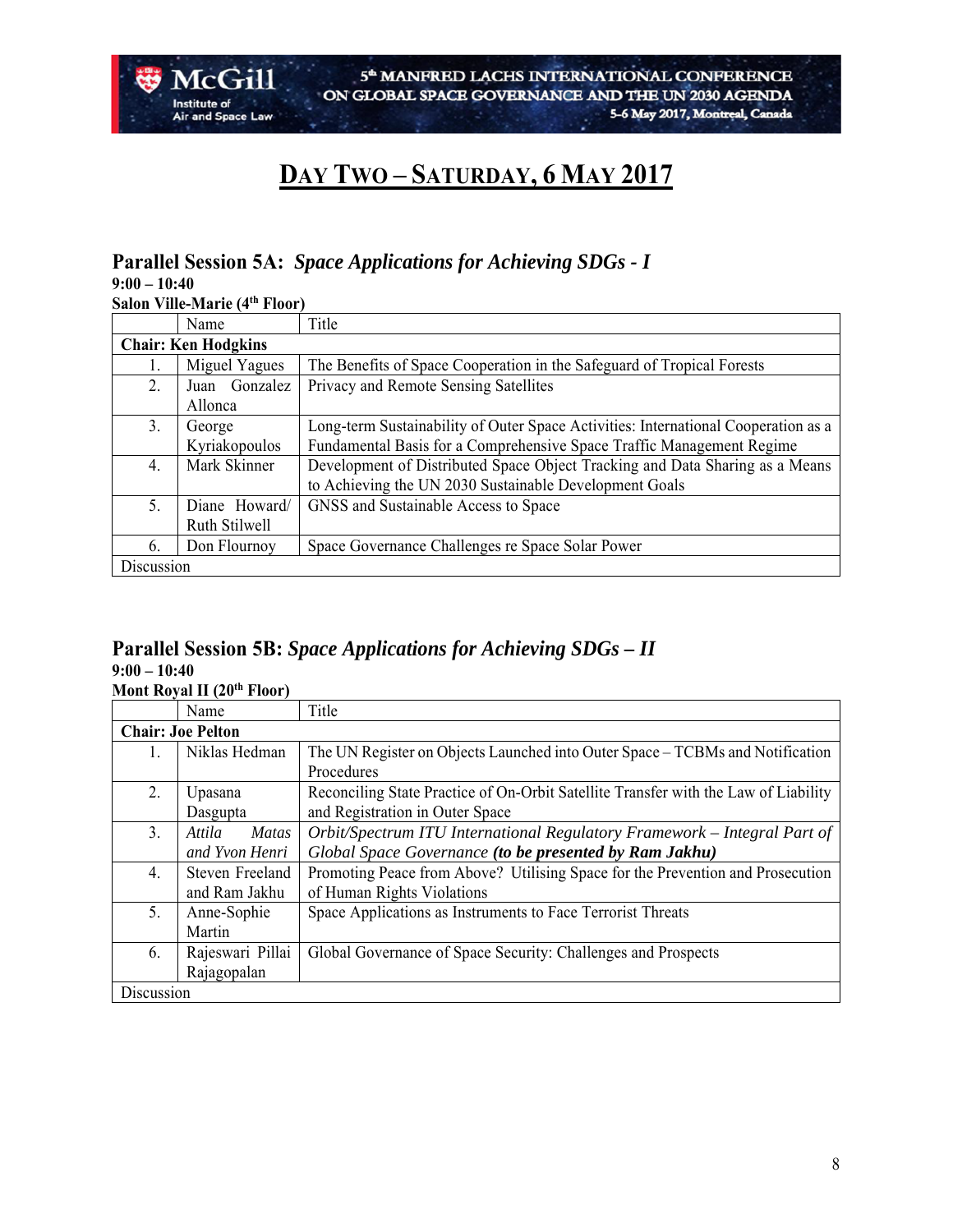**Refreshment Break: 10:40 – 11:00 Mont Royal I (20<sup>th</sup> Floor)** 

# **Parallel Session 6A:** *National Perspectives of Space Policies and Applications* **11:00 – 12:40**

**Mont Royal II (20th Floor)** 

|            | Name                        | Title                                                                        |
|------------|-----------------------------|------------------------------------------------------------------------------|
|            | <b>Chair: Niklas Hedman</b> |                                                                              |
|            | Mukund Rao                  | Assessment for Space Governance – Collaborative Framework for SDG            |
| 2.         | Li Shouping                 | Chinese Perspective on Space Sustainable Development Goals                   |
| 3.         | Isabelle                    | Space Security Awareness and Global Space Governance: a European Perspective |
|            | Sourbes-Verger              |                                                                              |
| 4.         | Sanat Kaul                  | UN 2030 Agenda and Indian Space Governance                                   |
| 5.         | Bahar                       | The New Beginnings of Commercial Space Policy and Law in Post-Soviet Nations |
|            | Ramazanova                  |                                                                              |
| 6.         | Venkataramaiah              | Community Empowered Space Technology Role Models                             |
|            | Jagannatha                  |                                                                              |
| Discussion |                             |                                                                              |

# **Parallel Session 6B:** *Space Natural Resources for Human Needs on Earth* **11:00 – 12:40 Salon Ville-Marie (4th Floor)**

|            | Name                          | Title                                                                          |
|------------|-------------------------------|--------------------------------------------------------------------------------|
|            | <b>Chair: Steven Freeland</b> |                                                                                |
|            | Ricky Lee                     | Preservation of Life on Land: How Exploitation of Asteroid Resources Can Help  |
|            |                               | Achieve Sustainable Development Goal #15                                       |
| 2.         | Maria Manoli                  | Natural Resources Exploitation as an Apple of Discord: The Need for a Space    |
|            |                               | Governance Mechanism Towards Effective Benefit Sharing                         |
| 3.         | Gordon Chung                  | An Incentivising Regime for Private Enterprises: The Enduring Benefits Derived |
|            |                               | From The Commercialization of Outer Space                                      |
| 4.         | Lawrence                      | The Integral Contribution and Limitations of A Space Property Regime To        |
|            | Roberts                       | Sustainable Development                                                        |
| Discussion |                               |                                                                                |

**Lunch: 12:40 – 14:00 Mont Royal I (20<sup>th</sup> Floor)**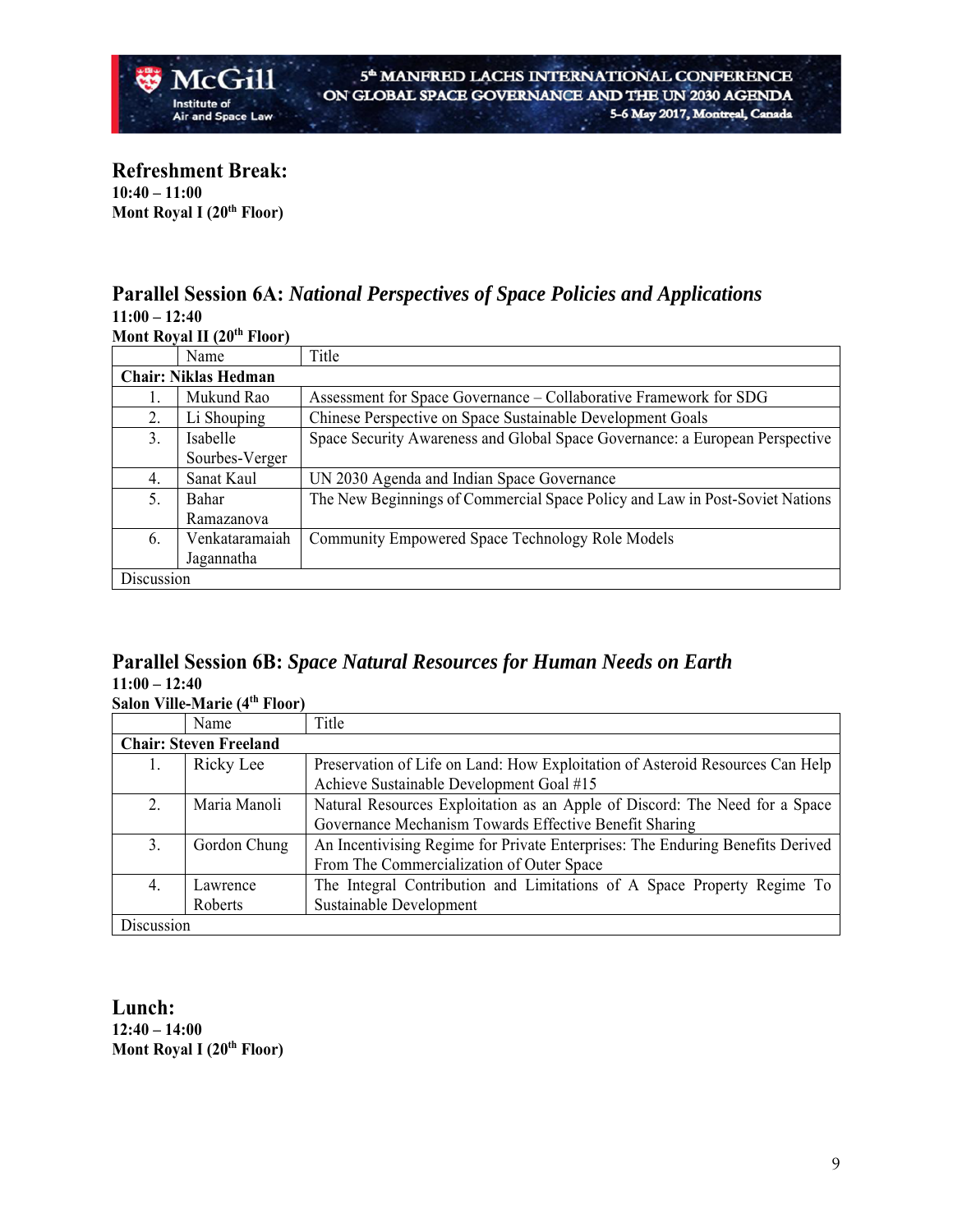#### **Session 7:** *Modes of Global Space Governance: Tools to Move Forward* **14:00 – 15:40 Mont Royal II (20th Floor)**

|            | Name                     | Title                                                                     |
|------------|--------------------------|---------------------------------------------------------------------------|
|            | <b>Chair: Paul Meyer</b> |                                                                           |
| 1.         | Theresa                  | The UN GGE on Transparency and Confidence-Building Measures in Outer      |
|            | Hitchens                 | Space Activities: How Middle Powers Can Overcome the Failure to Launch    |
| 2.         | Duncan Blake             | Manual on International Law Applicable to Military Uses of Outer Space    |
| 3.         | Eytan Tepper             | Time for Reform: Preparing UN-COPUOS for the Next 50 Years of Space       |
|            |                          | Exploration                                                               |
| 4.         | Maria<br>Lucas-          | Space Resilience 4.0: Contracting for Resilient Space Infrastructures     |
|            | Rhimbassen/              |                                                                           |
|            | Lucien Rapp              |                                                                           |
| 5.         | Jean<br>Lorna            | The Interconnection of Universalization and the UN2030 Agenda: The $21st$ |
|            | Edmonds/                 | Century Leadership Imperative                                             |
|            | Seth H. Baker            |                                                                           |
| Discussion |                          |                                                                           |

**Refreshment Break: 15:40 – 16:00 Mont Royal I (20<sup>th</sup> Floor)** 

McGill

and Space Law

Institute of

# **Session 8:** *An International Study of Global Space Governance: Input to UNISPACE+50*

**16:00 – 16:40** 

**Mont Royal II (20<sup>th</sup> Floor)** 

| Ram Jakhu | Conference-Co-Chair: Director, Institute of Air and Space Law, McGill University                   |
|-----------|----------------------------------------------------------------------------------------------------|
|           | Joseph Pelton   Conference Co-Chair: International Association for the Advancement of Space Safety |

### **Closing Address and Adoption of Montreal Resolution**

**16:40 – 17:00** 

**Mont Royal II (20th Floor)** 

|     | <b>Name</b>   | Position and Affiliation                                                           |
|-----|---------------|------------------------------------------------------------------------------------|
|     | Ram Jakhu     | Conference-Co-Chair; Director, Institute of Air and Space Law, McGill University   |
|     | Joseph Pelton | Conference Co-Chair; International Association for the Advancement of Space Safety |
| 3.1 |               | Aram Daniel   Master of Ceremonies and Conference Coordinator                      |
|     | Kerkonian     |                                                                                    |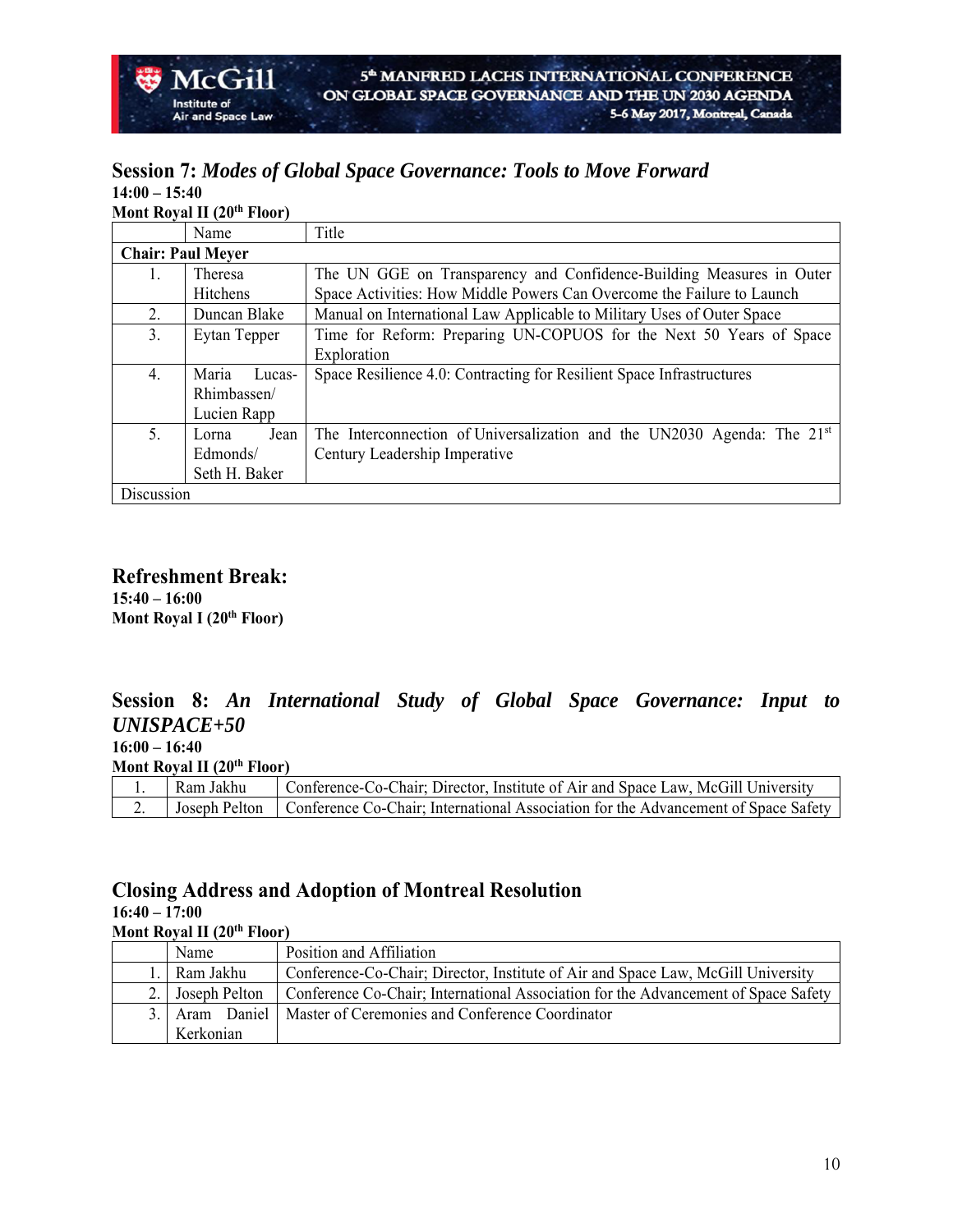# **ABSTRACTS – FRIDAY, 5 MAY 2017**

### **Poster Presentations: 13:00 – 14:20 Mont Royal I (20th Floor)**

|    | Name                 | Title                                                                       |
|----|----------------------|-----------------------------------------------------------------------------|
| ı. | Ali                  | Sustainable Diplomacy for Sustainable Governance                            |
|    | Aghahosseini         |                                                                             |
| 2. | Ali Golroo           | Cooperation between Space Ferrying Nations and Emerging Space Nations       |
|    |                      | A key to Environmental Sustainability on Earth and in Space                 |
| 3. | <b>Andrew Butler</b> | Freedom of Movement in Outer Space as an Individual Human Right             |
| 4. | Huan Yu              | To Promote Chinese Space Economic Development by Creating Domestic Space    |
|    |                      | Legislation                                                                 |
| 5. | Joseph Clift         | Do Astronauts Dream of Catching Cosmic Sheep?                               |
| 6. | Robert Thomas        | The Outer Space Treaty vs. Realpolitik: The Need for a New Treaty Framework |

#### **1. Ali Aghahosseini**

*Governing Outer Space Activities More Effectively: Sustainable Diplomacy for Sustainable Governance?*  The importance of outer space to the global economy and national interests has heightened the interest of the international diplomatic community in space sustainability. Diplomacy, from the beginning of the space age, has been at the center of efforts for the governance of outer space activities, especially through UNCOPUOS, which was created in a political environment. Since, space diplomacy has assisted in addressing the challenges of responsible behavior in space through the development of laws and regulations, non-binding mechanisms, voluntary transparency and confidence-building measures. Indeed, diplomatic efforts are focused on raising international understanding of the global consequences of irresponsible behaviour in outer space and includes specific engagements in both bilateral and multilateral efforts. Concerns about ensuring sustainability in outer space have led diplomatic efforts to pursue a range of governance initiatives such as the EU Code of Conduct, the UNCOPUOS Working Group on the Long-term Sustainability of Outer Space Activities, and the Group of Governmental Experts (GGE) on transparency and confidence-building measures. In this regard, the paper will first examine the interaction between global space governance and diplomacy, by looking not only at global space governance as the subject of diplomacy, but also at space governance as guiding diplomacy, explaining the victories and defeats in this area. The paper will then turn its attention to some critical issues regarding the impact of diplomacy on understanding and the application of space governance policies. Finally, the paper suggests some proposals to improve the sustainable global space governance policies through diplomatic tools.

#### **2. Ali Golroo**

#### *Cooperation between Space Ferrying Nations and Emerging Space Nations: A key to Environmental Sustainability on Earth and in Space*

The importance of space based technology applications to the daily functioning of humanity on Earth is so evident that in modern societies it is impossible to live without the use of such space based technologies. Although free access to outer space and the exploration and use of outer space by all States for the benefit of mankind is well recognized by international law, for the past 60 years multiple States, especially developing ones, have been dependent on the services provided by space faring nations. Lack of technology, knowhow and the high cost of investment are among the reasons for such dependency. The situation has changed since; more than 50 states are operating satellites in orbits and nearly 15 countries have launching capabilities.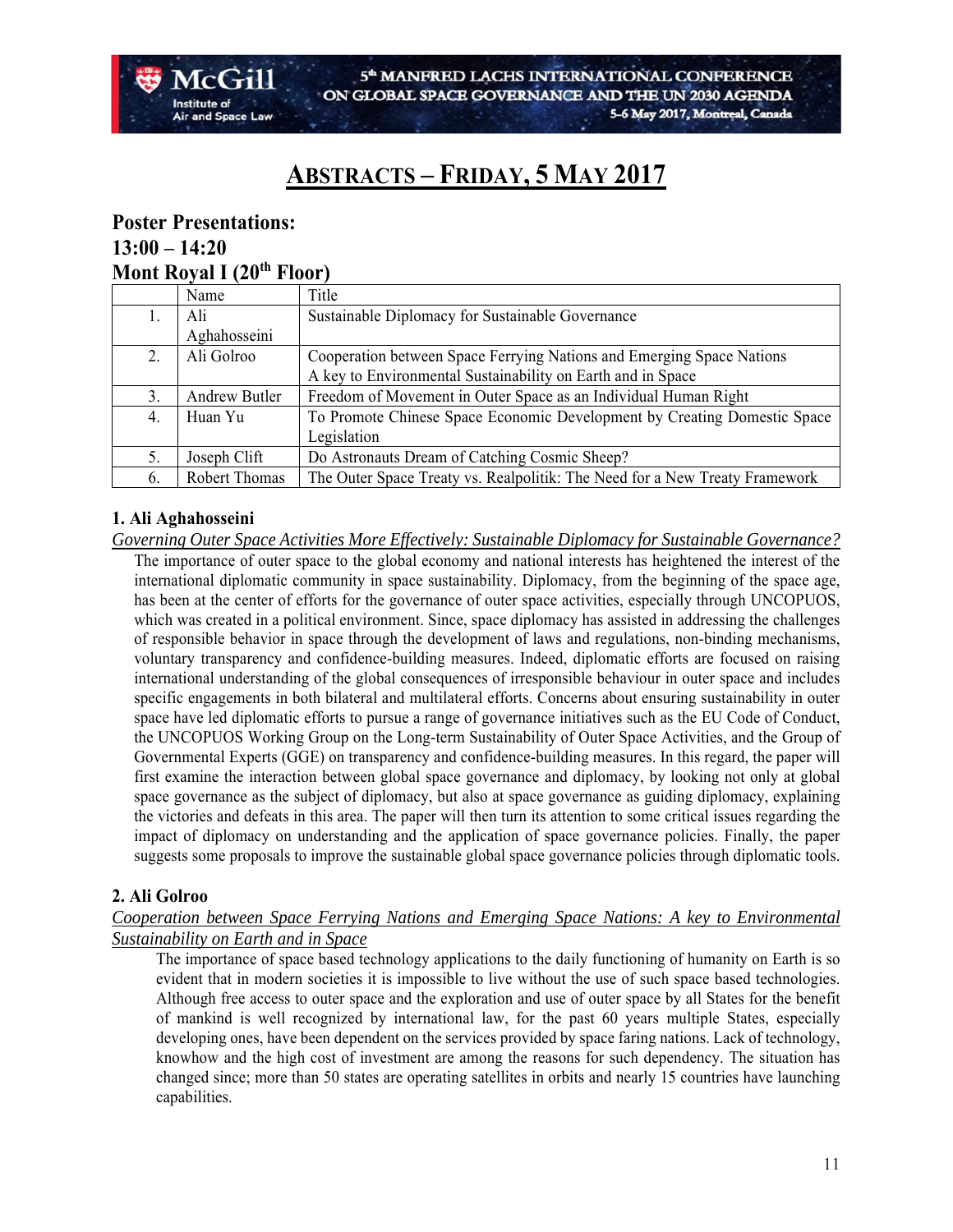This paper looks at emerging space nations and their space activities as well as the environmental effects of such activities in outer space. The author argues that the lack of international cooperation especially by the most advanced space faring States, leaves emerging space nations with no other choice but to start from scratch and which leads to more debris affecting the international community in its entirety. The International community should not only consider the mitigation and removal of space debris, but should also cooperate with emerging space nations to achieve a sustainable environment on Earth and in Space.

#### **3. Andrew Butler**

 $\sqrt{C(T)}$ 

**Air and Space Law** 

Institute of

#### *Freedom of Movement in Outer Space as an Individual Human Right*

The ability to travel and cross State borders on Earth is almost entirely determined by the 'birthright lottery' of nationality. An individually held freedom of movement throughout outer space would be of profound significance when human settlement of this environment ultimately occurs, particularly for those who are largely excluded from lawful international migration today. This paper advances an evolutionary interpretation of Article I of the *Outer Space Treaty*, advocating that its guaranteed freedoms of exploration, use and access (all premised upon a non-discriminatory freedom of movement) are personally held by all human beings as an individual human right. As with all such rights, however, this should be balanced by the doctrine of proportionality. Although it is widely believed today that only States are guaranteed these freedoms and discretionarily transfer the benefits onto their citizens, support for an individual freedom of movement does exist within both the *travaux préparatoires* and the treaty's other equally authentic languages. Recognition of such an individual freedom would be a tremendous advancement towards cementing the UN Agenda for Sustainable Development Goals well beyond the year 2030, as mobility rights are essential for equality of opportunity and the achievement of true personal autonomy for all humans. With international migration at its most regulated in history, the eventual development of such an open border regime could become one of the most unique and important governance features of outer space.

#### **4. Huan Yu**

#### *To Promote Chinese Space Economic Development by Creating Domestic Legislation*

The lack of participation of the private space sector restricts the development of the Chinese outer space industry. It is essential to encourage and promote the private space sector to participate in, as well as cooperate with, entities from other countries at the level of domestic legislation. This is especially true considering China will enact its own domestic space law in 2020. In terms of participation, first it is necessary to improve the law to promote national and private entities to complete the space project together. Second, the law ought to transfer State-owned technology to private entities in an appropriate way. Third, the law ought to affirm the liability of private entities participating in outer space activities and improve the insurance system. For the promotion of cooperation, the law ought to make regulations regarding the qualifications and conditions of private entities to provide space products and services for other countries. For foreign entities cooperating with Chinese private entities, regulations with regard to the field, scale and procedures of space activities should also be established.

#### **5. Joseph Clift**

#### *Do Astronauts Dream of Catching Cosmic Sheep?*

Proper health for astronauts has been always at the forefront of space exploration. Negative effects of low gravity environments on human physiology have been well documented and studied. Less studied however, are the effects of sleep deprivation with regards to astronauts' health and mental stamina. The question that the author seeks to address is whether or not sleep insufficiency effects (deprivation) can be accurately quantified, modeled, and predicted for astronauts on long duration missions, so as to better monitor and track their health. Answering this question will involve the testing of multiple groups of volunteers with the UND Lunar Mars Habitat for a period of one week to simulate a mission on the surface of the Moon or other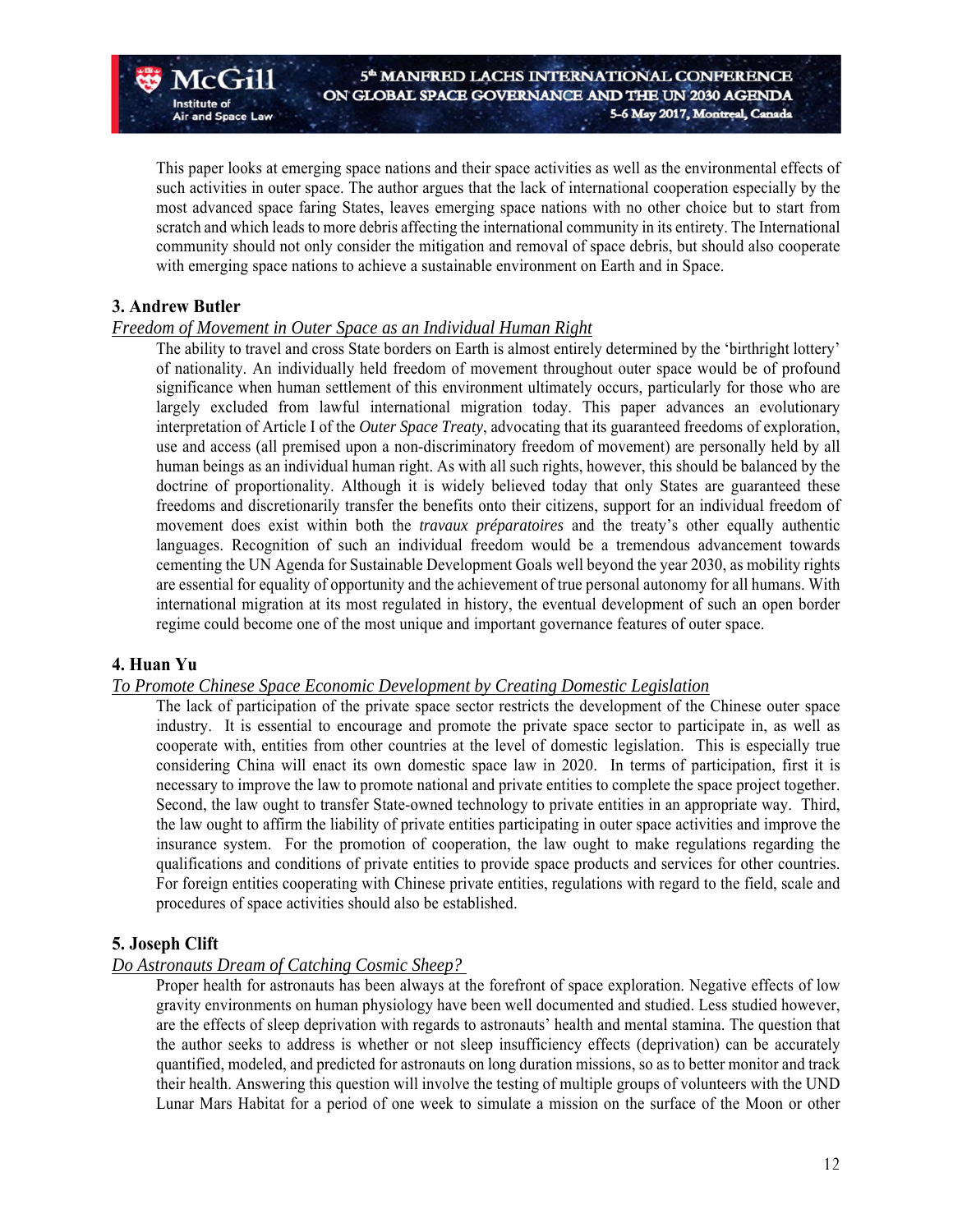distant extraterrestrial body of the Solar System with bio monitors. Various tests will be administered specific to crew duties (Captain, Pilot, Scientist, Engineer, etc.) and compared to baseline tests performed at the beginning and end of the study. Results from the tests and the data from the bio monitors shall then be quantified and analyzed. Mathematical equations shall then be derived to model and predict the effects of sleep deprivation.

#### **6. Robert Thomas**

Institute of

and Space Law

#### *The Outer Space Treaty vs. Realpolitik: The Need for a New Treaty Framework*

The tremendous expansion in commercial, military, and scientific uses of space-based infrastructure since the negotiation of the Outer Space Treaty of 1967 has benefited global development, but has also resulted in unstable incentives and coordination problems that threaten that infrastructure. This paper proposes an updated treaty framework to govern outer space activity, beginning with an assessment of two relevant challenges: the risk of damage to orbital infrastructure posed by security competition between major powers reliant on space-based military systems; and the complications posed for orbital management, legal jurisdiction and liability, and exploitation of space-based resources posed by increasingly independent space launch capabilities of non-State commercial actors.

This paper argues that a new treaty framework must specify shared standards covering three interconnected issues: orbital traffic and debris management, delineation of jurisdiction and operational boundary areas for orbital and other space-based infrastructure, and legal governance of commercial exploitation of space-based natural resources. The proposed framework draws on aspects of prior space debris mitigation proposals, the UN Convention on the Law of the Sea, and contemporary appraisals of John Locke's theory on the original appropriation of property, arguing that an updated set of 'rules of the road' can reduce risks of conflict and secure continued use of space systems to promote global development and commerce. The paper concludes by briefly considering different paths for successfully negotiating such a treaty.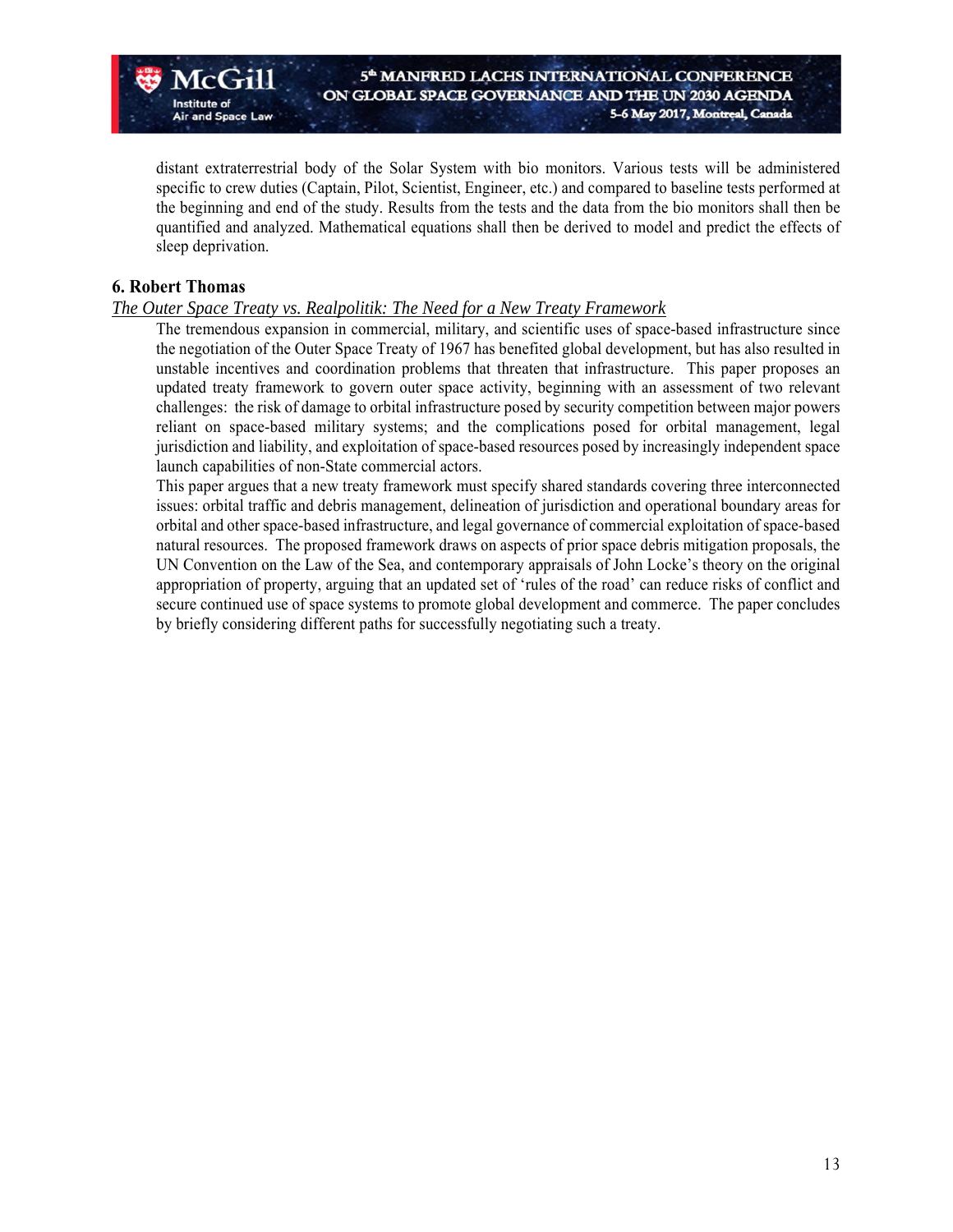### **Session 3:** *Legal and Policy Foundations & Background* **14:20 – 16:00 Mont Royal II (20th Floor)**

|            | $1.10 \text{ m}$ and $1.41 \text{ m}$ |                                                                                  |
|------------|---------------------------------------|----------------------------------------------------------------------------------|
|            | Name                                  | Title                                                                            |
|            | Chair: Melissa de Zwart               |                                                                                  |
| Ι.         | Barry Kellman                         | Space Capabilities for Enforcing Environmental Sustainability                    |
| 2.         | <b>Audrey Allison</b>                 | Unlocking the Potential of New Space Systems to Achieve SDG Goals                |
| 3.         | Amit Maitra                           | Space Governance as a Driver for Sustainable Development                         |
| 4.         | Joe Pelton                            | Improved Legal and Regulatory Processes to Protect the Planet                    |
| 5.         | Philip De Man/                        | Reciprocal Limits to the Freedom to Use Outer Space by All States, on a Basis of |
|            | <b>Ward Munters</b>                   | Equality: Common But Differentiated Responsibilities?                            |
| 6.         | Lena de Winne                         | Asgardia - The First Space Nation: Vision and Challenges                         |
| Discussion |                                       |                                                                                  |

#### **1. Barry Kellman**

 $Acc$   $ri$ 

#### *Space Activities and Environmental Sustainability*

The author proposes to explore the relationship between emerging space capabilities and enforcing global environmental sustainability goals (ESGs). This relationship is two-fold: (1) space activities can track and provide evidence of actions that contradict or impede achievement of ESGs; and (2) ESGs should apply to space activities. Exploring ongoing global challenges through the prism of this two-way relationship can reveal pathways to progress.

Specifically, the paper focuses on three challenges to achieving ESGs: poaching & trading endangered and threatened species of wildlife; unauthorized or improper disposal of hazardous wastes; and unauthorized or improper natural resource drilling  $\&$  mining. There are multiple legal arrangements that specify obligations and prohibitions pertaining to prevention of and accountability for actions that enable or contribute to these challenges. Some of these obligations and prohibitions establish criminal responsibility for violations; other obligations and prohibitions establish civil or regulatory responsibility for violations; yet others establish bases for State responsibility for violations.

The problem, however, is less with the content of any of these obligations and prohibitions than with their enforcement. Various reports of the United Nations and other international organizations testify to the enforcement difficulties that pertain to each of these challenges. There are difficulties associated with: detecting violations, establishing causation of harm, and in building a case against criminal or corrupt enterprises, whether in the private or public sphere.

The paper's thesis is that emerging space activities are relevant to solving these enforcement difficulties. The paper will set forth progressive policy and legal reforms that can strengthen that relevancy.

#### **2. Audrey Allison**

*Unlocking the Potential of New Commercial Space Systems to Achieve SDG Goals* 

Broadband connectivity has long been recognized as a key enabler for social and economic development. The International Telecommunication Union (ITU), a specialized agency of the United Nations, considers telecommunications a facilitator to the achievement of the Sustainable Development Goals (SDBs), including those on education, health, governance, agriculture, commerce, finance, and disaster risk reduction.

Despite many decades of ongoing effort by multilateral bodies and national actors, a "digital divide" persists in provision of telecommunications, including broadband connectivity, to populations in remote and rural areas in both developed and developing countries. Satellite-delivered broadband is one potential solution to finally close this digital divide and enable the achievement of the SDGs.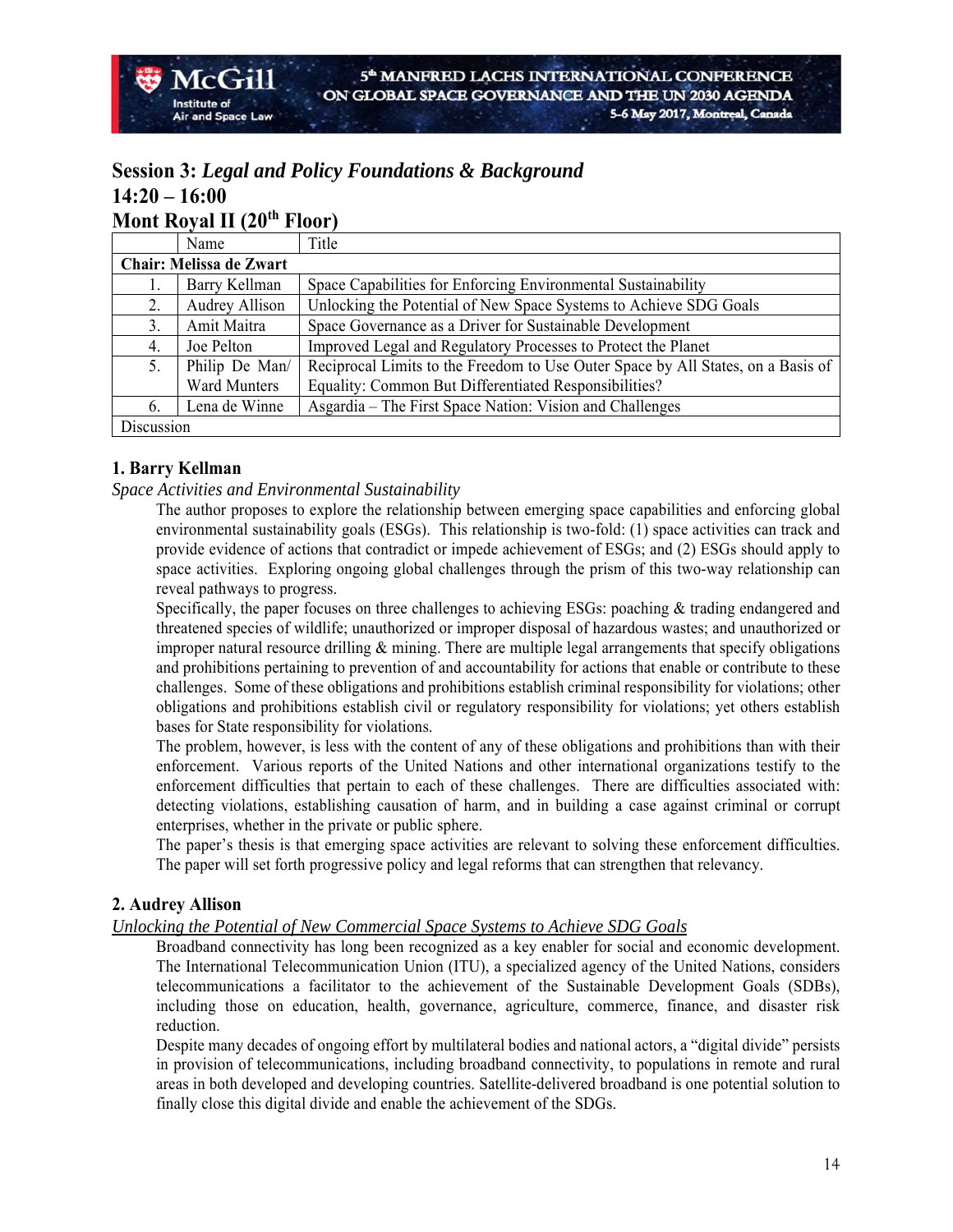The ITU facilitates the efforts by States, satellite operators, and other organizations to bridge the digital divide, including concluding treaties addressing use of radiofrequency spectrum and satellite orbits that are foundational to the implementation of all satellite systems. Specifically, the ITU's next World Radiocommunication Conference to be convened in 2019 will consider amendments to the international Radio Regulations to accommodate newly proposed low earth orbiting satellite constellations that hold great promise for delivering high speed data to the entire planet and finally closing the digital divide.

This paper will describe how existing space governance mechanisms can facilitate the introduction of proposed new "mega-LEO" systems and contribute to the fulfillment of the SDGs. Moreover, the ITU's long history of providing a stable and foundational legal regime upon which major space systems can be supported and sustained affords the world a notable example of space governance solutions.

#### **3. Amit Maitra**

 $Acc$   $ri$ 

and Space Law

Institute of

#### *Space Governance as a Driver for Sustainable Development*

Space development is characterized by the rise of new space-faring nations, the advent of commercial and private space actors, and the reliance of modern societies on space infrastructure. This suggests evolving opportunities in space development. It also underscores the importance of a global space governance system for effective communication and exchange among the growing number and variety of stakeholders and players in the space arena. A robust system for global governance of outer space requires dynamic understanding and integration of ideas and varied interests that reflect current and anticipated needs of a growing industry and sphere of activity important to the sustainability of space so that it can be used by all – now and in the future. This paper proposes a framework for space governance using ideas borrowed from cybernetics and engineering control theory. The author posits that this framework will play a major role in bringing together civil society, academia, governments, the private sector and other stakeholders for the development of an effective global governance regime for peaceful and sustainable exploration, use and exploitation of outer space for the benefit of all.

#### **4. Joe Pelton**

#### *Improved Legal and Regulatory Processes to Protect the Planet*

This paper seeks to define an improved legal and regulatory framework for "Space and Sustainability".Of the 17 goals for sustainable development for 2030 that have been adopted by the United Nations, the one related to the protection is too limited. The "Protection of the Planet" (Goal 13) is presently stated as one which looks only to "land" rather than "the Planet".

Protection of the Planet involves: (i) Clean Water (Goal 6); Affordable and Clean Energy (Goal 7); Industry, Innovation and Infrastructure (Goal 9); Sustainable Cities and Communities (Goal 11); Responsible Consumption and Production (Goal 12); Climate Action (Goal 13); and Life below Water (Goal 14); (ii) It is essential to see environmental sustainability as including the stratosphere, near space (or the so-called Protozone), and concerns over orbital debris, sustainable use of the Earth Orbit and cosmic hazards and planetary defense. Earth is a finite 6 sextillion ton space ship with fixed resources that run out if over consumed and this reality has not yet been faced.

Space is essential to achieving "sustainability goals", but the first step is to see planetary protection in a holistic way. This paper has two aspects. On one hand, it defines and itemizes space systems that can provide assistance with regard to all 17 goals. On the other hand, it outlines an "Environmental Biosphere Mandate" for consideration by UNISPACE  $+ 50$ . This mandate notes the essential environmental limits to growth vital to long term sustainability of space ship Earth. It also provides possible remedial legal, regulatory or soft law actions that could be taken on a global scale to address these sustainability and holistic environmental issues.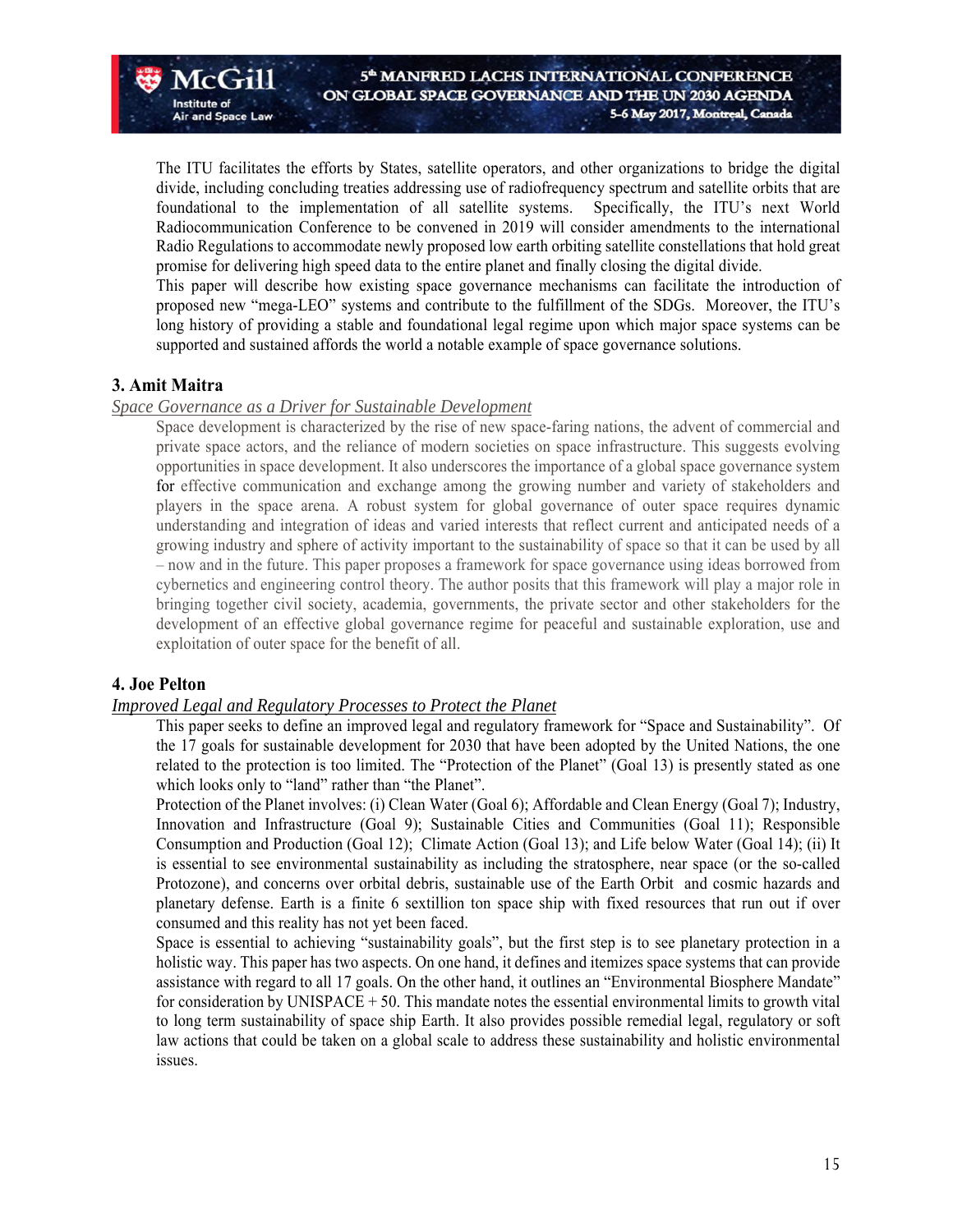#### **5. Philip De Man and Ward Munters**

and Space Law

Institute of

*Reciprocal Limits to the Freedom to Use Outer Space by All States, On a Basis of Equality: Common but Differentiated Responsibilities* 

The principle of common but differentiated responsibilities (CBDRs) imputes common responsibility for global problems to all States, while recognising that variegated levels of responsibility exist for different groups of countries. While CBDRs are explicitly recognised in international environmental law, they may also be implicitly contained in treaties that establish identical treatment for all parties, while allowing for divergences in the application of their key principles for different States.

The present paper wishes to initiate a discussion on the question of whether the fundamental principles of international space law may be interpreted as an implicit codification of the principle of CBDRs. In particular, it aims to determine the relation between the concept of variegated levels of responsibility as a core component of CBDRs and the reciprocally phrased limits to the freedom to use outer space 'on a basis of equality' for the benefit of all countries, 'irrespective of their economic and scientific development', all the while avoiding potentially harmful interference in their activities.

Further, the paper aims to assess the basis on which different levels of responsibility may be attributed to different groups of States in space law. In so doing, it will identify a number of indicators in the relevant UN and ITU conventions that appear to support a flexible system of variegated responsibilities, in line with the pragmatic approach to CBDRs in the 2015 Paris Agreement. These indicators will focus on possible applications of the CBDR principle in the areas of space debris and resource exploitation, specifically.

#### **6. Lena de Winne**

#### *Asgardia – The First Space Nation: Vision and Challenges*

As science and technology evolve, humankind expands further into space, taking for granted human spaceflight and use of space infrastructure for daily life on Earth. At the same time the world order is not in the best shape; many former dreams of social justice and world peace are proving to be in vain. Threats (natural and man-made) from space are topping the list of potential events which might bring catastrophic consequences to the entire planet. What is the way to help humankind survive?

The answer to this question is Asgardia – The Space Nation. It is open to every person to join; it will work towards the development of a legal frame that would prevent the propagation of military conflicts into space; it will build a shield that will protect the entire Earth from natural space threats; it will provide equal access to space to any interested scientists, regardless to whether they come from a space faring nation or otherwise; its long-term vision is human settlements in space.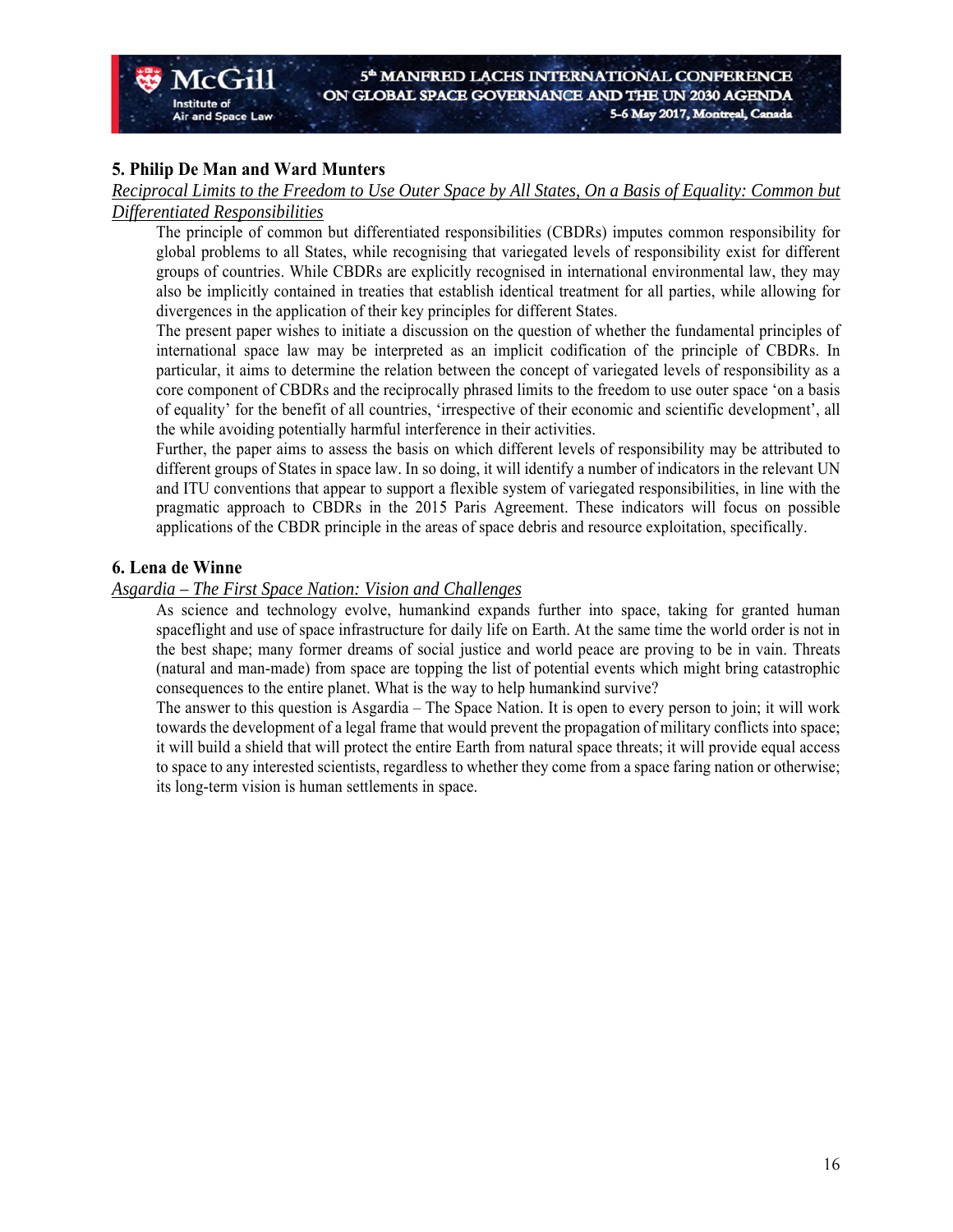## **Session 4:** *How to Improve Current Governance Models*  **16:20 – 18:00 Mont Royal II (20th Floor)**

|            | Name                           | Title                                                                |
|------------|--------------------------------|----------------------------------------------------------------------|
|            | <b>Chair: Theresa Hitchens</b> |                                                                      |
| 1.         | Tommaso Sgobba                 | Space Governance and Stakeholder's Rights                            |
| 2.         | Krystal Wilson                 | Challenges to Using Volunteered Geographic Information for Achieving |
|            |                                | the Sustainable Development Goals                                    |
| 3.         | Melissa de Zwart               | Domestic Space Legislation: Guidelines for Sustainability<br>in      |
|            |                                | Commercial Space                                                     |
| 4.         | Monica<br>Mallowan<br>and      | The 4th Estate at the Service of Sustainable Space Governance        |
|            | Maria Lucas-Rhimbassen         |                                                                      |
| 5.         | Gilles Doucet                  | National Incentives for Global Space Governance                      |
| 6.         | <b>Stuart Eves</b>             | The Legal Implications of Improved Space Situation Awareness and     |
|            |                                | other Developments in Space Technology (to be presented by Gilles    |
|            |                                | Doucet)                                                              |
| Discussion |                                |                                                                      |

### **1. Tomasso Sgobba**

#### *Space Governance and Stakeholders Roles*

For the past half century, humans have flown to space on systems developed by national space (research) agencies, while unmanned launch and satellite operations have been carried out either by government organizations or by few specialized commercial operators. In the near future, privately owned and operated vehicles will begin suborbital and orbital operations with paying passengers on board, while a variety of newcomers are swelling the small group of satellite and launch operators on a scale never seen before. The long and sometimes painful process through which safety rules and processes mature in space agencies leads to the need for separate organizations and at times even requires access to independent highly specialized technical teams. The same applies to space operations, namely in the fields of space debris mitigation/remediation, and collision avoidance procedures.

Traditionally, when licensing commercial risky activities, a government regulatory body is responsible for levying safety requirements, performing surveillance activities, and certifying compliance. However, considering the ever-widening technical competence gap between high-tech industry and traditional government regulatory organizations, such way of operations is becoming impractical in many technological fields. A different set up is advisable in which the space industry collectively takes the lead in systems and operations certification, while the government keeps responsibility for overall policies, direction, and international coordination. This paper will discuss how such set-up can be implemented for commercial space developments and operations, based on examples from other fields, like classification societies in ship and offshore structures, IAQG in aerospace third-party quality certification, and taking into account trends in establishing middle-man space operations services (*e.g.*, CARA). The paper will also discuss possible expansions and integrated roles of United Nations space and aviation organizations (UNCOPUOS / ICAO).

#### **2. Krystal Wilson**

#### *Using Volunteered Geographic Information for Achieving the Sustainable Development Goals*

One important space application in support of the UN 2030 Agenda for the Sustainable Development Goals (SDGs) is using earth observation data together with crowdsourced geographic information, or volunteered geographic data, for improved decision making by national governments and others working on the SDGs.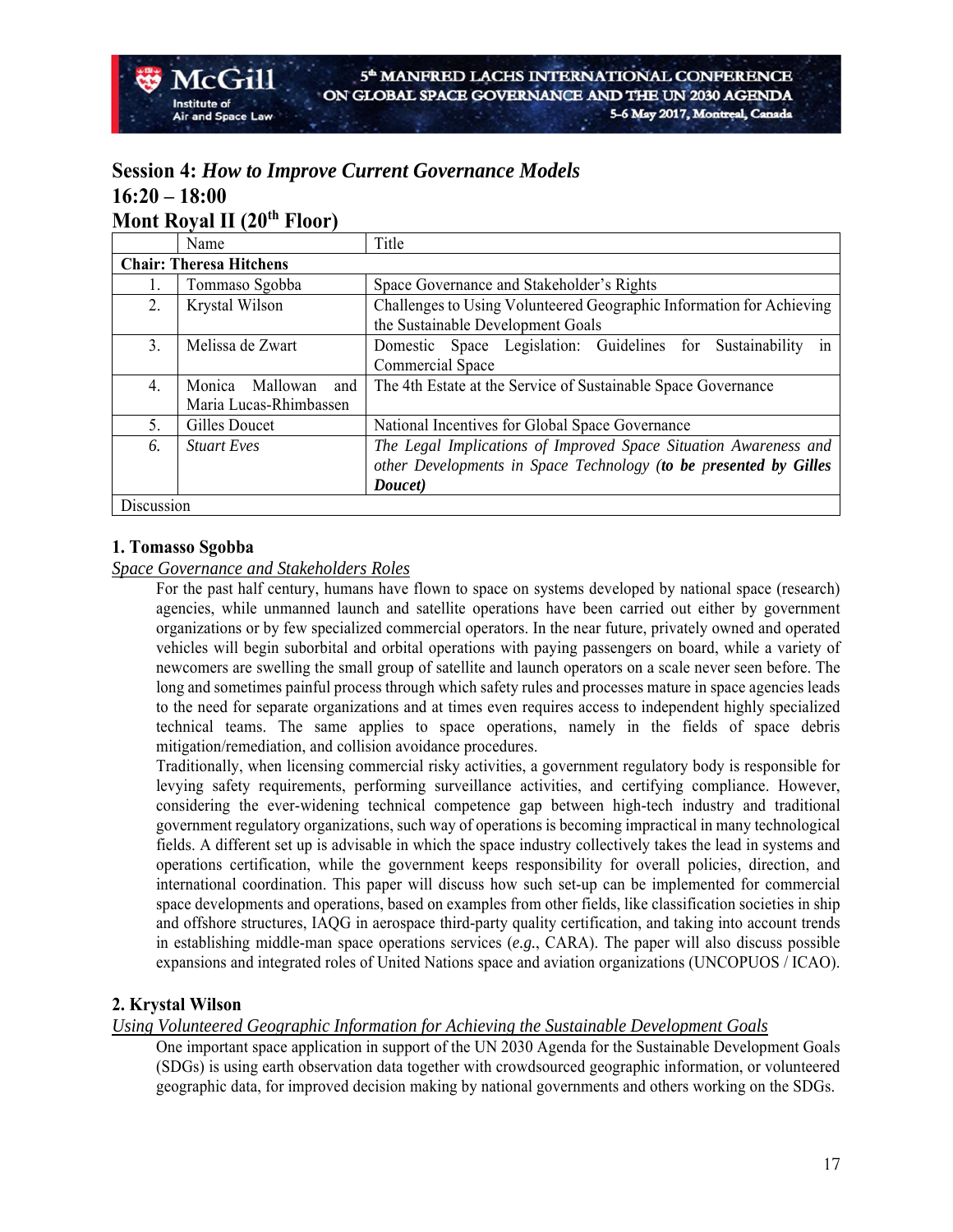Across a variety of levels, governments are providing their geospatial data in a free and accessible manner. This, in turn, opens up the possibility for citizens to contribute back to those data sets. In some cases, volunteers are actually creating data where governments don't have data sets to start with. Despite numerous successful projects and a growing body of use cases with proven results, there is still a lot of uncertainty about how best to ensure this type of geospatial data can be used effectively for decision making. Governmental practices, regulations and other legal issues can slow or even stop the adoption of these technologies and uses.

This paper will explore how VGI can be used in support of the Sustainable Development Goals and some of the current legal mechanisms for integrating publically created geospatial data together with "official" government data. It will look at challenges, such as data quality and ownership of data, to integrating volunteered geographic data with government geospatial datasets and provide an overview of potential solutions both at the national and international governance level.

#### **3. Melissa de Zwart**

Institute of

#### *Domestic Space Legislation: Guidelines for Sustainability in Commercial Space*

This paper will consider the appropriate domestic legislative and regulatory frameworks to mandate sustainable uses of space. It will consider existing and proposed domestic space legislation and how this may effectively deal with sustainability issues, including environment, good governance, access to space resources, educational and other benefits.

With the increasing involvement of private, profit-seeking entrepreneurs in space, questions arise regarding how the benefits, including sharing and co-operative arrangements, built into the UN Space Treaties may effectively be carried forward into civilian, commercial space operators. For example, what obligations can exist in terms of sharing of discoveries, technology and limited resources. Do the obligations track meaningfully across to multinational corporations? Is space in danger of being 'privatised'?

These are key practical issues and ones which must be addressed in the context of the 2030 Agenda for Sustainable Development. This work will form the foundation for the development of a 'good practice' guide for commercial space, addressed to both regulators and space industry participants.

#### **4. Monicao Mallowan and Maria Lucas-Rhimbassen**

#### *The 4th Estate at the Service of Sustainable Space Governance*

In recent years, the space sector has gradually shifted towards increased privatization and commercialization; in doing so, it has become increasingly permeated with the business culture and managerial frames of reference, including some limitations inherent to management. Obstacles such as short-term thinking, lack of vision and transparency, technological barriers, aversion to change and diverging political agendas raise new questions as to what the role of global space governance should be, and how it could be used to implement sustainable development. Global space governance must address these challenges, but doing so requires us to take a step back and look at the bigger picture while re-examining some basic assumptions on the way, in order to reframe the overarching strategy along sustainable principles. In attempting to address this issue, at this stage, the authors examine a corpus of press articles and media sources. The findings provide a picture of the publication intensity on the subject of sustainable development and global space governance, and reflect the degree of visibility of these efforts, which gives us fresh insight into the critical importance of communication strategy for the field.

The issues raised by this study bear an additional symbolic relevance which is particularly germane, as 2017 marks the 50<sup>th</sup> anniversary of the Treaty on Principles Governing the Activities of States in the Exploration and Use of Outer Space, including the Moon and Other Celestial Bodies of 1967, as well as the  $30<sup>th</sup>$ anniversary of the Brundtland Report (1987).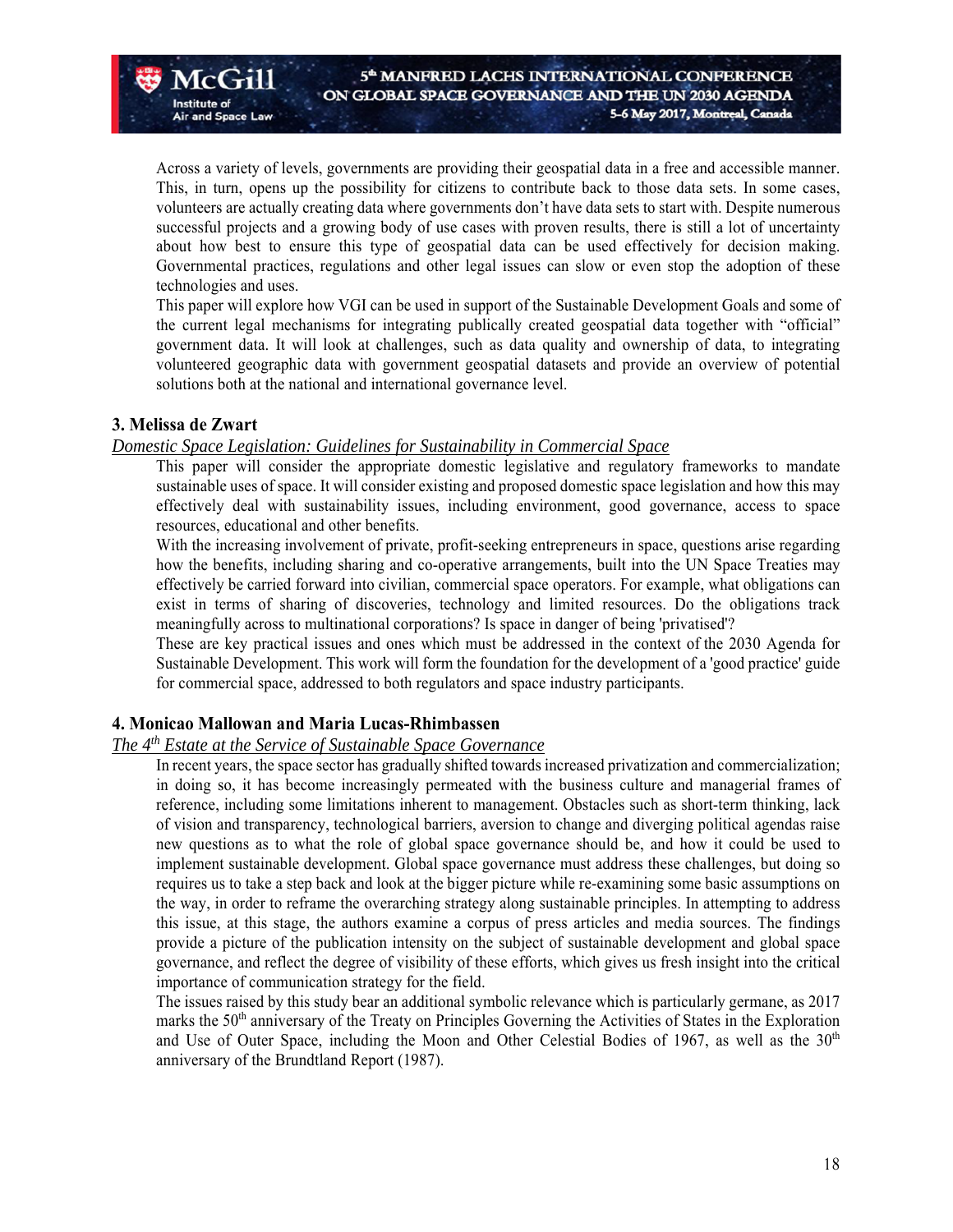#### **5. Gilles Doucet**

#### *National Incentives for Global Space Governance*

Despite the emergence of problematic issues in global space governance, such as space debris, no binding international treaty has been concluded for almost four decades. All of the instruments since 1979 have taken the form of non-binding measures and statements of principle: so called soft law that States may ignore with little consequence. The lack of developments in space governance is attributed to the fact that there is little national incentive for countries to enter into binding instruments, which may impose limits on their freedom of action. Key issues such as space debris and space traffic management do not immediately threaten national interest; however, they threaten the collective interest in the long term. Successful international treaties often strike a "bargain" whereby States are incentivized to accept limits in exchange for the cooperation of other States. Noteworthy examples are: the Non Proliferation Treaty, the Chemical Weapons Convention, the Constitution and Convention of ITU and the Chicago Convention. This paper proposes a national incentive based model for outer space governance, whereby acceptance of certain norms is a condition of cooperation with other States. In a model analogous to the Annexes of the Chicago Convention an outer space convention could be concluded in which technological cooperation would be contingent on conformity to a set of standards. This would initially be focused on sustainability of the space environment (*i.e*., minimizing debris, to manage space traffic), but the model could be applied to other space issues.

#### **6. Stuart Eves**

#### *The Legal Implications of Improved Space Situation Awareness and Other Developments in Space Technology*

In the coming years, the new US Space Fence radar system is expected to detect and track more space objects than those already included in the current catalogue. Space surveillance assets operated by the ComSpOC and other commercial entities are also likely to contribute to our understanding of the "chaff cloud" in Earth's orbit. Most of these additional objects are likely to be "anonymous"; retrospective assignation of newlytracked small debris to a specific progenitor object will be challenging, as the majority of these fragments are likely to have been in orbit for many years.

The paper will consider the challenges posed by this radically different future space catalogue in which most of the tracked objects have no identifiable owner, and consequently there is no-one to hold liable in the event of a collision. The paper will also consider the very different scenario that might develop if it were possible to view space debris as an asset, rather than a liability. Specific technologies which are currently under development may lead to this radical change in our perspective on the population of objects in Earth's orbit. These technologies, their potentially positive commercial impact, and their possible legal implications will be outlined.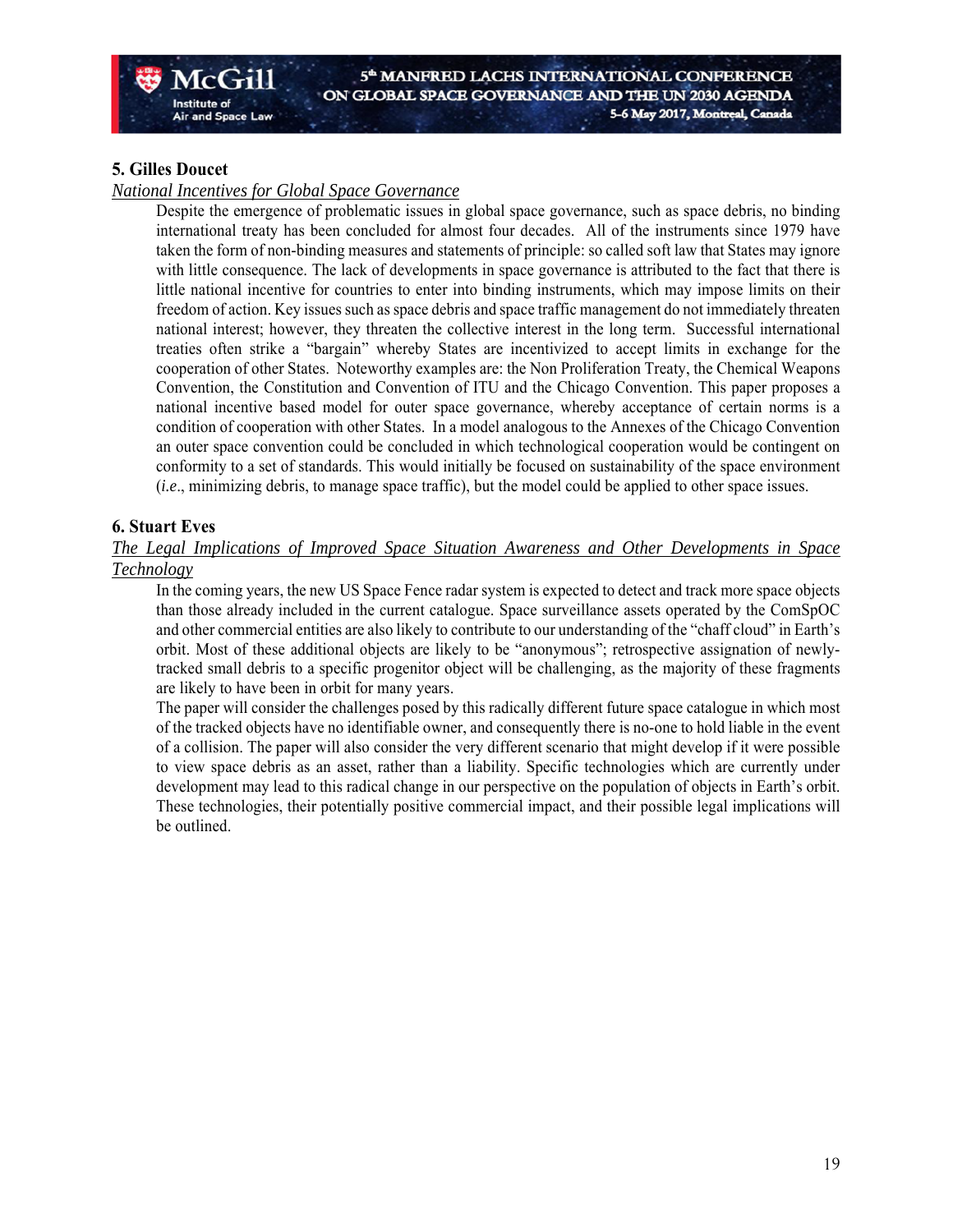# **ABSTRACTS – SATURDAY, 6 MAY 2017**

# **Parallel Session 5A:** *Space Applications for Achieving SDGs - I* **9:00 – 10:40**

# **Salon Ville-Marie (4th Floor)**

|            | Name                       | Title                                                                              |  |
|------------|----------------------------|------------------------------------------------------------------------------------|--|
|            | <b>Chair: Ken Hodgkins</b> |                                                                                    |  |
| Ι.         | Miguel Yagues              | The Combination of a Multi-Sensor Approach Under an Intra- and Extra-Regional      |  |
|            |                            | <b>Strategy for Tropical Forest Monitoring</b>                                     |  |
| 2.         | Gonzalez<br>Juan           | Privacy and Remote Sensing Satellites                                              |  |
|            | Allonca                    |                                                                                    |  |
| 3.         | George                     | Long-term Sustainability of Outer Space Activities: International Cooperation as a |  |
|            | Kyriakopoulos              | Fundamental Basis for a Comprehensive Space Traffic Management Regime              |  |
| 4.         | Mark Skinner               | Development of Distributed Space Object Tracking and Data Sharing as a Means       |  |
|            |                            | to Achieving the UN 2030 Sustainable Development Goals                             |  |
| 5.         | Diane Howard/              | GNSS and Sustainable Access to Space                                               |  |
|            | Ruth Stilwell              |                                                                                    |  |
| 6.         | Don Flournoy               | Space Governance Challenges re Space Solar Power                                   |  |
| Discussion |                            |                                                                                    |  |

#### **1. Miguel Yagues**

*The Combination of a Multi-Sensor Approach Under an Intra- and Extra-Regional Strategy for Tropical Forest Monitoring*

Despite the enormous work done to date aimed at slowing the loss of tropical forests, tropical deforestation has not been reduced. The consequences have been devastating and have greatly affected the forest biodiversity, soil erosion, extinction of animals and plants, and climate change. Biodiversity studies have traditionally used the fieldwork for research. However, this technique falls short of obtaining a broader view of ecosystems. To remedy this situation, satellites can, through remote sensing instruments, get highresolution images to provide more detailed data on the diversity of tropical areas and to establish environmental protection and conservation strategies. But they can also serve as early warning strategies for detecting illegal activities, such as illegal mining or arson attacks, which not only decimate tropical diversity but also release immense amounts of carbon. Indeed, the release of carbon particles have negative effects on global warming and consequently on the tropical sustainability by triggering droughts or the emigration of native species. Through space cooperation in the field of 3D mapping from satellite imagery of tropical forests, it would be possible to alleviate the negative impacts to which ecosystems are subjected and to draw up regional development plans. A plausible option would be the promotion of intra- and extra-regional cooperation. The intra-regional cooperation would focus on the synergies of space applications of the countries involved to improve their socioeconomic status. And the extra-regional cooperation would be developed through the participation of the major space-faring nations by offering their technological expertise to tropical actors.

#### **2. Juan Gonzalez Allonca**

#### *Privacy and Remote Sensing Satellites*

Many significant changes are taking place in the specific field of Earth Remote Sensing. The new generation of satellite sensors brings us the possibility of generating and delivering information at such a level of detail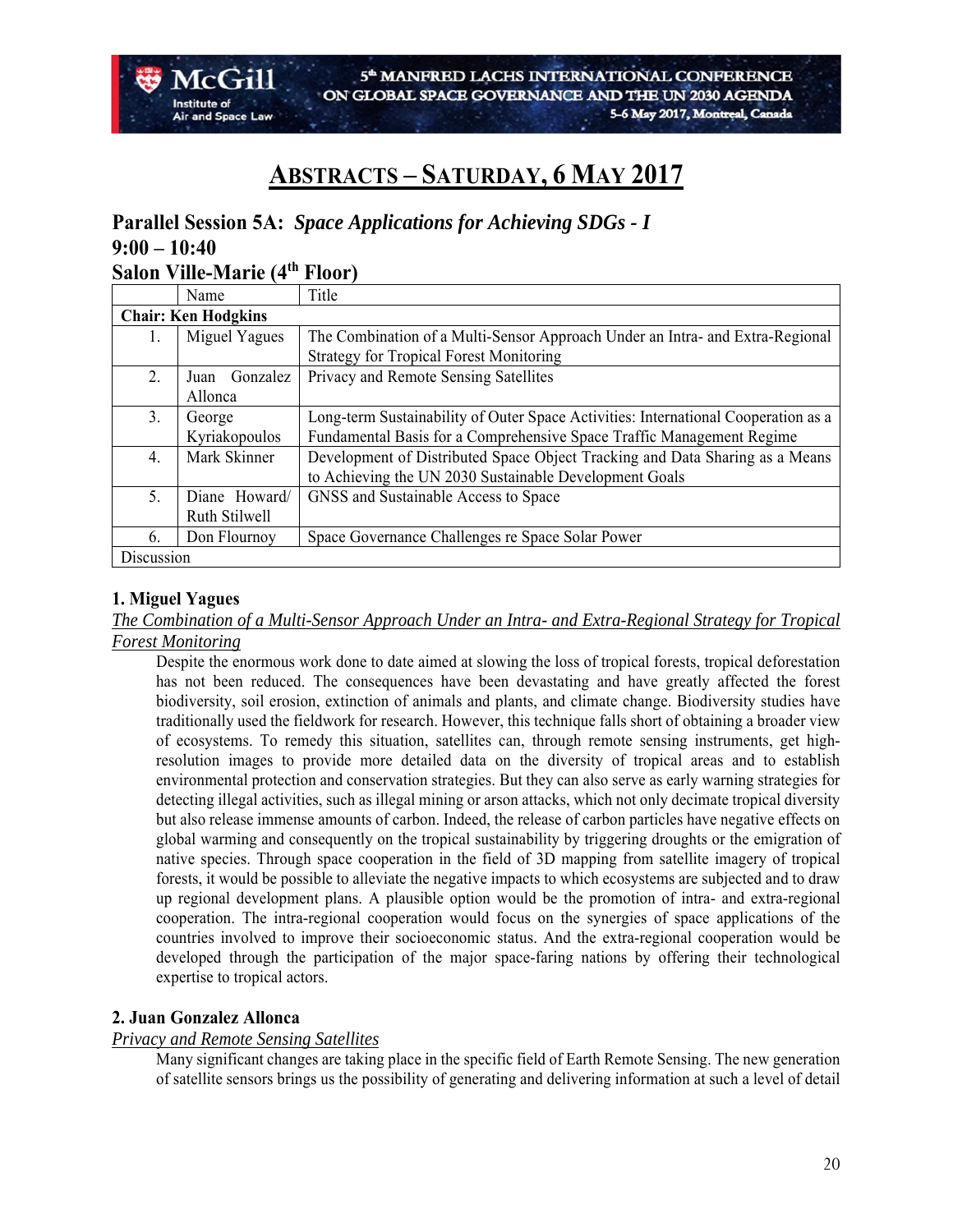that it could become a threat to people's privacy. Moreover, its capacity to process, associate and communicate those images on multiple platforms, mainly the Internet, more such hazards more potent. Given that Earth Remote Sensing is one of the main commercial activities and given the constant growth of the activities of private businesses (especially smaller scale innovative enterprises as start-ups) in space, it

becomes necessary to study the International Principles on Earth Remote Sensing since they remain silent about certain significant aspects such as distribution, dissemination and promotion of the data obtained by Earth observation satellites.

The current context with new advances on remote sensing (especially on high resolution monitoring) and high volumes of information on the Internet brings many benefits at low costs such as access to information in real time, so as to make daily decisions in industry, government, natural resources management, etc. On the other hand, this can generate significant risks for people´s privacy. In this context, we should begin to analyze possible solutions within an international legal framework in which the legitimacy of the collection of images of the country sensed by third-party sensing countries in the light of the right to privacy and the principles of personal data protection treatment.

#### **3. George Kyriakopoulos**

 $McGil$ 

and Space Law

Institute of

*Long-term Sustainability of Outer Space Activities: International Cooperation as a Fundamental Basis for a Comprehensive Space Traffic Management Regime* 

Traffic management constitutes a crucial and decisive factor for good order, regularity, safety and efficiency in every sector within which transportation of persons and objects occurs. In traditional spaces of common use such as the sea or the air, integrated traffic control systems (VTS at sea, ATS in airspace) of legal/technical nature have long been established, on the basis of which navigation and aviation are carried out efficiently.

The evolution and proliferation of human activities in outer space, as well as the stronger-than-ever involvement of the private sector in this area have brought to the forefront of international consultations the issue of Space Traffic Management (STM). It is now obvious that an effective regulation of space traffic can contribute to an optimal space situational awareness, which is closely related to the safety of spaceflight and the protection of the space environment. In this regard, the Legal Sub-Committee of UNCOPUOS, in its 55<sup>th</sup> Session (2016), not only mentioned that STM was "of growing importance for all nations", but also pointed out that STM required "a multilateral approach".

The purpose of this article is, first, to show and record the factors and causes that make international cooperation imperative for an effective administration of traffic in outer space and, second, to indicate which methods and mechanisms should be implemented in the context of such multilateralism, taking into due account the existing experience of the regulation of traffic over and within the aquatic and air environment.

#### **4. Mark Skinner**

#### *Development of Distributed Space Object Tracking and Data Sharing as a Means to Achieving the UN 2030 Sustainable Development Goals*

Access to space remains difficult and expensive, even with the advent of small, low-cost satellite platforms (*e.g.,* CubeSats). This high barrier to entry may impede would-be actors in the space arena from participation and development in space-related activities, and associated benefits from such participation. Yet there exist less expensive endeavors that may be undertaken even before initial satellite deployment that would allow actors to develop technically, while in addition making a significant contribution to the long-term sustainability of outer space.

This paper outlines potential governance mechanisms related to global outer space activities that could contribute to achieving the UN 2030 agenda for sustainable development goals. We outline our ideas for aligning the UN Office of Outer Space Affairs (UNOOSA) with the International Astronomical Union Office of Astronomy for Development (IAU OAD), to bring together interested parties for the furtherance of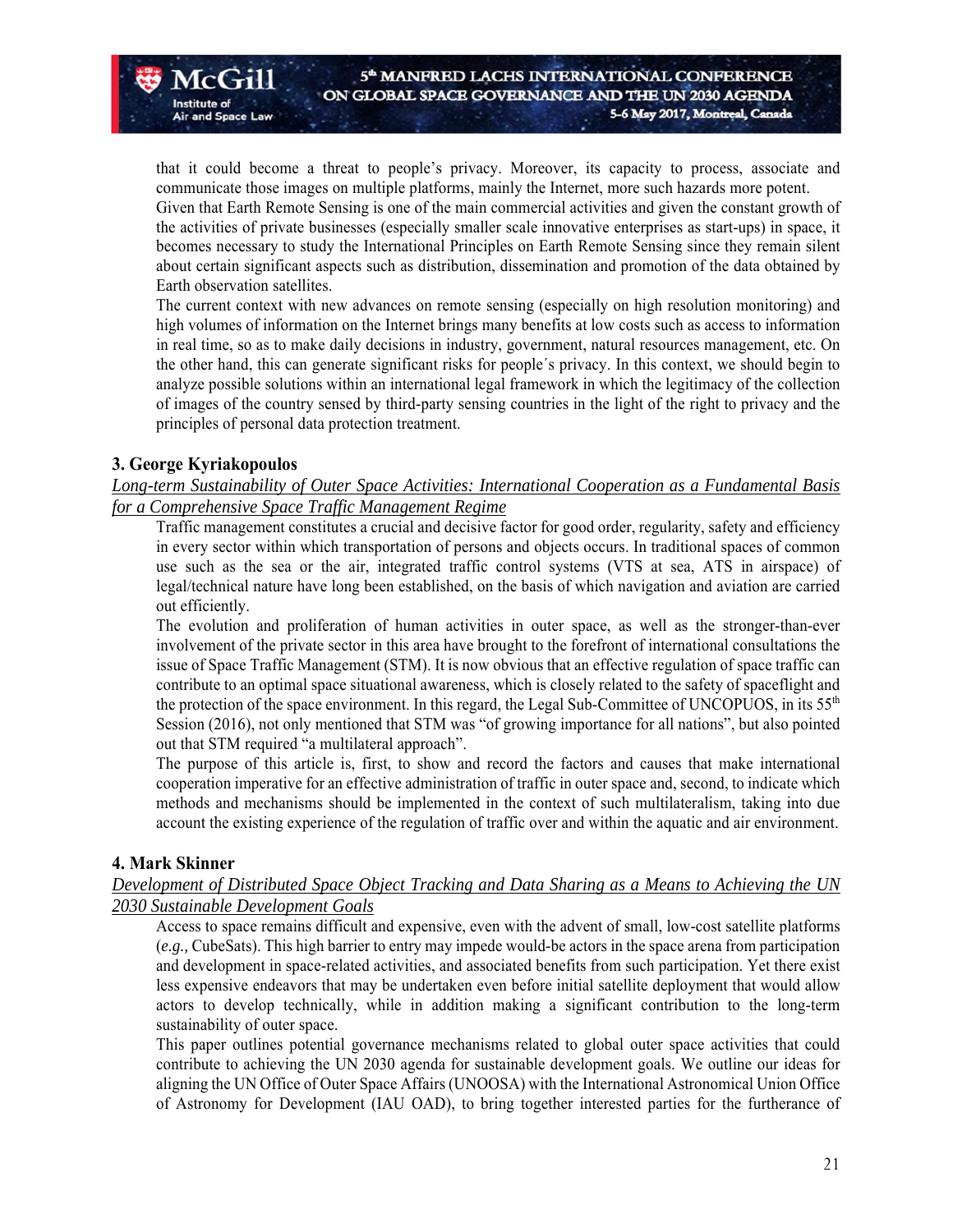ground-based space object tracking along with international space object data sharing. Ground-based efforts of this nature offer a much lower barrier to entry for developing countries (and non-governmental organizations) to participate in the space enterprise, while at the same time furthering international cooperation, the development of educational and economic opportunities, environmental sustainability in space, as well as peace and security via transparency and confidence building measures.

#### **5. Diane Howard and Ruther Stilwell**

Institute of

and Space Law

#### *GNSS and Sustainable Access to Space*

Space-based precision navigation and timing systems (GNSS) have and will continue to improve agile decision-making in aviation and maritime traffic management. Certainly, the use of GNSS represents one of the most relied upon space applications with ubiquitous impact on our daily terrestrial lives. A prime example is the usage of GPS included in our smartphones. This positive impact is consistent with the 2030 Sustainable Development Goals. However, GNSS has capabilities that are not fully exploited in national airspace and may provide a path to integration of all airspace users, including space operators. Environmental sustainability on Earth and in space by necessity includes a stable environment in the NAS. Current international GNSS governance provides some guidance in developing stronger space governance to protect the terrestrial, airspace and outer space environments and secure the long-term sustainability of all activities therein.

The paper discusses the historic background of GNSS, its current applications in the aviation and maritime sectors, and its inherent potentials for integrating multiple users of national airspaces and beyond. The paper also examines the current international frameworks governing GNSS applications and the guidance now under discussion in international fora, concluding with high-level recommendations to better utilize GNSS capabilities through increased cooperation and coordination.

#### **6. Don Flournoy**

#### *Here Comes the Sun! Opportunities and Challenges in Implementing Space Solar Power*

Space Solar Power (SSP) involves the gathering of sun's energy beyond the atmosphere of our planet and delivering it to Earth as a clean and sustainable source of electrical power. Its implementation is predicted to be a huge economic stimulus for space and related industries, since it will require more robust and reliable transport systems, larger and more sophisticated platforms in space, as well as more specialized earth receivers, storage and distribution systems.

Successful implementation will also require development of new global standards, cooperative agreements and rules for policing. As with the launching and implementation of communication satellites(ComSat) and services, there will be a need for a new space solar (SunSat) global regulatory regime that is mutually acceptable and that is followed so as to protect emerging and established players.

As a new player in space, the SunSat industry will inherit the negotiated rules of those already in place. This is both a good thing in that most of LEO and GEO space will be familiar territory. But it will present an obvious challenge in that SunSat providers will be disruptive innovators and competitors for increasingly scarce frequencies and orbital locations. There may also be conflicts related to SSP technical and operational standards. For example, energy beaming may or may not present a new level of threat *i.e.*, interference to the communications signals to and from Earth. And of course, the addition of these new energy-related enterprises will increase traffic to and from space and add to the prospect of additional space collision and debris.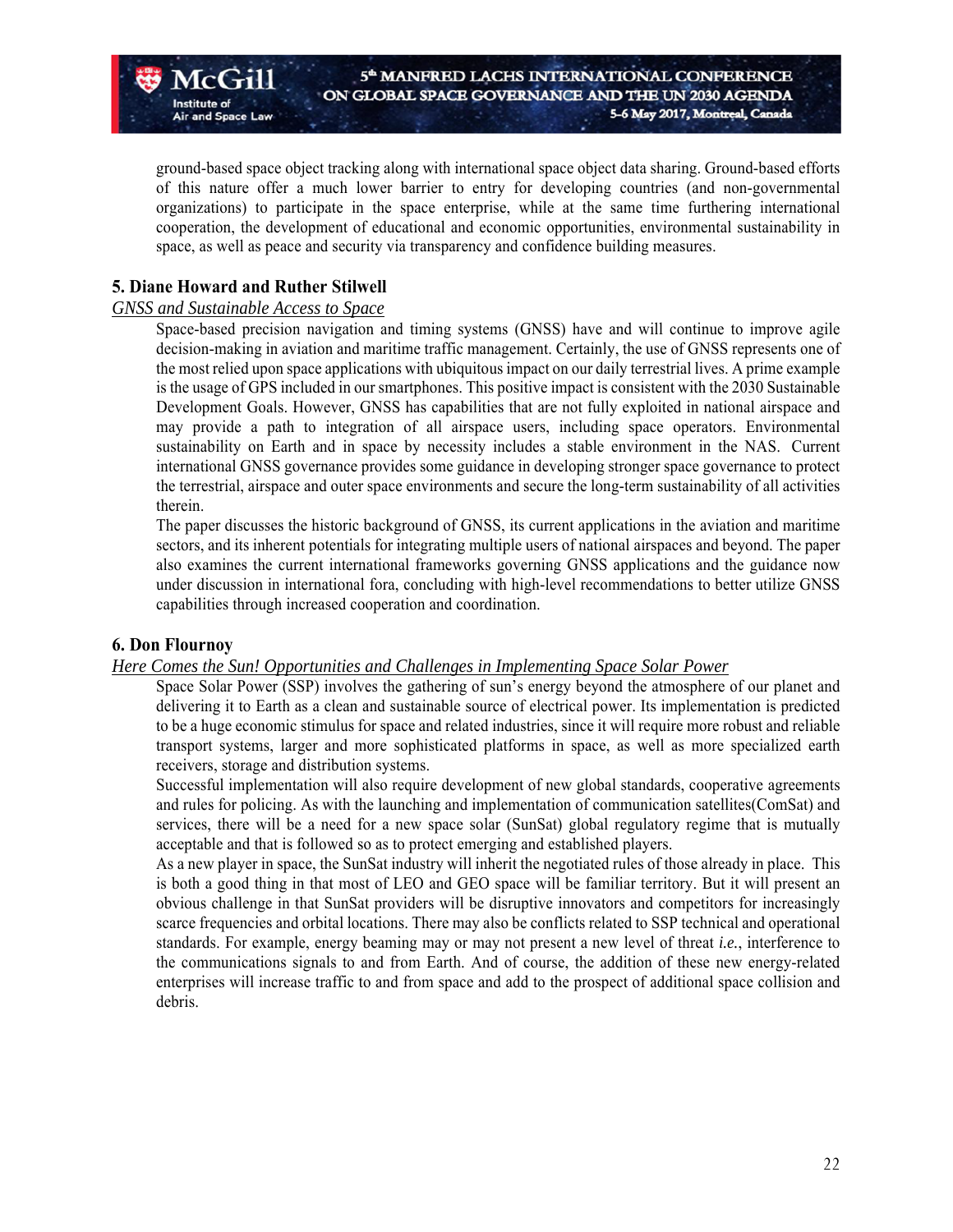### **Parallel Session 5B:** *Space Applications for Achieving SDGs – II* **9:00 – 10:40 Mont Royal II (20th Floor)**

| 1.101111111110 |                          |                                                                                     |
|----------------|--------------------------|-------------------------------------------------------------------------------------|
|                | Name                     | Title                                                                               |
|                | <b>Chair: Joe Pelton</b> |                                                                                     |
| 1.             | Niklas Hedman            | The UN Register on Objects Launched into Outer Space – TCBMs and Notification       |
|                |                          | Procedures                                                                          |
| 2.             | Upasana                  | Reconciling State Practice of On-Orbit Satellite Transfer with the Law of Liability |
|                | Dasgupta                 | and Registration in Outer Space                                                     |
| 3.             | Attila<br><b>Matas</b>   | Orbit/Spectrum ITU International Regulatory Framework - Integral Part of            |
|                | and Yvon Henri           | Global Space Governance (to be presented by Ram Jakhu)                              |
| 4.             | Steven Freeland          | Promoting Peace from Above? Utilising Space for the Prevention and Prosecution      |
|                | and Ram Jakhu            | of Human Rights Violations                                                          |
| 5.             | Anne-Sophie              | Space Applications as Instruments to Face Terrorist Threats                         |
|                | Martin                   |                                                                                     |
| 6.             | Rajeswari Pillai         | Global Governance of Space Security: Challenges and Prospects                       |
|                | Rajagopalan              |                                                                                     |
| Discussion     |                          |                                                                                     |

#### **1. Niklas Hedman**

*The UN Register on Objects Launched into Outer Space – TCBMs and Notification Procedures* 

The paper will address the role of the United Nations Office for Outer Space Affairs (UNOOSA) in discharging the responsibilities of the Secretary-General under the legal regime of outer space, including by maintaining the United Nations register on objects launched into outer space, and in facilitating the implementation of transparency and confidence-building measures in outer space activities. The starting point will be the report of the Group of Governmental Experts on Transparency and Confidence-building Measures in Outer Space Activities (A/68/189) and the special report of UN-Space (A/AC.105/1116). The Office performs a major function as a facilitator and repository of key information for States and international intergovernmental organizations to ensure trust and confidence in space operations. UNOOSA additionally provides administrative, logistical, legal and capacity-building activities in this field in support of information exchange and notification procedures under the responsibility of the Secretary-General.

#### **2. Upasana Dasgupta**

#### *Reconciling State Practice of In-Orbit Satellite Transfer with the Law of Liability and Registration in Outer Space*

Satellites are useful means for ensuring welfare of mankind in the areas of education, socio-economic parameters, peace and security and environment protection. Thus, satellites can play a significant role in bringing sustainable development. However, only a few States have developed the technology to launch and manufacture satellites. Hence, it is prudent for new entrants to purchase or lease already functional in-orbit satellites as it avoids the legal and logistical hassles of obtaining launch licenses. The buyers do not need to wait for operation pending launch, may enter into multiple contracts and would be able to avoid the risk of launch failure. For existing operators too, in-orbit satellite transfer helps in dealing with sudden demand for satellite services.

However, the State practice in this regard has been inconsistent and often in violation of laws regarding liability and registration in outer space. For example, in some instances, transferee States have denied being the launching State and State of registry, yet have claimed jurisdiction and control over the satellites, whereas under space law only the State of registry can have jurisdiction and control and such State has to be a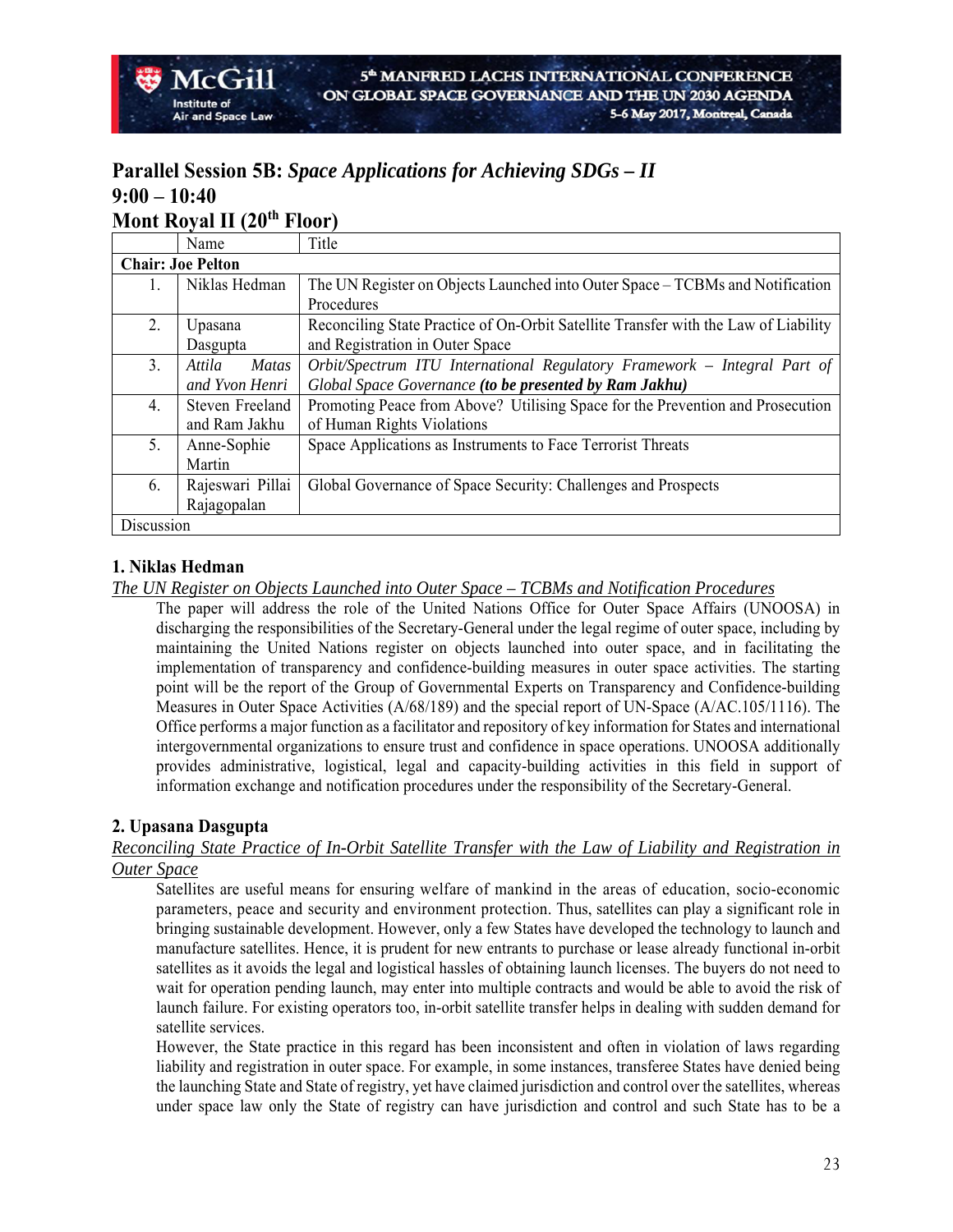launching State. One reason behind the latter is that the current space law framework is inadequate to address the issue of in orbit satellite transfer. The paper expounds on the legal issues that arise due to State practice in such cases, the need to reconcile State practice with international law and proposes pragmatic solution(s) in the current circumstances, including immediate and long-term solutions.

#### **3. Attila Matas and Yvon Henri**

 $McG - I$ 

**Air and Space Law** 

Institute of

#### *The ITU Regulatory Framework of Orbit and Spectrum – Integral Parts of Global Space Governance*

The ITU Member States have established a legal regime related to satellite orbit/spectrum resources which is codified through the ITU Constitution/Convention, including the Radio Regulations. These instruments contain the main principles and lay down the specific regulations governing the following major elements: frequency spectrum allocations to different categories of radiocommunication services; rights and obligations of Member administrations in obtaining access to the spectrum/orbit resources; international recognition of these rights by recording frequency assignments and, as appropriate, orbital information for a space station on board a geostationary-satellite or for space station(s) on board non-geostationary satellite(s), used or intended to be used in the Master International Frequency Register or by their conformity, where appropriate, with a plan.

Specific procedures have been established to ensure international recognition of the frequencies used and to safeguard the rights of administrations when they comply with those procedures. The fact that the ITU Constitution and Convention and the Radio Regulations that complement them are intergovernmental treaties ratified by governments means that those governments undertake: to apply the provisions in their countries; and to adopt adequate national legislation that includes, as the basic minimum, the essential provisions of this international treaty.

#### **4. Steven Freeland and Ram Jakhu**

#### *Promoting Peace from Above? Utilising Space for the Prevention and Prosecution of Human Rights Violations*

The promotion of peaceful and inclusive societies is one important component upon which the UN 2030 Agenda for the Sustainable Development Goals is founded, specifically SDG 16. Armed conflicts, military activities and the perpetration of acts constituting gross violations of human rights represent significant impediments towards the eradication of poverty, the provision for better health, gender equality, economic growth and equality, in addition to the human and environmental costs that they bring. We are witnessing an increasing number of conflict situations, many of which involve crimes that 'deeply shock the conscience of humanity'. A number of mechanisms of international criminal justice, established with the goal of 'ending impunity', now operate to prosecute those responsible for these acts, and to deter others from committing them in the future. Given the complexity of the trials before these courts and tribunals, the utilisation of satellite Earth observation imagery represents a vital tool to help these mechanisms as far as possible achieve these laudable aims. However, both the law and ethical guidelines concerning the veracity, admissibility and use of such images as credible evidence are in only a gradual state of development, compounding the complexity of their use as evidence in both legal proceedings and in the public sphere. This paper seeks to discuss the legal issues associated with the use – both at present and into the near future – of space infrastructure to promote the peacemaking and peace-restoring functions of international courts and tribunals. It will start with a brief description of the means and challenges in satellite evidence gathering and will offer some thoughts as to further areas worthy of detailed research with respect to this important role that space can play in the furtherance of the UN 2030 Agenda.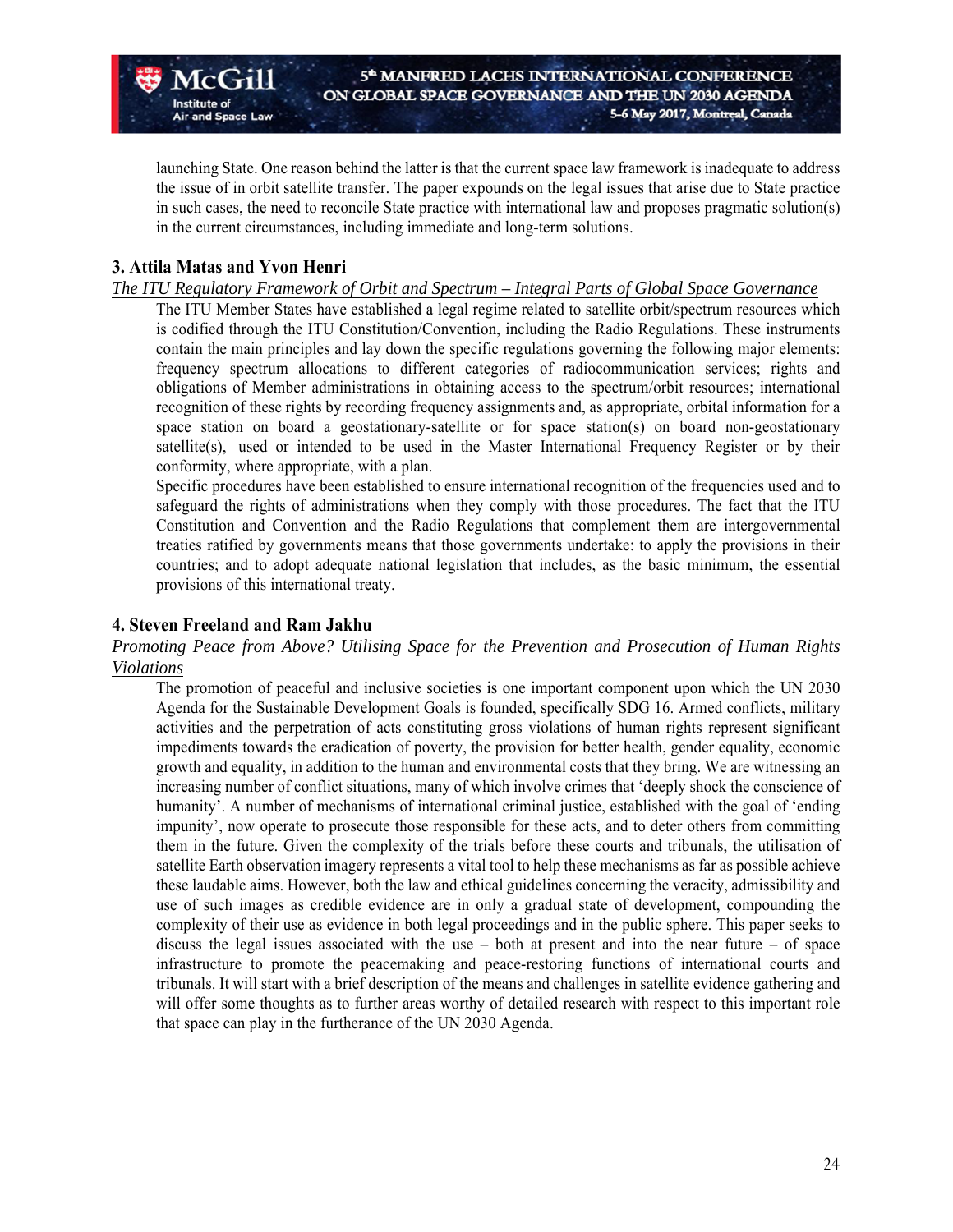#### **5. Anne-Sophie Martin**

#### *Space Applications as Instruments to face Terrorists Threats*

The UN 2030 Agenda for Sustainable Development mentions in Goal 16 the strengthening of relevant national institutions, including international cooperation to prevent violence and combat terrorism and crime. Space capabilities are inherently international in character and play a seminal role in enabling the communication, coordination and networking of everybody, including terrorists. The Outer Space Treaty of 1967 highlights promotion and international cooperation in the use and exploitation of outer space (Article I, III and VI of the Outer Space Treaty). States need to be cautious and may consider stronger supervision and control to prevent the misuse of space capabilities.

Space assets such as SATCOM, GNSS and Remote Sensing, can play an important role in detecting, preventing and mitigating the damage done by terrorism. This could be undertaken under the auspices of an internationally recognised body like the United Nations. In June 2016, during the Committee on the Peaceful Uses of Outer Space, some delegations expressed the view that the Committee should introduce a new agenda item entitled "Combating terrorism using space technology". (A/AC.105/2016/CRP.18) Combating terrorism is an issue of utmost importance for international peace and security, and concerns all nations across the world.

#### **6. Rajeswari Pillai Rajagopalan**

#### *Global Governance of Space Security: Challenges and Prospects*

In this paper, the author initially outlines some of the key challenges facing the global governance of space. These challenges include the lack of consensus among major spacefaring powers and the crisis in decisionmaking that has paralysed the development of an effective outer space regime. Though there are a few legal instruments in place, they have been proven ineffective. This means old rules have to be reviewed or new rules of engagement need to be developed. There are new actors including non-State actors, new challenges including space debris, over-populated orbits, radio frequency interferences and issues of spectrum allocation, development of counter-space capabilities including anti-satellite weapons, and access to space especially for new entrants.

The author thus suggests some steps that could alleviate some of the challenges and build greater cooperation. These include, first, expanding and strengthening Space Situational Awareness (SSA) cooperation. SSA coverage must be expanded and strengthened to include more players. Major spacefaring powers must make efforts to establish a global initiative, possibly under UNCOPUOS. Second, better space traffic management measures to take care of the expansion of outer space activities in terms of more players and activities and capabilities. The growing density in the outer space environment calls for better traffic management practices and regulations. Third, given that political hurdles have come in the way of developing new rules of engagement, efforts must be made to strengthen dialogues to encourage openness, greater transparency and information-sharing. Fourth, while legally binding and verifiable measures are ideal, they are almost impossible in the current international political context. Hence, States should focus on norm creation, approaching space from a more pragmatic perspective to start with the least common denominator in the form of voluntary, non-legal measures that could enable better understanding, potentially reduce wariness, competition and rivalry.

Finally, urgent steps ought to be taken so as to limit the weaponisation of outer space. After a gap of more than two decades, there are early signs of space competition today. Militarisation of space is already a reality given that militaries use outer space assets for several passive military applications but the early trends towards space weaponisation must be stemmed.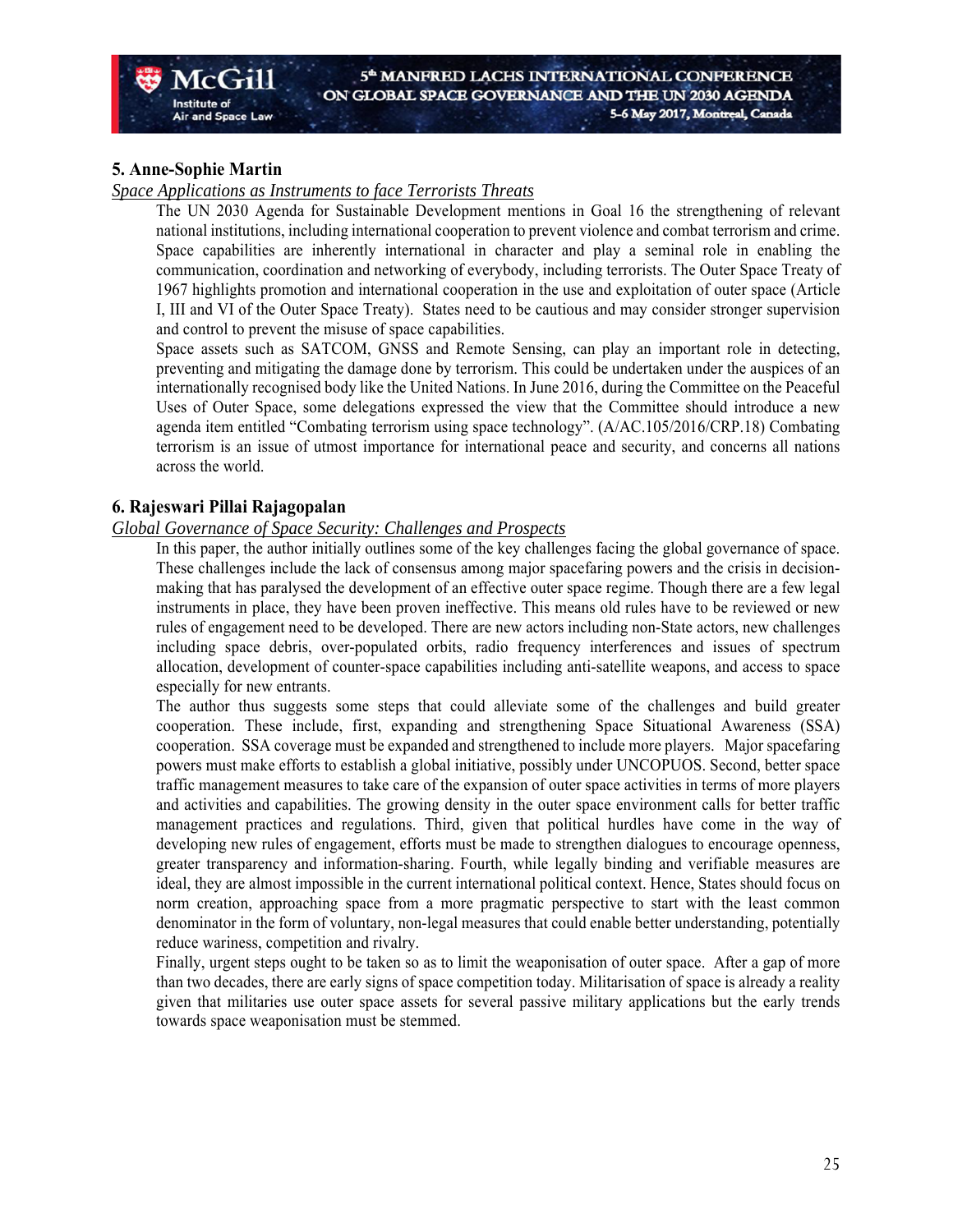#### **Parallel Session 6A:** *National Perspectives of Space Policies and Applications* **11:00 – 12:40 Mont Royal II (20th Floor)**

|            | IVIUIIL INUVAL II LAU       | I' IVVI J                                                                    |
|------------|-----------------------------|------------------------------------------------------------------------------|
|            | Name                        | Title                                                                        |
|            | <b>Chair: Niklas Hedman</b> |                                                                              |
|            | Mukund Rao                  | Assessment for Space Governance – Collaborative Framework for SDG            |
| 2.         | Li Shouping                 | Chinese Perspective on Space Sustainable Development Goals                   |
| 3.         | Isabelle                    | Space Security Awareness and Global Space Governance: a European Perspective |
|            | Sourbes-Verger              |                                                                              |
| 4.         | Sanat Kaul                  | UN 2030 Agenda and Indian Space Governance                                   |
| 5.         | Bahar                       | The New Beginnings of Commercial Space Policy and Law in Post-Soviet Nations |
|            | Ramazanova                  |                                                                              |
| 6.         | Venkataramaiah              | Community Empowered Space Technology Role Models                             |
|            | Jagannatha                  |                                                                              |
| Discussion |                             |                                                                              |

#### **1. Mukund Rao**

 $\sqrt{C}$   $\mathbf{H}$ 

#### *Assessment for Space Governance – Collaborative Framework for SDG*

The UN 2030 Sustainable Development Goals (SDG) aims to end all forms of poverty and promote prosperity of all nations (irrespective of economic status) while protecting the planet. The SDG emphasises on social needs including education, health, social protection, and job opportunities, while tackling climate change and environmental protection. Each nation has primary responsibility for follow-up and programmes of SDG goals, the integration to regional and global measures is important.

Space technologies like earth observation (EO), satcom, positioning systems, etc. have tremendous potential in achieving the objectives of the SDGs. A key imperative is how "collaboration" would spur space technology for SDGs – this is the focus of this paper. As part of our study, we have looked at the space programmes, application and policy regimes in India, Japan, China, Malaysia, Thailand, Philippines, Singapore, etc. and have made assessment of the programmatic and cooperation framework in the Asia Pacific (AP) region. In specific, we have dug deep into the Indian and Japanese space programmes, as a testbe, for defining potentials of international cooperation and furthering space technology and applications in the region. We have been able to identify key programmatic elements of a "collaborative regime" that can emerge in the AP region.

This paper will discuss our assessment of AP region space programmes in the context of a collaborative framework for meeting SDG goals and emergence of a new model for regional/global space governance. It is envisaged that specific collaborative framework steps in EO applications, especially for disaster management, national geospatial programs, national and global security, environmental management, climate change, integrated high-bandwidth communications for data infrastructure and good positioning systems will help every nation to achieve and fulfil SDG goals. Even a spurt for space science and planetary habitation collaboration will be impactful – in particular at global level cooperation. More so, it is important to recognise that there will be those who will be "providers" of space technology and there will be nations who will be "users" of space applications/services. A collaborative framework is required so that all nations can partake and benefit from space and help achieve the SDGs. This is what our study, through the AP region evaluation, will outline.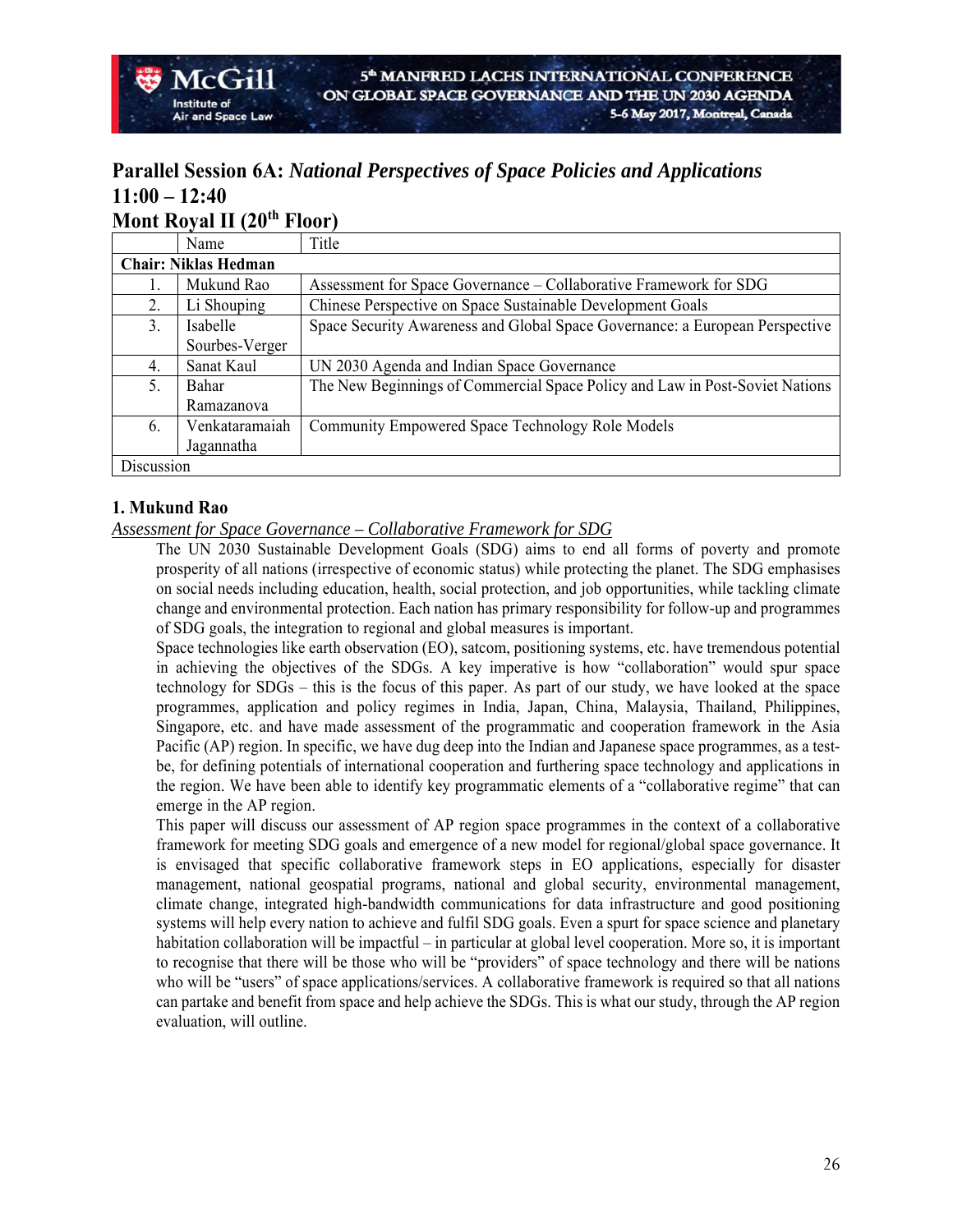#### **2. Li Shouping**

Institute of

**Air and Space Law** 

#### *Chinese Perspectives on the Sustainable Development of Space*

"Sustainable development of outer space" indicates that humans' space activities should meet both the needs of the present space-faring countries and the needs of other countries in the future; a State should be free to explore and use outer space, and should not impede the free exploration and use of outer space by other states. This paper includes three parts.

The first part insists that peaceful use is the basis for the sustainable development of outer space and the weaponization and arms race of outer space is one of the most serious threats to the sustainable development of outer space. The inherent meaning of peaceful use of outer space should include that states should not place, deploy and test any weapons in outer space, threat or use force against outer space objects. The second part, the core issue for the sustainable development of outer space, is to achieve the safety and security of outer space which includes not only defense security, but also the safety of the space environment and space assets. The third part examines how the rule of law in outer space guarantees the sustainable development of outer space. The rule of law in outer space first requires that states should conduct their activities consistently with the UN Charter and relevant outer space treaties. It also requires the system of outer space law and rules should be constantly improved and kept up with the times. At the same time, "soft law" concerning outer space should be developed steadily, and play an effective role in realizing the rule of law in outer space.

#### **3. Isabelle Sourbes-Verger**

#### *Space Security Awareness and Sustainable Development - a French/European perspective*

Almost 60 years after the launch of Sputnik, and while the weaponisation of space seems unavoidable to some, it is worth recalling that the Space Age began under favourable omens of scientific collaboration with the International Geophysical Year (1957-1958). The images of Earth, by giving a new vision of our planet, were essential to the development of the concept of sustainable development. In parallel, the diversification of space systems has contributed to fundamental knowledge, education, and telemedicine as well as the management and security of territories. Recently, the crucial role of space systems in societies' activities was reinforced, as shown by the inauguration of the NewSpace age with its impressive multiplication of constellations.

Sustainability and safety are now concerns at the heart of global governance in order to preserve the space environment and the use of its resources for future generations. Europe has clearly shown its involvement, whether at the state level, at the agency level or through the European Union. Concrete initiatives are implemented, in particular, by the ESA and National Space Agencies. Yet the more political question of monitoring aggressive actions in space is still implicit and a European Space Security Awareness is slow to emerge. The European case is thus particularly informative to think through the challenges of a global governance that needs to become operational as fast as possible if we want to respect the aims of the OST, while meeting its commitments towards a guaranteed universal use of space, indispensable to the implementation of sustainable development.

#### **4. Sanat Kaul**

#### *UN 2030 Agenda and Indian Space Governance*

The Indian Space Research Organisation (ISRO) was established in 1969 with a very clear objective of enhancing the quality of life of its poor people. ISRO has since made great strides in achieving its goals. However, in order to reach the Sustainable Development Goals (SDG) India needs to do much more in the next 13 years. India's bureaucracy is unable to cope with the pressures of its population. The cost of achieving these goals also appear on the high side by using traditional methods. Therefore, innovative methods must be found. The Government already has the 'Digital India' and 'Start-up India' missions with which the possibility of reaching many people for many of the SDGs is possible. Even though there are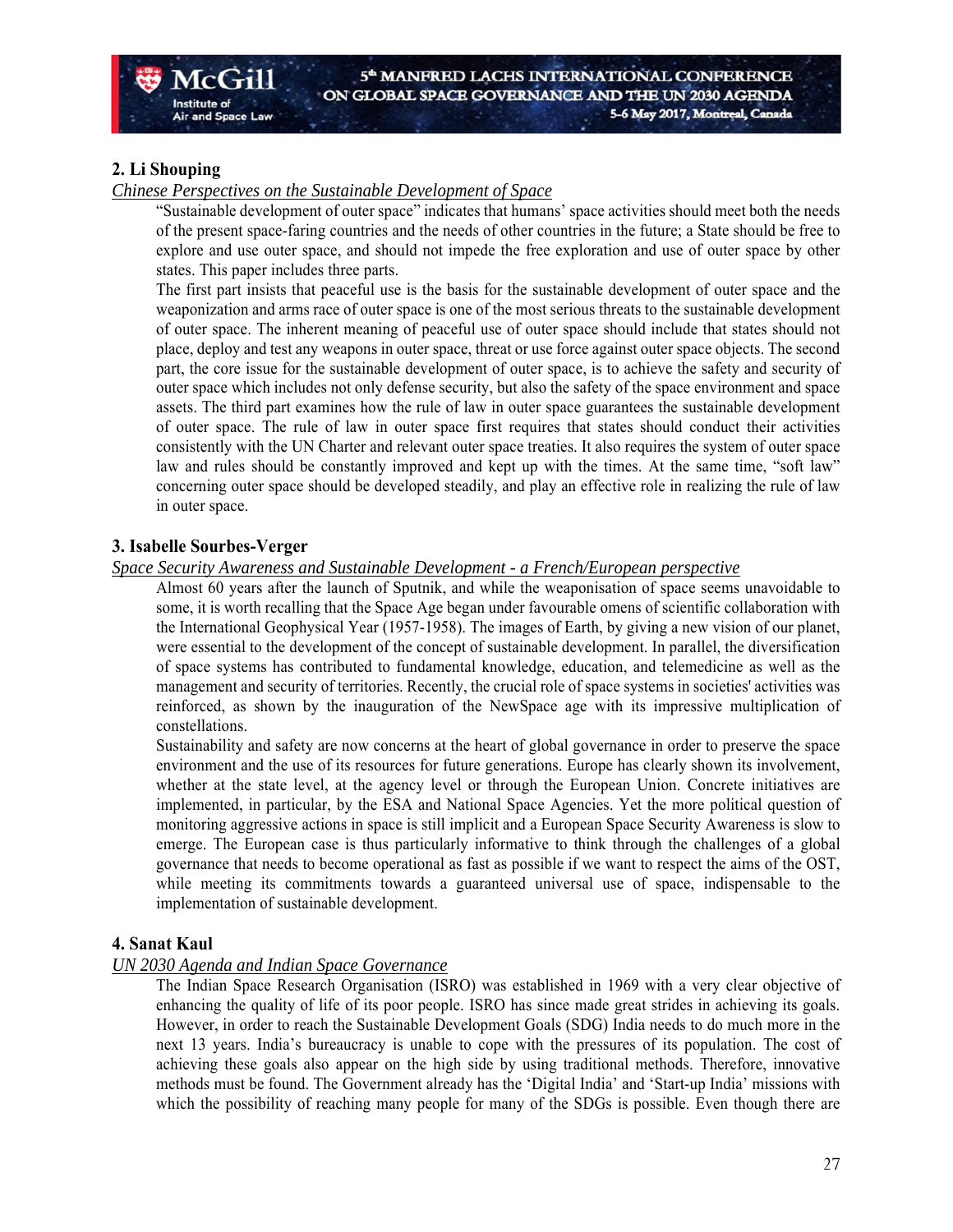multiple good development schemes being implemented, the problems of mass deficiency of medical facilities, quality of education in primary and secondary schools and lack of professional skills training, amongst others, persists.

The solution to meeting these goals lies in adopting Space Apps with appropriate software. Telemedicine, tele-education, space based apps for improved agriculture practices, use of UAVs for land mapping, disaster management, etc. are all methods that could help bypass the tedious and expensive method of meeting SDG targets. This paper will analyse what India can do to meet these targets as well as touch upon India's current achievements. The main advantage for India is that it is ready and able to revolutionise the method of delivery to achieve the SDGs of 2030 due to its established space infrastructure. As such, it can leapfrog the traditional stages by leveraging its existing space infrastructure.

#### **5. Bahar Ramazanova**

 $\sqrt{C}$  $\mathbf{H}$ 

and Space Law

Institute of

#### *The New Beginnings of Commercial Space Policy and Law in Post-Soviet Nations*

The commercialization of space activities has recently come to the fore in former USSR States. States of the post-soviet era have enacted their own space policies as a result of the development of the global space market. As such, the concentration of this paper is mostly the political and regulatory factors for a new space industry in the fifteen countries. In terms of that goal, the paper's first section is focused on the States' historical space activities as part of the Soviet Union and their legal issues and response measures taken. Subsequently, the paper touches on each individual country's domestic policy and laws with enlightening details. Additionally, the applicable laws for the new space activities will be analyzed by giving more attention to comparative research on the existing commercial laws of other nations with developed space industries.

#### **6. Venkataramaiah Jagannatha**

#### *Community Empowered Space Technology Role Models*

A review of Earth Summit Agenda 21 targets by UNCED signatory nations reveal mixed results. India's 73rd and 74th constitutional amendments in 1992 focussed on rural and urban development in the form of new laws: Panchyat Raj Act and Nagarapallika Act. Agenda 21 confirmed participation as a key to sustainability and decentralized governance as a strategy. Taking clues from the various best practices in India, it is revealing that space technology has started to breakthrough self reliance by empowering communities. Telecommunication and resource management have been able to provide advantages in the dual use of space technology in India, especially in human development. The founding fathers of Indian space programmes and the successive leadership has been able to facilitate an irreversible integration of space technology into human welfare activities.

This paper reports on the best practices of space technology that affects community life in India. Projects and missions such as the 1995 Integrated Mission on Sustainable Development and the Sujala Watershed Projects are role models and a focus is made on village resources centers. An attempt is made to capture the good space technology practices of resource management and environmental data based on village resource centers. It is inferred that space governance mechanisms need to evolve based on the UN Sustainable Development Goals 2030 and national priorities. A specific vision, agenda and timeframe are vital to such bottom-up planning strategies at the community level.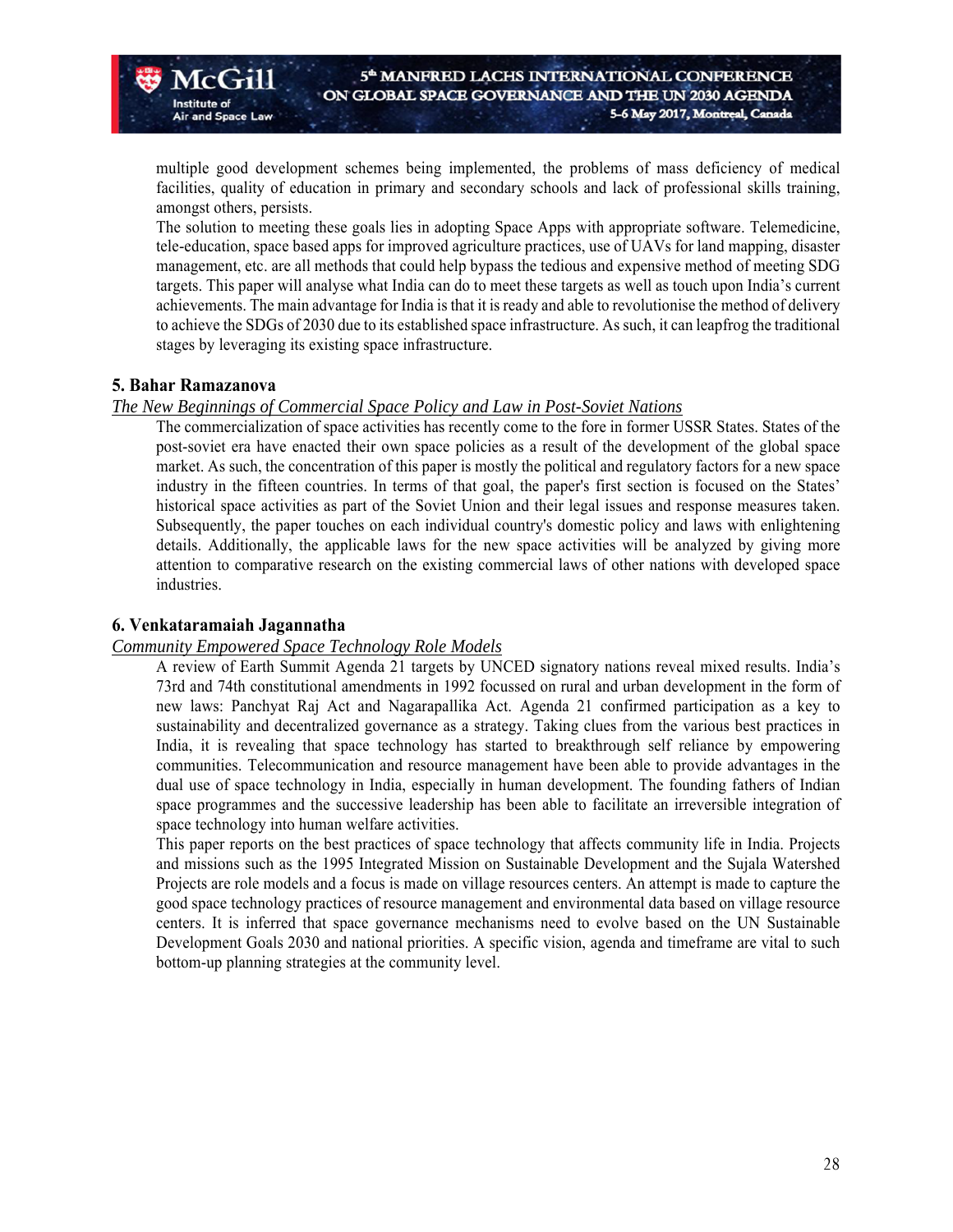### **Parallel Session 6B:** *Space Natural Resources for Human Needs on Earth* **11:00 – 12:40 Salon Ville-Marie (4th Floor)**

|            | $\sim$ $\mu$ on $\sim$ $\mu$ $\sim$ $\mu$ $\sim$ $\mu$ $\sim$ | 1100I                                                                          |
|------------|---------------------------------------------------------------|--------------------------------------------------------------------------------|
|            | Name                                                          | Title                                                                          |
|            | <b>Chair: Steven Freeland</b>                                 |                                                                                |
|            | Ricky Lee                                                     | Preservation of Life on Land: How Exploitation of Asteroid Resources Can Help  |
|            |                                                               | Achieve Sustainable Development Goal #15                                       |
| 2.         | Maria Manoli                                                  | Natural Resources Exploitation as an Apple of Discord: The Need for a Space    |
|            |                                                               | Governance Mechanism Towards Effective Benefit Sharing                         |
| 3.         | Gordon Chung                                                  | An Incentivising Regime for Private Enterprises: The Enduring Benefits Derived |
|            |                                                               | From The Commercialization of Outer Space                                      |
| 4.         | Lawrence                                                      | The Integral Contribution and Limitations of A Space Property Regime To        |
|            | Roberts                                                       | Sustainable Development                                                        |
| Discussion |                                                               |                                                                                |

#### **1. Ricky Lee**

McGill

Institute of

*Preservation of Life on Land: How Exploitation of Asteroid Resources Can Help Achieve Sustainable Development Goal #15* 

The doomsday predictions of the eventual exhaustion of mineral resources on Earth have been around for some time. Just as Malthus predicted that population growth would require the cultivation of lower-quality fields that require more capital and labour for less food output, the world is now investing more capital and labour for reduced mining productivity, as we are compelled to exploit lower grade mines to maintain continual supply. The recent dispute in the WTO between China, which controlled around 97% of the world's production of the 17 rare earth elements, and the EU, Japan, and the US, the largest consumers, is symptomatic of the imminent onset of resource scarcity and exhaustion.

Mining activities pose a serious environmental threat by causing erosion, damage, or destruction to natural ecosystems and biodiversity, as well as soil, groundwater and surface water contamination. Examples of environmental catastrophes from mining activities abound, of which the Bento Rodrigues iron ore mine in Brazil is only the most recent example of disaster. The drive to exploit lower grade ores poses a serious threat to the Earth's environment, particularly pristine areas such as the Arctic tundra or the Amazon rainforest, which only jeopardises our ability to achieve UN Sustainable Development Goal #15.

This paper explores the possible onset of resource scarcity and exhaustion, the economic, mineralogical, and commercial case for the exploitation of asteroid resources, and the present state of domestic and international law applicable to such activities, that are an essential part of a sustainable human future.

#### **2. Maria Manoli**

#### *Natural Resources Exploitation as an Apple of Discord: The Need for a Space Governance Mechanism Towards Effective Benefit Sharing*

Space technology applications are considered the most advanced facet of human-driven technological achievements by simultaneously contributing to the preservation of the biggest part of human activity as well as to the advancement of humankind's existence itself. Technology is also considered a tool of power; one that can become dangerous if not used wisely. Indeed, Marxist theory illustrates such a reality by qualifying technology as a driver between social structure and forces of production: the more technology allows for further advancement and new types of production, the bigger the gap between those who benefit from it and those who cannot afford it. Departing from the microcosm of a State's society (as described in Marxist philosophy) and heading towards the macrocosm of the International Community with States as actors, a similar situation can be observed: the more technology-advanced a State is, the higher the possibility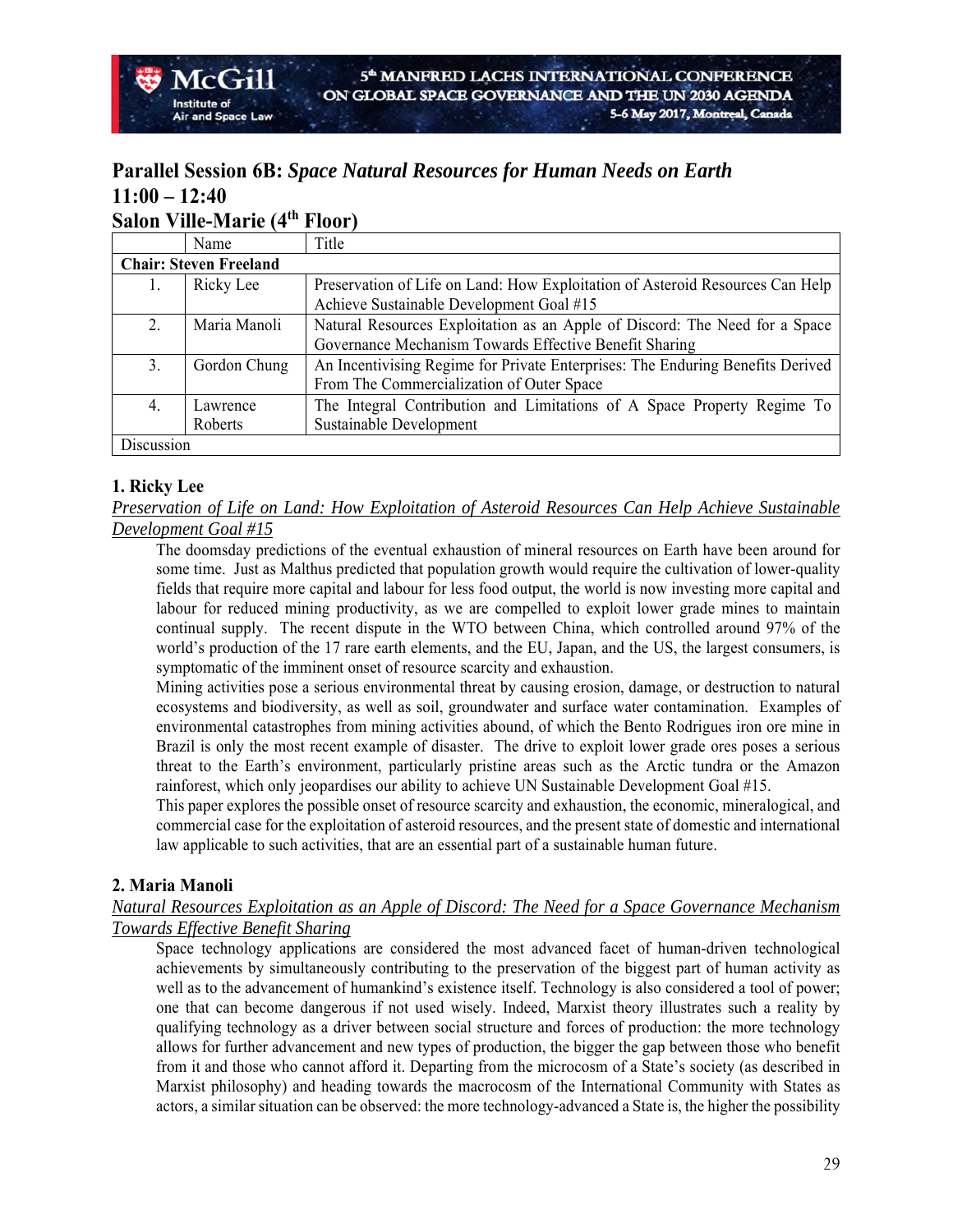that similar 'stratification' will exist on the international scene: if one considers the power that would accompany the exploitation of space natural resources, one would also realize that the formation of inter-State layers of stratification is not unreasonable.

On the other hand, the use of such space natural resources exploitation technologies entails the potential of advancing – and to a significant extent achieving – the sustainable development goals of the UN 2030 agenda: such applications can reduce poverty and hunger by contributing to economic growth and aiding the establishment of sustainable cities and affordable and clean energy through the promotion of industry in an innovative manner as well as through the establishment of partnerships. Yet, the appropriate use of space resources exploitation technology is a multifaceted issue with philosophical and practical dimensions, both of which depend on space governance models. In fact, governing our commons has never been an easy task: in this instance, the problem does not consist of the exploitation of space natural resources by technologyholders, but rather in sharing the profit with those without such capability. It is in this context that this paper explores (i) the appropriate governance model for the exploitation of space natural resources and (ii) the appropriate way in which, and forum where, it should be discussed and agreed to. Whether this model should entail an element of multilateralism or a case per case bilateralism is one of the issues to be addressed. All in all, the paper attempts to prove that the solution to the issue of outer space natural resources exploitation is far from a mere interpretation of the 'non-appropriation' principle, but rather one of governance.

#### **3. Gordon Chung**

 $McCH$ 

**Air and Space Law** 

Institute of

*An Incentivising Regime For Private Enterprises: The Enduring Benefits Derived From The Commercialisation Of Outer Space* 

In November 2015, the passage of the US Commercial Space Launch Competitiveness Act (Space Act of 2015) represented a pivotal step in the commercialization of outer space, by explicitly granting US citizens' property rights over asteroid resources mined in outer space. Despite this bold step taken by the US, the legitimacy of this act has been questioned. Although the existing international regime governing commercial space activities remains largely uncertain, a close reading of the Outer Space Treaty revealed that the Space Act of 2015 was enacted in full compliance with, particularly, the "common interest" principle (Art. I), the "non-appropriation" principle (Art. II), and the "due regard" principle (Art. IX) enshrined in the Treaty. The Space Act of 2015, whose legitimacy is justifiable both in theory and practice, potentially serves as a "model" legislation incentivising States and their private enterprises to actively engage in space exploitation. This is particularly so when considering that, in reality, the incentive for space exploration is predominately driven by the incalculable potential for making a profit. The emergence of an international regime is, therefore, warranted to unambiguously legitimise the assertion of property rights by private enterprises over lunar resources and to officially place our imprimatur on the commercialisation of outer space. The increased exploitative activities, arising from the proposed regime, are anticipated to confer enduring benefits on the scientific, economic and environmental development of the Earth, especially in view of the fact that terrestrial resources are rapidly depleting.

#### **4. Lawrence Roberts**

#### *The Integral Contribution and Limitations of A Space Property Regime To Sustainable Development*

It has been nearly 60 years since the dawn of the space age and 50 years since the completion of the Treaty on Principles Governing the Activities of States in the Exploration and Use of Outer Space, Including the Moon and Other Celestial Bodies (Outer Space Treaty). In that time, tremendous strides have been made in overcoming the daunting challenge of advancing development in a sustainable manner not merely among developed nations but across the developing world as well. Space technologies have played an essential role in that process. Space based weather and climate forecasting, remote sensing, and communications have proven invaluable in saving lives in the face of natural disasters, recovering resources in an environmentally sound manner more efficiently and equitably, providing mechanisms for even the most impoverished to gain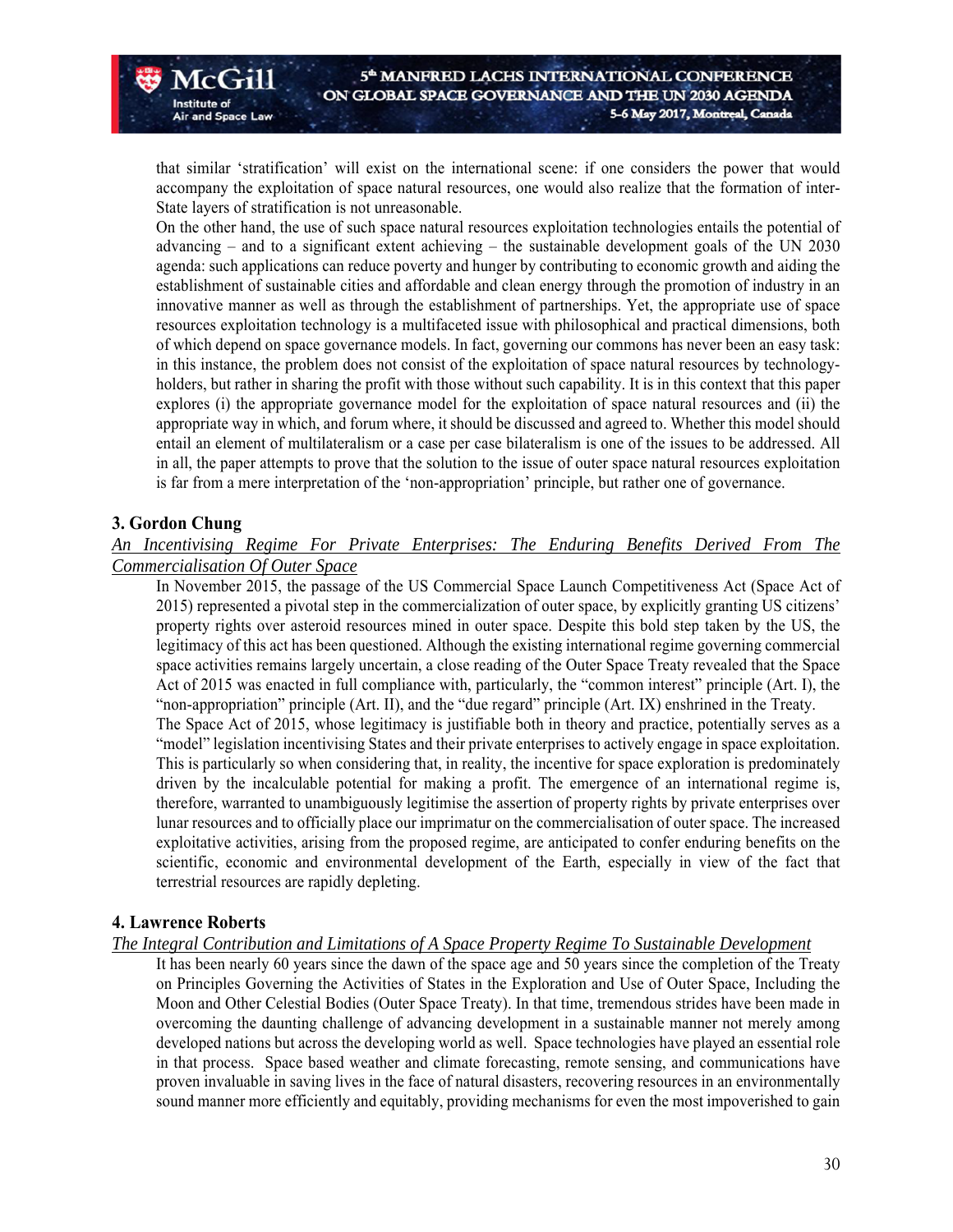access to the global community for quality of life enhancement and profit and giving all States a better longterm understanding of challenges facing humanity.

For all these successes, the sustainable development of space and the distribution of the benefits of such development have been severely limited by the absence of a comprehensive property regime in the Outer Space Treaty. This lacuna has discouraged the development of a broad, robust space infrastructure that would lower the cost of space operations and result in less expensive and more varied space-based data products. Properly designed and limited with sensible regulatory oversight, a space property regime would, through redistributive mechanisms, promote development among all nations and contribute to an adaptive, sustainable developmental model for the high frontier.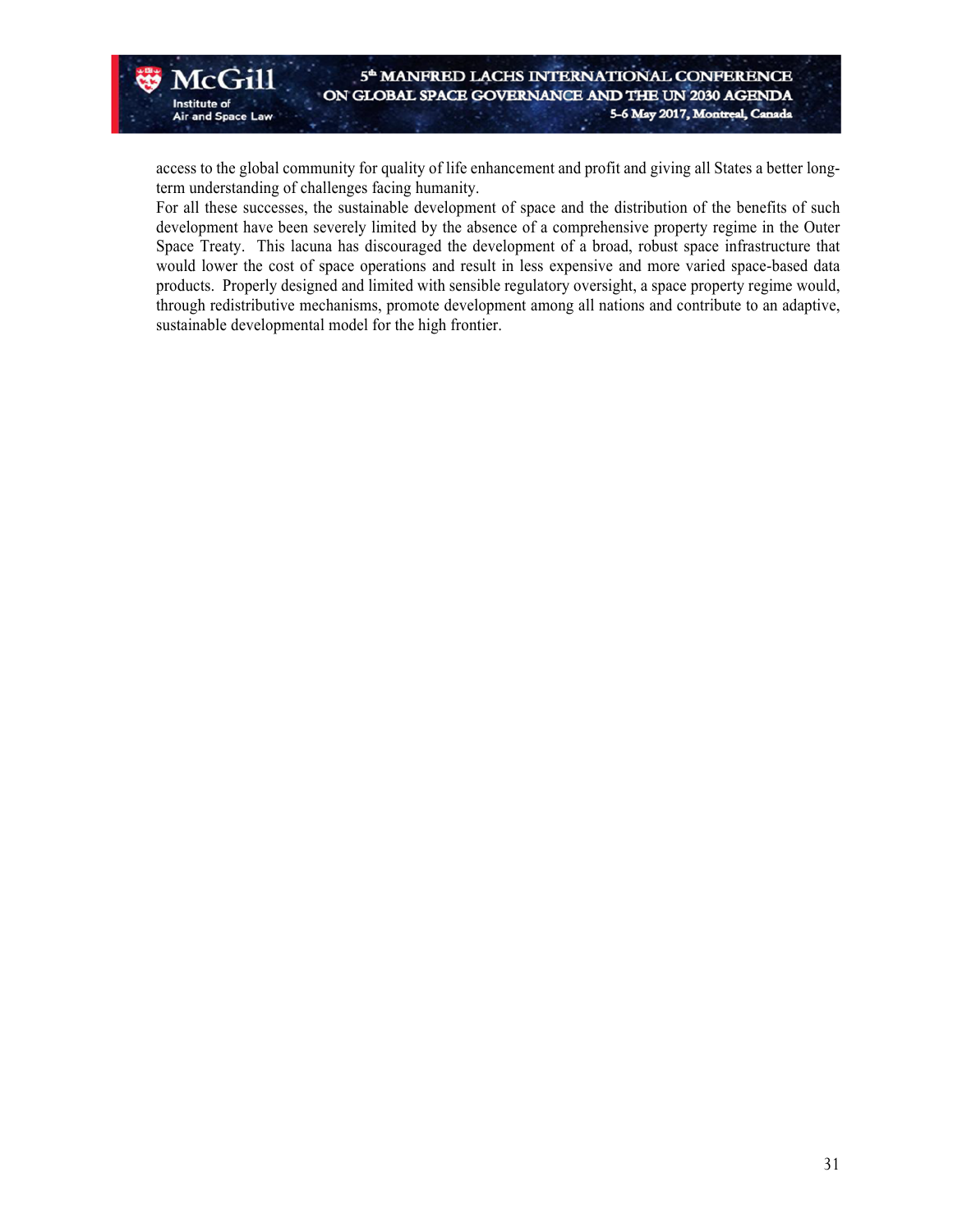# **Session 7:** *Modes of Global Space Governance: Tools to Move Forward* **14:00 – 15:40**

# **Mont Royal II (20th Floor)**

|                          | Name            | Title                                                                               |
|--------------------------|-----------------|-------------------------------------------------------------------------------------|
| <b>Chair: Paul Meyer</b> |                 |                                                                                     |
| 1.                       | Theresa         | The UN GGE on Transparency and Confidence-Building Measures in Outer                |
|                          | Hitchens        | Space Activities: How Middle Powers Can Overcome the Failure to Launch              |
| 2.                       | Duncan Blake    | Manual on International Law Applicable to Military Uses of Outer Space              |
| 3.                       | Eytan Tepper    | Time for Reform: Preparing UN-COPUOS for the Next 50 Years of Space                 |
|                          |                 | Exploration                                                                         |
| 4.                       | Maria<br>Lucas- | Space Resilience 4.0: Contracting for Resilient Space Infrastructures               |
|                          | Rhimbassen/     |                                                                                     |
|                          | Lucien Rapp     |                                                                                     |
| 5.                       | Jean<br>Lorna   | The Interconnection of Universalization and the UN2030 Agenda: The 21 <sup>st</sup> |
|                          | Edmonds/        | Century Leadership Imperative                                                       |
|                          | Seth H. Baker   |                                                                                     |
| Discussion               |                 |                                                                                     |

#### **1. Theresa Hitchens**

*The UN GGE on Transparency and Confidence-Building Measures in Outer Space Activities: How Middle Powers Can Overcome the Failure to Launch* 

The 2013 Report of the UN Group of Governmental Experts on Transparency and Confidence-Building in Outer Space Activities – a landmark agreement on steps to improve space security – has essentially suffered from a failure to launch. The GGE Report, approved by consensus and subsequently adopted by the UN General Assembly, was aimed at reducing threat perceptions, misperceptions, miscalculations and risks of conflict escalation in space, and laid out a basic framework for multilateral actions towards the goal of maintaining peace and security both in space and on Earth.

Unfortunately, increasing geopolitical tensions between the United States, China and Russia, and advances by each in space-related technologies that could enable the development and deployment of weapons systems, have relegated the GGE Report to gathering dust on diplomats' shelves. But the recommendations have never been more important, as the three major space actors slide slowly toward military confrontation in space that could disrupt strategic stability and imperil the use of space for economic growth and development.

This paper will review the GGE recommendations, and elucidate ways that Middle Powers, such as Canada, can forward their progress. These countries have an opportunity to lead on implementation activities, such as the establishment of national focal points for data exchange, and the development of incentives for fuller compliance with the UN Registry of Space Objects. It will also consider additional steps at the multilateral level for establishing a foundational space governance framework; for example, development of a baseline global space situational awareness network.

#### **2. Duncan Blake**

#### *Manual on International Law Applicable to the Military Uses of Outer Space*

The regulatory framework for the use and exploration of outer space is very much international, and even supra-national, by nature and touches upon regulatory frameworks in many other contexts (for example: arms control, the electromagnetic spectrum, communications, armed conflict). The interaction between international humanitarian law (IHL), international law on the use of force (ILUF) and international space law (ISL) are emblematic of this broader issue and warrants investigation. Whatever the framework for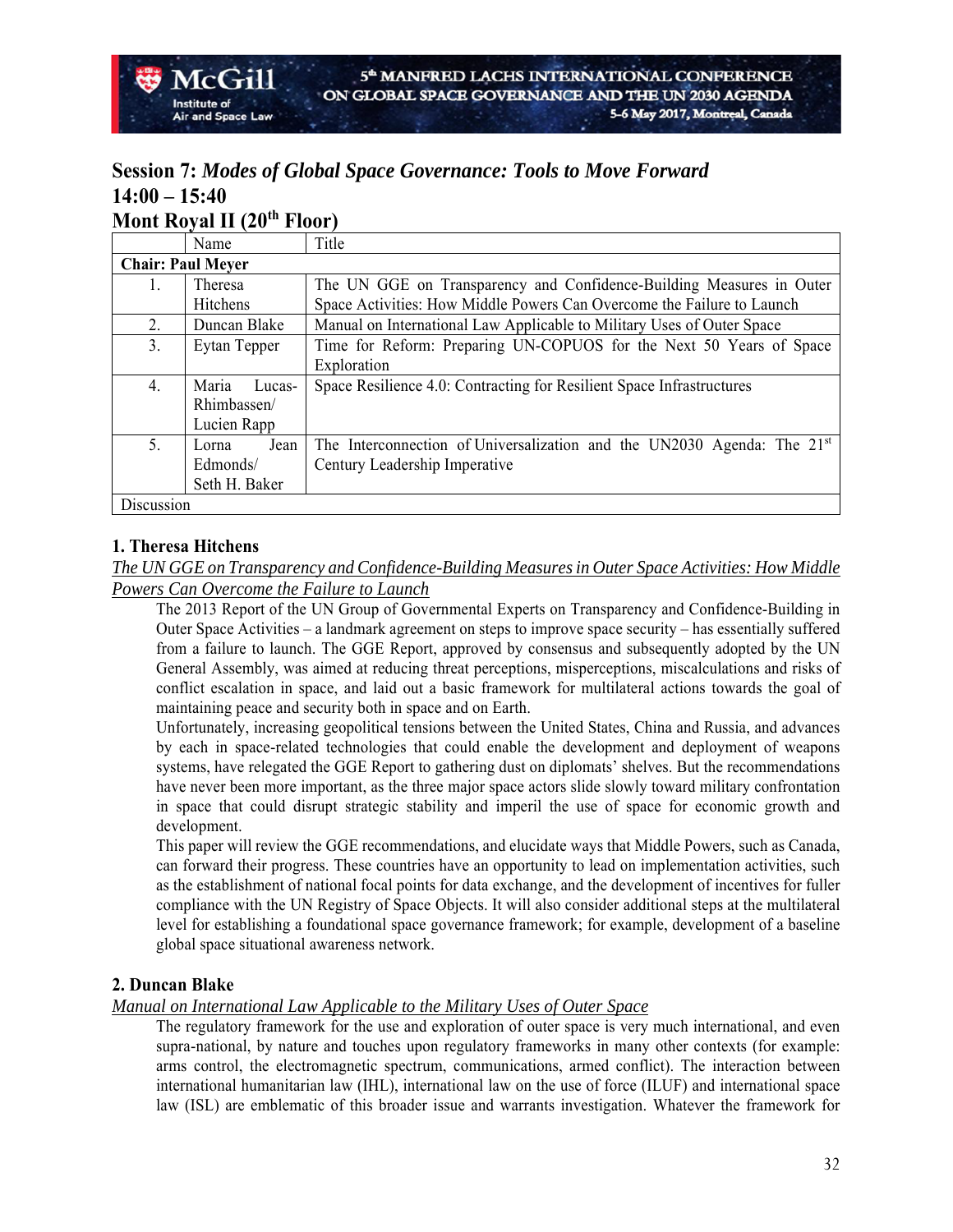global space governance, the unfortunate reality is that the possibility of hostilities involving outer space cannot be dismissed. It would undoubtedly be disruptive of global space governance, but norms of the laws of war do put some boundaries on collateral effects of hostilities. Unfortunately, there is a current lack of clarity with regards to legal rules applicable to circumstances of conflict involving outer space

The MILAMOS Project seeks to address this lack of clarity. However, the rules in each of ISL, ILUF and IHL were drafted or established in a disparate fashion, independent from one another resulting in a 'fragmentation' of potentially conflicting rules. Yet, international law does not provide a hierarchy of rules; therefore, resolving conflicts between rules is left to ad hoc legal reasoning. This is especially true for military uses of space, including in periods of tension and hostilities. This Project will inevitably involve preferences between rules from disparate areas of international law. How are those preferences made and what does this mean for how the regulatory framework for outer space relates to other areas of international law?

#### **3. Eytan Tepper**

 $\sqrt{C}$  $\left($  $\frac{1}{11}\right)$ 

and Space Law

Institute of

#### *Time for Reform: Preparing UN-COPUOS for the Next 50 Years of Space Exploration*

Space law, and with it the governance of space activities, has stagnated for nearly four decades, with no sign of change, leaving even major challenges, like weaponization and resource-mining, un-addressed. UNCOPUOS, which during its first 20 years gave birth to all the space treaties we have today, has long since stood practically paralyzed. In the absence of international regimes, States are going at it alone whether by developing space weapons or by national legislation, notably the 2015 US law granting US companies property rights in space resources they obtain. This is a worrying trend of retreat from multilateral arrangements. UNCOPUOS is at a crossroads – over the next decade it will reform or lose relevance. UNCOPUOS must use UNISPACE+50 first and foremost to reflect and reform.

This paper suggests a reform in the structure of UNCOPUOS that will make it more inclusive on the one hand, and more efficient on the other hand, by: (i) inclusive-opening UNCOPUOS to membership of all States who express interest in space exploration and accept the basic principles of space law; (ii) efficientlymodernize the work-procedure of UNCOPUOS' assembly and have smaller, dedicated, issue-specific forums that will prepare rules, procedures and guidelines, each in its assigned issue. The forums will be comprised of stakeholders, *i.e*., the States, non-State actors and professionals (*e.g*., engineers) that directly engage in the said issue. Each forum will submit a report to UNCOPUOS' assembly and each State will then have the option to accept the report and the measures it suggests (*e.g*., treaty, guidelines, etc.). The best gift we can bring to UNCOPUOS'  $50<sup>th</sup>$  birthday, and to all humankind, is a reform that reclaims its space in global space governance.

#### **4. Maria Lucas-Rhimbassen and Lucien Rapp**

#### *Space Resilience 4.0: Contracting for Resilient Space Infrastructure*

While the 2030 UN Agenda focuses on sustainable development, several States and agencies focus in their respective space security policy on *resilient infrastructures*. Resilience is a transdisciplinary term derived from ecology and gradually incorporated in other fields such as psychology, engineering, and risk management. This paper suggests that it is time to continue its transition and to include resilience within law; more specifically within space law, from a micro-legal perspective. Indeed, we will consider contractual clauses. The purpose of this paper is multi-faceted and centers on the core notion of demystifying the concept of resilience and to propose a new contractual instrument addressing it by means of a definition, accompanied by a corresponding clause. For academic purposes, we will also provide a series of recommendations for a proper *resiliensis spatialis*, comprising of a model of soft and hard resilience, respectively referring to organizational governance (process) and contractual recommendations (outcome). The rationale behind our thinking is that space infrastructures must acquire a critical status as society relies increasingly on space systems which are vulnerable to traditional (natural) but also new (man-made) sources of threat. We will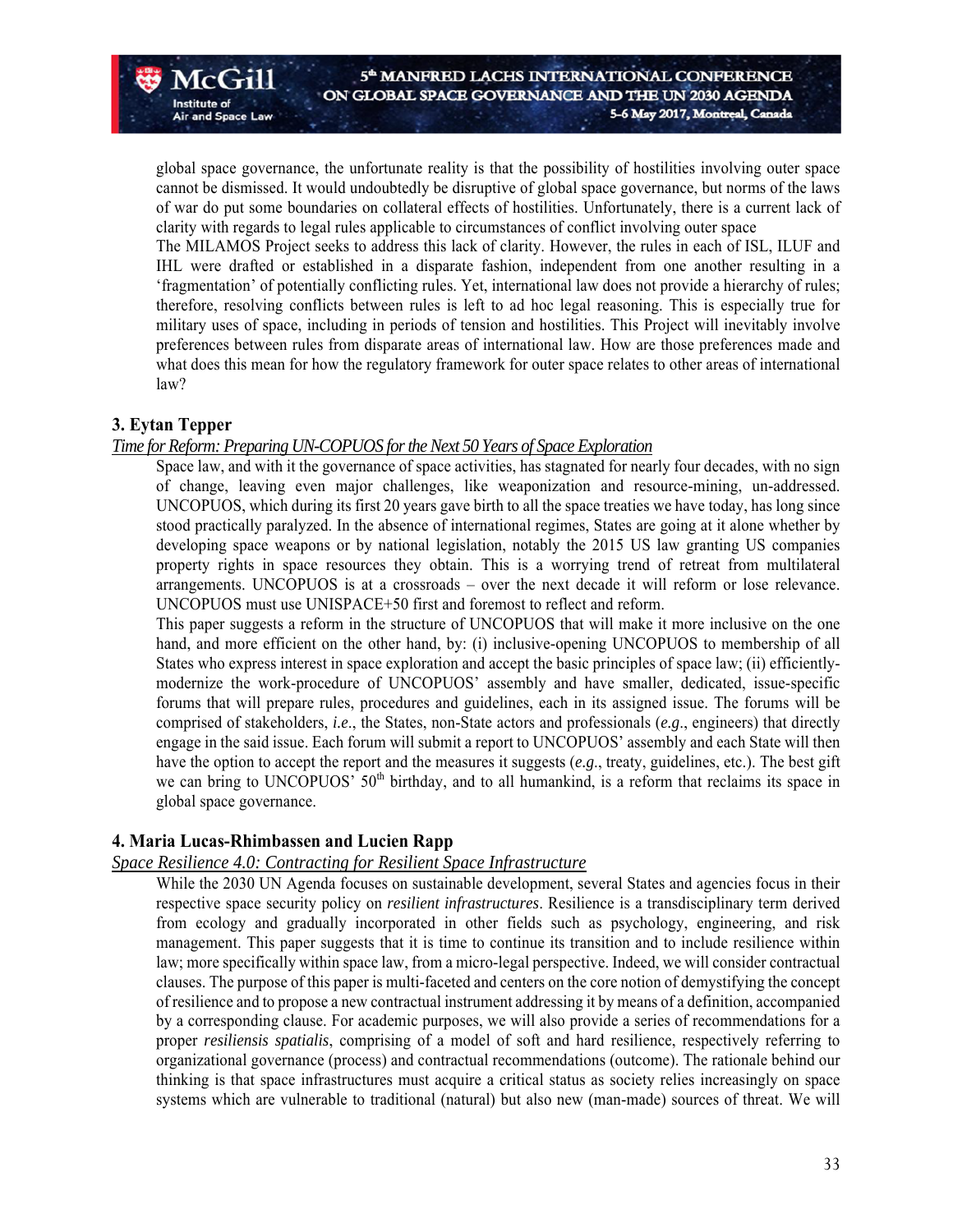identify sources of risk and determine whether contractual practice as is (based on different clauses such as warranties, force majeure, cross-waivers, etc.) responds to current and emerging security and sustainable development imperatives or not. Our findings convince us of the contrary, meaning that it is time to take an innovative and proactive stance in the legal field. Since space is undergoing a transition towards commercialization, we consider that the private sector can take the lead and urge the public sector to act consequentially. Indeed, the space context is crossing risky times and resilience can help maintain both a sustainable development and dialogue as technology is now not only borderless, but "spaceless", meaning crossing not only physical, hardware and terrestrial boundaries, but also intangible and outer space limits with relative obscurity and uncertainty.

#### **5. Lorna Jean Edmonds and Seth H. Baker**

 $McGril$ 

**Air and Space Law** 

Institute of

*The Interconnection of Universalization and the UN2030 Agenda: the 21st century leadership imperative* 

As we witness the exponential investment in space development, exploration and security, we must pause to think collectively about the governance and sustainability of Earth as control extends into the universe. We need to prepare the next generation of citizens for this emerging field. We are experiencing a shift from globalization to 'universalization' as this century's paradigm. Universalization asserts that we are living in 'one world within the universe' and that universal sustainability requires a cooperative and inclusive approach to development for the benefit of all. The United Nations 2030 Agenda for Sustainable Development (UN2030 Agenda) speaks to "a broad and universal policy agenda … devoting ourselves collectively to the pursuit of global development and of "win-win" cooperation which can bring huge gains to all countries and all parts of the world". The core values of universalization and the UN2030 Agenda are aligned and timely, given the mounting pressures for effective governance of 'universal' issues. This presentation aims to contribute to 1) the dialogue of including space activities in the UN2030 Agenda; and 2) the imperative for more students, scholars, citizens and policy makers to be engaged in space development and its implications for Earth's governance. It is essential that higher education prepare the next generation of citizens with skills and tools so that they are confident and competent to live in the new paradigm and lead this development agenda. The presentation contends that the  $21<sup>st</sup>$  century leaders be culturally astute, globally discerning, and internationally connected for creating an atmosphere of cooperation for sustainability.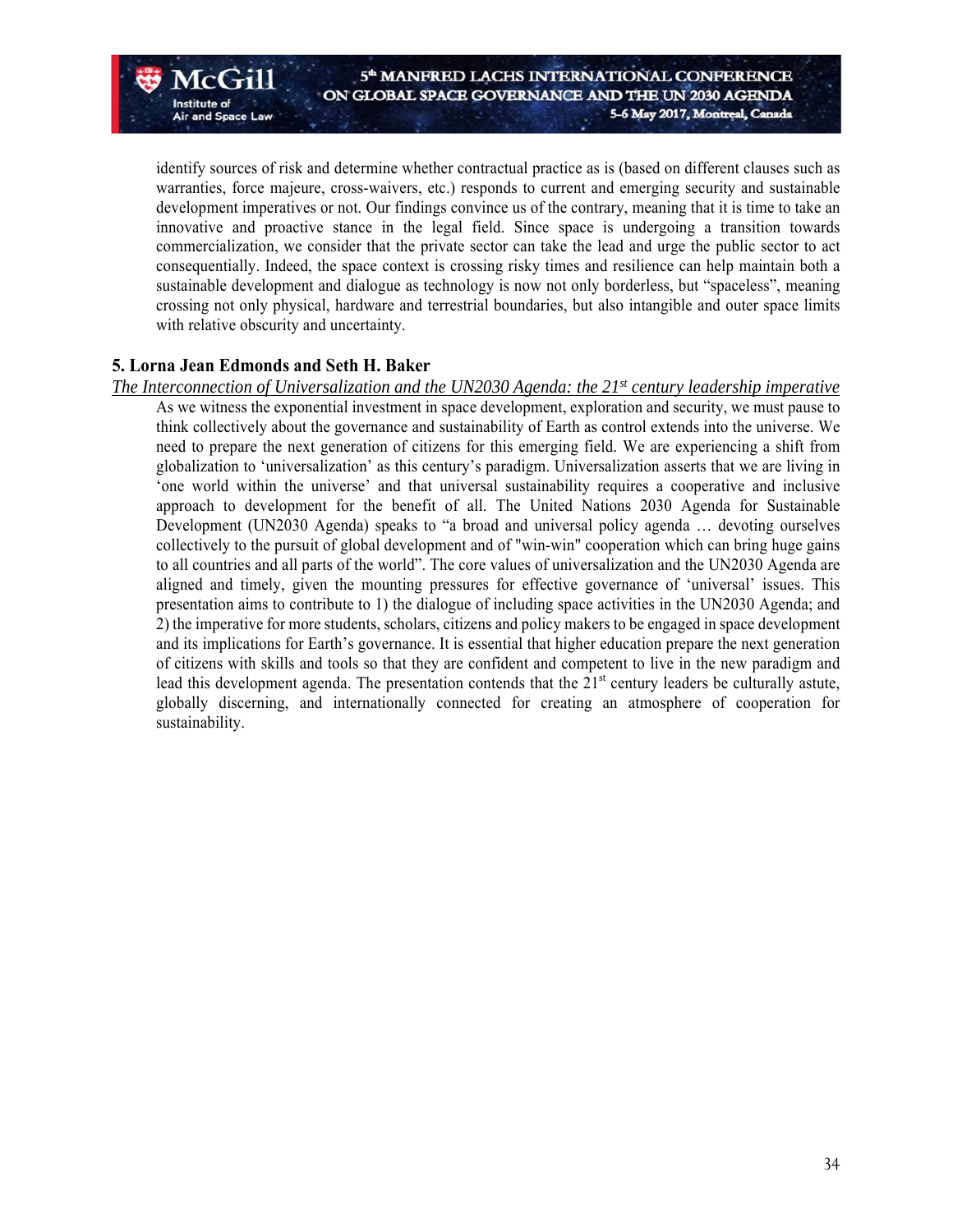# **PRESENTER BIOGRAPHIES**

and Space Law

**Audrey L Allison** is Senior Director, Frequency Management Services for The Boeing Company. Her organization provides radiofrequency spectrum acquisition and policy support for Boeing technology, products, services, and operations worldwide – and to Boeing's commercial and government customers. She is based in Boeing's Washington D.C. Government Operations office, having previously worked for the Federal Communications Commission's International Bureau, Iridium LLC and the Department of Defence. Ms Allison is Boeing's representative to the International Telecommunication Union (ITU), having chaired Committee 6 of the 2015 World Radiocommunication Conference and elected as Vice-Chairman of the ITU's Radiocommunication Advisory Group (2008-2015). Ms Allison is a member of four Federal Advisory Committees on international and national spectrum management and telecommunications matters. Allison is an attorney with a Master of Business Administration, *cum laude,* from the International Space University, a Master of Laws in international law from Georgetown University, and a *Juris Doctor* from Catholic University of America's Institute for Communications Law Studies. She is the author of *The ITU and Managing Satellite Orbital and Spectrum Resources in the 21st Century* (Springer, 2014), is adjunct faculty to the International Space University in Strasbourg, France, and a visiting lecturer at McGill University's Institute of Air and Space Law.

**Andrew Butler** is an Australian Lawyer, Australian Registered Migration Agent, New Zealand Licensed Immigration Adviser and will be receiving his call to the Ontario Bar this coming June. He has worked in the immigration field for the past decade, first for the Australian Government and later for immigration firms in London (UK), Melbourne, Sydney and Toronto. Having completed a *Master of Research* from Macquarie University in 2016 examining the future intersection of international migration law and international space law, Mr Butler has also received *LLM*s from both the University of Melbourne and the Australian National University. An alumni of the International Space University, he holds a *Graduate Certificate in Space Studies* from the University of South Australia and has completed McGill University's Strategic Space Law Program. He is currently employed in a research capacity by both the Melbourne Social Equity Institute and Melbourne Law School at the University of Melbourne.

**Gordon Chung** is a final year law student at the City University of Hong Kong. As a young legal scholar, Mr Chung's articles have been accepted for publication by international law journals, including the European Review of Private Law, Asia Pacific Law Review and Hong Kong Law Journal. He has participated in the 2017 Manfred Lachs Space Law Moot Court Competition (Asia-Pacific Regional Round) and has developed strong interest in space law. In recognition of his academic excellence and community service, Mr Chung is honoured to have won over 10 academic and volunteering awards. Alongside his extensive internship experiences in the Chinese court, LexisNexis and law firms, Mr Chung is currently a contributor to the Ford's International Commercial Reports & Review. He also served as a Research Assistant to various law professors at his university.

**Joseph Clift** holds a BS in Bioengineering from the University of California, Riverside. He is currently pursuing his MS degree in Space Studies, with a focus on Human Factors and Spaceflight. Mr Clift hopes to enter the NASA Astronaut Corps after his studies.

**Upasana Dasgupta** is a DCL Candidate at the Institute of Air and Space Law, McGill University with the Erin JC Arsenault and Robert E Morrow, QC Fellowships. She is also a student researcher for the Space Security Index and a research assistant of the Institute of Air and Space Law. She pursued her Master in Air and Space Law from Institute of Air and Space Law with an Erin JC Arsenault Fellowship and her basic law degree from Dr Ram Manohar Lohiya National Law University, Lucknow, India. She was a recipient of the Emerging Space Leaders Grant to attend the International Astronautical Congress, 2016. Prior to this, she used to work in the capital markets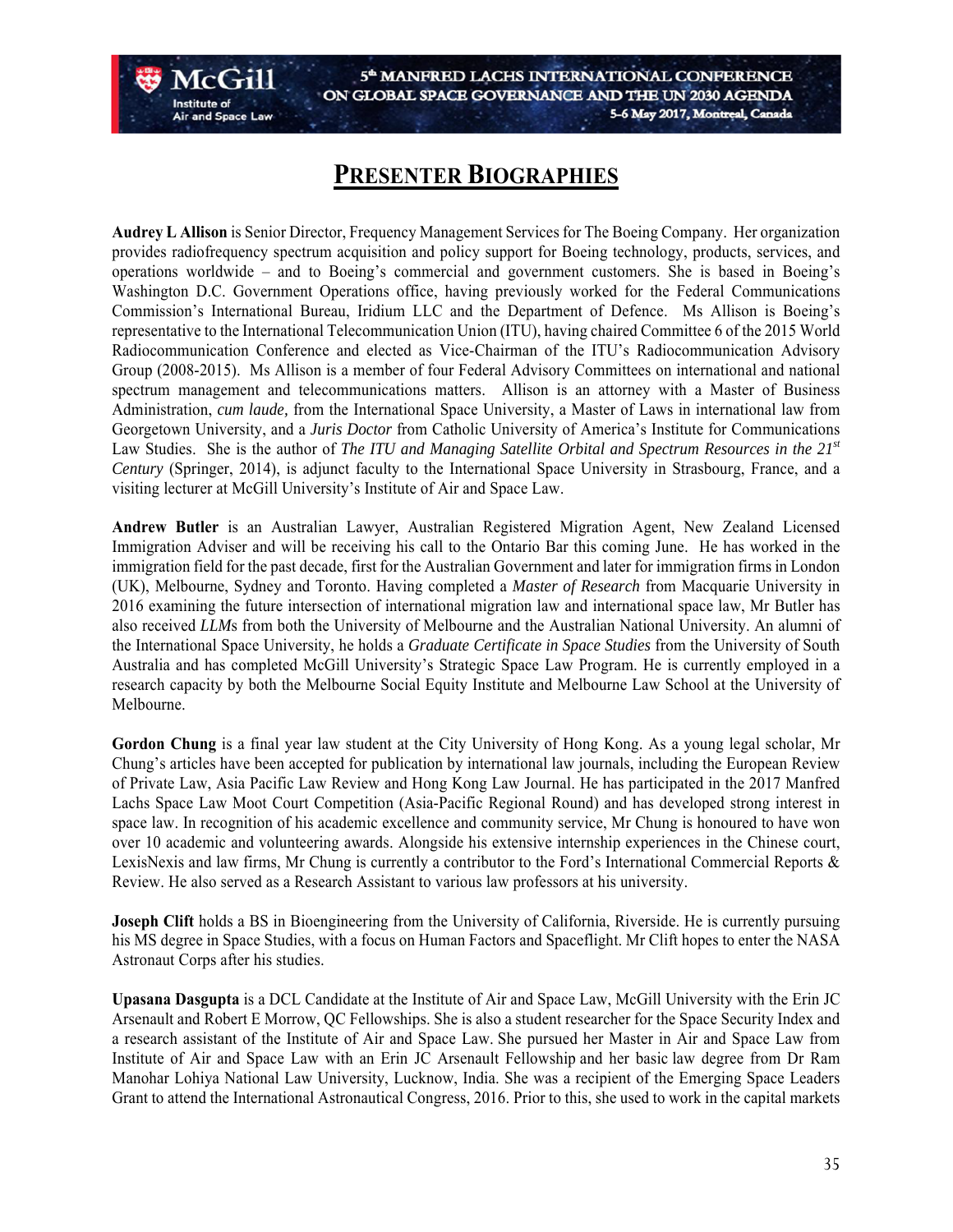division of Amarchand & Mangaldas and Cyril Amarchand Mangaldas, one of the biggest law firms in India. She has also worked in the corporate law division of Udwadia Udeshi & Argus Partners in India.

Institute of

and Space Law

**Philip De Man** is currently working as a postdoctoral fellow of the Research Foundation - Flanders. He teaches courses on international and European space law in the Master of Science in Space Studies at the University of Leuven, Belgium. In addition, Mr De Man is part of the Belgian delegation at the Legal Subcommittee of the Committee on the Peaceful Uses of Outer Space in Vienna, Austria. His recent publications include the monograph *Exclusive use in an inclusive environment - The meaning of the non-appropriation principle for space resource exploitation* as part of the Springer Space Regulations Library. Mr De Man's other areas of expertise include international criminal law, international humanitarian law, the law of international organisations.

**Lena De Winne** holds an MSc in engineering from Moscow Power Engineering University, an MBA from European University in The Hague, and a PhD in psychology from California Southern University. After fifteen years of a successful career at the European Space Agency (ESTEC, The Netherlands), where she worked in business development, liaison, promotion and education, she published several popular books in English and Russian on the topic of space for children and adults, and hosted a television program in Belgium. In 2014, she joined Aerospace International Research Centre (AIRC, www.airc.at) as a Director. One of the flagship projects of AIRC is "ROOM – The Space Journal", where Ms De Winne is a Director. From mid-2016, Ms De Winne has been actively involved in the build-up and development of Asgardia – The Space Nation. She holds the position of the CEO in the NGO Asgardia.

**Professor Melissa de Zwart** (PhD, LLM, LL B (Hons), BA (Hons)) is Dean of the Adelaide Law School and Deputy Director, Research Unit on Military Law and Ethics. She has published and consulted widely on issues relating to law and new technology, particularly in the digital environment. Prior to joining academia, she was the Manager, Corporate Legal Services, CSIRO, providing advice on commercialisation of novel technology. She is a member of the Advisory Council of the Space Industry Association of Australia and the International Space Law Group of MILAMOS.

**Gilles Doucet** is an independent space security consultant with expertise in satellite technologies, military space applications, space regulatory frameworks and international space security cooperation. Mr Doucet recently retired from the Canadian Department of National Defence after 35 years as a DRDC scientist, where he held numerous positions researching and assessing space capabilities relevant to military applications. He headed multidisciplinary scientific teams providing expertise to the Canadian Armed Forces for operations and threats, DND for policy and Global Affairs Canada for technology exports and international engagement. Mr Doucet's experience also includes a diplomatic role, serving as Counsellor for Defence R&D at the Canadian Embassy in Paris, France from 2008 to 2010. Mr Doucet holds Bachelor & Masters degrees in Mechanical Engineering (Ottawa, 1981 & 1993) and a Graduate Certificate of Air and Space Law (McGill -2017).

**Dr Lorna Jean Edmonds** is the Vice Provost for Global Affairs and International Studies and Professor, College of Health Sciences and Professions, at Ohio University (OHIO). Before joining OHIO in 2013, she worked in four of Canada's research-intensive universities, including the University of Toronto, Queen's University, Western University and the University of Ottawa. Dr Edmonds has more than 25 years of leadership experience in international development and the globalization of higher education. She has collaborated with partners and implemented programs in more than 60 countries in Asia, the Americas, Europe and Africa. Over this period, her academic interests have shifted from global health to the health of the globe and Earth's sustainability with a particular interest in space governance and the need for talent and scholarship in this emerging field. She has a Ph.D. at the University of East Anglia, UK; MHA at the University of Ottawa, CAN; and BA (Sciences) at Queen's University, CAN.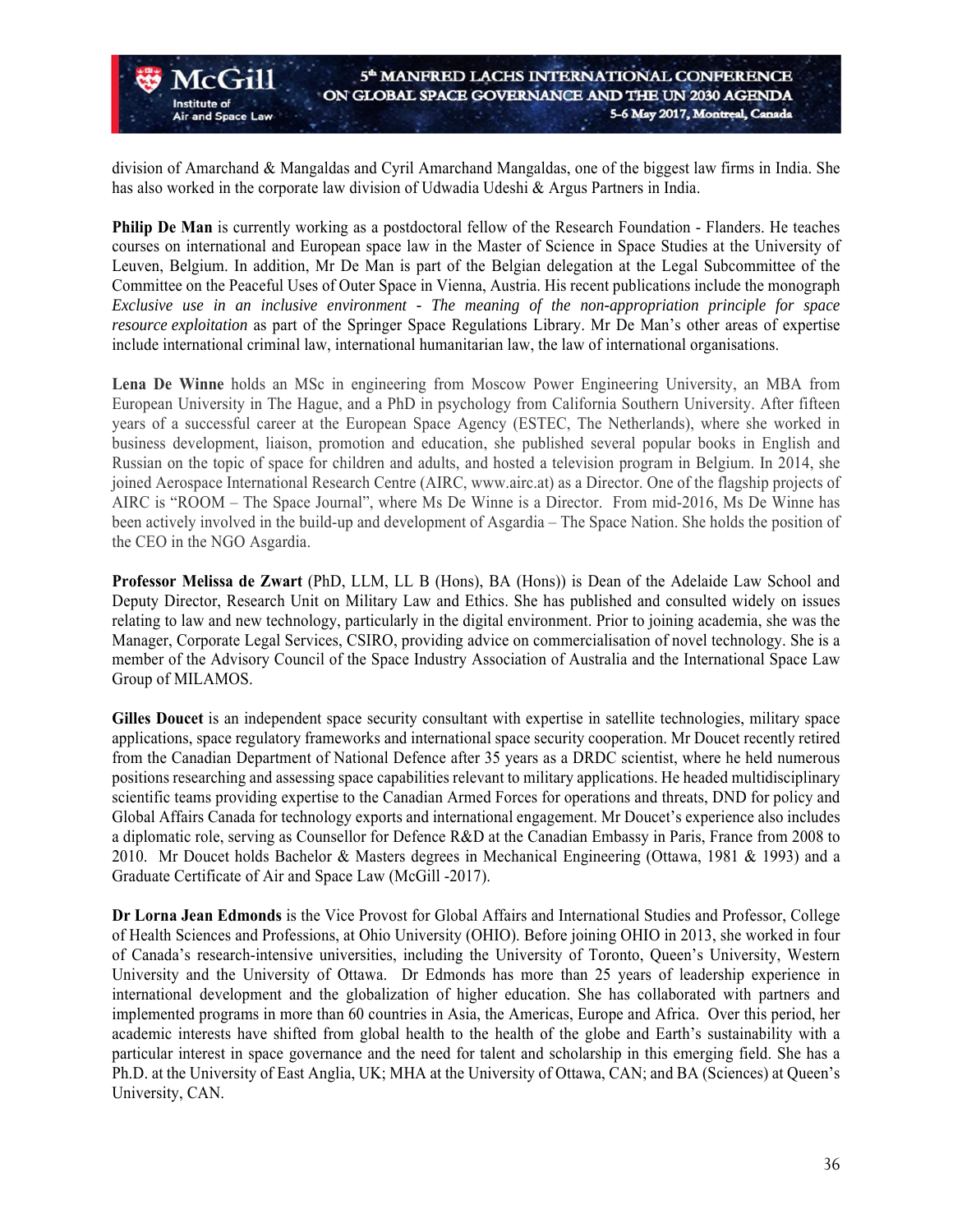**Dr Stuart Eves** is Lead Mission Concepts Engineer for Surrey Satellite Technology Limited. He has worked in the space industry since 2004, following a 16-year career with the UK MOD. Dr Eves has worked on a variety of satellite missions, including Skynet 4, Skynet 5, and TDS-1. The highlight of Dr Eve's career to date was the initiation of the TopSat imaging satellite programme, which established a new world record for "resolution per mass of satellite", and was the subject of a display in the Science Museum in London. He has been writing on the subject of space security for several years, and is currently the industry chair of the UK's Space Information Exchange (SPIE) forum. He has also recently completed a book entitled *Space Traffic Control*. Dr Eves has an MSc in Astrophysics, a PhD in constellation design, and has been a Fellow of the UK's Royal Astronomical Society for more than 25 years

Institute of

and Space Law

**Don M Flournoy**, Editor, Online Journal of Space Communication; Telecommunications Professor Emeritus, Scripps College of Communication, Ohio University, Athens, Ohio. He is an Advisor to the National Space Society, launched the www.spacejournal.org website in 2002 (in a collaboration between Ohio University and The Society of Satellite Professionals International (SSPI)) and is author of *Solar Power Satellites* (Springer 2012). Under his leadership, Ohio University was designated an NSS Centre of Excellence in Space Solar Power and Power Beaming.

**Steven Freeland** is Professor of International Law at Western Sydney University. He is also Visiting Professor at the University of Vienna; Permanent Visiting Professor of the iCourts Centre of Excellence for International Courts, Denmark; Member of Faculty of the London Institute of Space Policy and Law; Visiting Professor at University Toulouse1 Capitole; Adjunct Professor at University of Adelaide; and a former Marie Curie Fellow (2013-2014). He has also been a Visiting Professional within the Appeals Chamber at the International Criminal Court (ICC), and a Special Advisor to the Danish Foreign Ministry in matters related to the ICC. He has represented the Australian Government at United Nations Conferences and Committee Meetings, and has been appointed to advise the Australian Commonwealth Department of Industry, Innovation and Science, and the New Zealand Government, on issues related to the regulation of space activities. Among other appointments, he is a Director of the International Institute of Space Law, and a member of the Space Law Committee of the International Law Association. Mr Freeland sits on the Editorial Board of a number of international journals and is also Co-Editor of the book series *Annotated Leading Cases of International Criminal Tribunals*.

**Juan Cruz Gonzalez Allonca** is a professor in the National University of La Matanza (UNLaM), researcher in the Study Group on Software Engineering Methodologies (GEMIS) at National Technological University (UTN) in Buenos Aires and Coordination Council Member of the NETmundial Initiative. Having graduated from the Faculty of Law, University of Buenos Aires, Mr Gonzalez Allonca is a lawyer developing a specialization in Systems Engineering Information by completing a Master's thesis at the National Technological University. Mr Gonzalez Allonca also holds a postgraduate diploma in Management of Information Security by the Faculty of Engineering of the Universidad Austral. In turn, he is a researcher in the field of cyberlaw and space law.

**Niklas Hedman** is Chief of Committee, Policy and Legal Affairs Section (CPLA) of the United Nations Office for Outer Space Affairs (UNOOSA). He serves as Secretary of the Committee on the Peaceful Uses of Outer Space (UNCOPUOS) and its Scientific and Technical Subcommittee and Legal Subcommittee. He is also Secretary of the United Nations Inter-Agency Meeting on Outer Space Activities (UN-Space), which is the central coordination mechanism for space related activities in the United Nations system. He is responsible for the Office's capacitybuilding programme in space law and policy. Before joining the United Nations in 2006, he worked in the Swedish Ministry for Foreign Affairs, particularly in the areas of ocean affairs and law of the sea; space law and space policy; as well as disarmament and non-proliferation, including PAROS and the Hague Code of Conduct Against Ballistic Missile Proliferation (HCOC). He represented Sweden to COPUOS for 10 years and held various positions,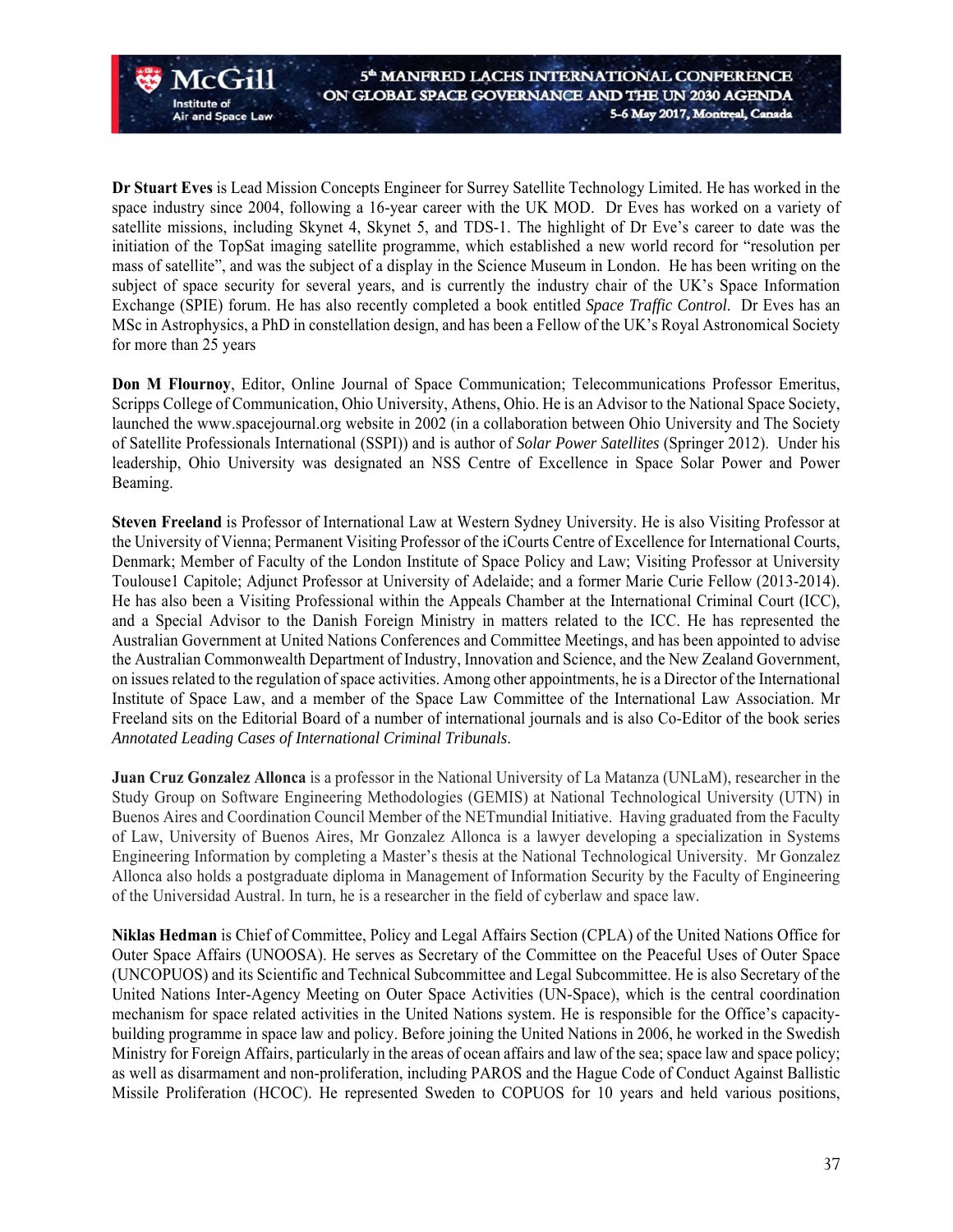including Chair of the UNISPACE III+5 report A/59/174. Mr Hedman represented Sweden to the final rounds of negotiations on the International Space Station Intergovernmental Agreement (ISS-IGA), and was chief negotiator to the governmental framework agreement on space cooperation between Sweden and the United States of America. He is a member of the International Space Law Committee of the International Law Association (ILA), International Institute of Space Law (IISL) and International Academy of Astronautics (IAA).

 $\Lambda$ c $(\pm 1)$ 

and Space Law

**Institute of** 

**Theresa Hitchens** is a Senior Research Scholar at CISSM, where she focuses on space security, cyber security, and governance issues surrounding disruptive technologies. Prior to joining CISSM, Hitchens was the director of the United Nations Institute for Disarmament Research (UNIDIR) in Geneva from 2009 through 2014, serving as a consultant to the UN Group of Governmental Experts on Transparency and Confidence Building Measures in Outer Space Activities, provided expert advice to the Conference on Disarmament regarding the prevention of an arms race in outer space (PAROS), and launched UNIDIR's annual conference on cyber security. From 2001 to 2008, Ms Hitchens worked at the Centre for Defence Information, where she served as Director, and headed the centre's Space Security Project. She was also previously Research Director of the Washington affiliate of the British American Security Information Council (BASIC). Ms Hitchens previously worked for *Defense News* of Springfield, Virginia, serving as International Editor on security. Hitchens's latest publications include, "Space Security-Relevant International Organizations: UN, ITU, ISO", 2014 and "Saving Space: Threat Proliferation and Mitigation", 2009. Hitchens holds a Bachelor of Science in journalism from Ohio University in Athens, Ohio.

**Professor Dr Diane Howard** is Assistant Professor in the Commercial Space Operations program at Embry-Riddle Aeronautical University in Daytona Beach, Florida, USA. She is responsible for curriculum development and teaching space law and policy courses that are core to the program. Dr Howard has long been involved in commercial space issues. After working as a staff attorney in the Florida Appellate courts, she took the decision to specialize in space law and attended McGill University's Institute of Air and Space Law. Her LLM thesis centred upon private space law issues and her doctoral work focused upon effective spaceport regulation. Dr Howard serves as Executive Secretary of the International Institute of Space Law and participates in numerous legal projects, both domestically (within the US) and internationally. In addition to the IISL, Dr Howard is a member of the AIAA, the International Association for the Advancement of Space Safety, the American Society of International Law, and the Florida Bar. She chairs Embry-Riddle's annual space traffic management conference.

**Venkataramaiah Jagannatha** brings eco-literacy individuals and communities based on UNEP/UNESCO/IEEP 1977 objectives, which are vital for the UN Sustainable Development goals. As an environmental engineer with 59 years experience, a scholar in harnessing water resources for urban settlements and working as a Dy. Manager in the Indian Space Program (ISTRAC and ISRO), Mr Jagannatha is based out of Bengaluru, India. He also acts as a trainer and communicator to drive community empowerment activities as a science activist in India. Mr Jagannatha is an alumni of International Space University in 2011, an innovator of zero cost space environmental models such as using trees as ground water recharge points, a recipient of IIED UK Sustainable Development Library Gift of the UNCED in 1992 and an environmentalist by the National Institute of Quality Assurance, India in 1987. He was a professor and HUDCO Chair for Capacity Building of Urban local bodies from 2008 to 2012, a Planning Member of UN University in 2000 and Panel Member of UN University's Internet Conferences in 2003.

**Professor Dr Ram S Jakhu** is Director of, and a tenured Associate Professor at, the Institute of Air and Space Law, McGill University, Montreal, Canada. He teaches and conducts research in international space law, law of space applications, law of space commercialization, space security, national regulation of space activities, and public international law. He served as Director, Centre for the Study of Regulated Industries, McGill University, during 1999-2004. He also served as the First Director and Faculty Member of the Master of Space Studies Program of the International Space University, Strasbourg, France, during 1995-1998. Professor Jakhu has taught Space Law and Policy in several countries, convened and participated numerous international interdisciplinary space law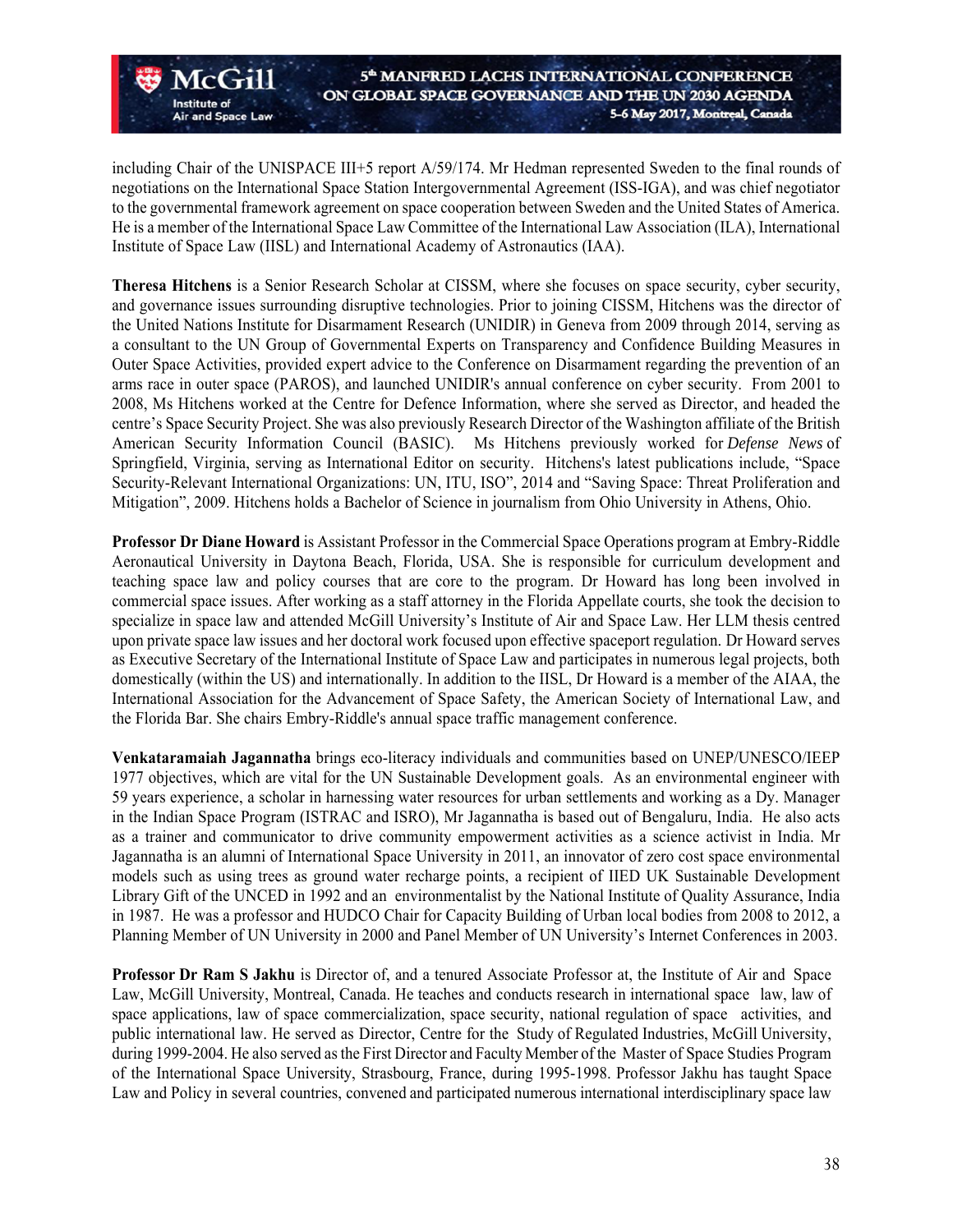and policy related conferences and workshops around the world, and currently heads a multi-million dollar research and outreach program for space law and policy. Professor Jakhu is the Chair of the Management Board of the McGill Manual on International Law Applicable to Military Uses of Outer Space Project (MILAMOS), coeditor of International Study on Global Space Governance, and Member of the World Economic Forum's Global Agenda Council on Space. In 2016, he received the "Leonardo da Vinci Life-Long Achievement Award" from the International Association for the Advancement of Space Safety and in 2007 the "Distinguished Service Award" from International Institute of Space Law for significant contribution to the development of space law. Professor Jakhu has co-authored three books, a b o ut 100 articles and 20 research reports and edited 9 books, including the one that received the 2011 Book Award from the International Academy of Astronautics. A Canadian citizen for over 40 years, he has visited over 70 countries in the world and has often been interviewed by the global media regarding matters related to space policy, law and programs. He holds Doctor of Civil Law (Dean's Honours List) and Master of Law (LLM) degrees from McGill University, Canada, as well as LLM, LLB, and BA degrees from Panjab University, India.

 $ACGill$ 

and Space Law

Institute of

**Dr Sanat Kaul** was a civil servant in India until 2007. During his career, he was in the Ministry of Civil Aviation as a Joint Secretary and on the boards of Air India and Airports Authority of India. He was also involved with the abortive divestment of Air India and setting up of Greenfield Airports in India. From 2002 to 2005 he was India's Permanent Representative to the Council of ICAO. He initiated and advocated the need for ICAO to look into air and space management issues with the advent of sub-orbital flights and space tourism. Since 2007, he has been the Chairman of the International Foundation for Aviation, Aerospace and Development (IFFAAD), India Chapter. He holds a masters degree from the London School of Economics, a PhD from London University and has completed a Certificate Course in Air and Space Law from the Institute of Air and Space Law, McGill University.

**Professor Barry Kellman** is a law professor at DePaul University College of Law, currently teaching Environmental Law, Criminal Law, International Criminal Law, International Law of Peace and Security and International Environmental Justice and Sustainability. He was the 2014 Fulbright Distinguished Chair in Public International Law at the Wallenberg Institute, Lund University, Sweden. Professor Kellman works on the law of weapons and international security, focusing for 25 years on the control and eradication of chemical, biological, nuclear and conventional weapons. Professor Kellman has consulted for the United Nations, the OPCW, and the US Departments of State, Defense, Energy and Homeland Security. Professor Kellman holds a JD from Yale University Law School (1976) and a BA from the University of Chicago (1973). He is the author of *Bioviolence – Preventing Biological Terrorism and Crime* (Cambridge University Press, 2007) and more than two dozen law review articles, as well as numerous essays, monographs, book chapters and reviews.

**Dr George Kyriakopoulos** was born in Athens, Greece. He holds a BA in Law Studies, Faculty of Law, University of Athens, a DEA in International Law, a DEA in Political Science, Paris 2 University, France and a PhD in International Law, Paris 2 University and earned a *Prix de thèse* of the French Society of Air and Space Law. Dr Kyriakopoulos is an Attorney at Law and a member of the Athens Bar Association. From 1998-2002, he was a Professor of International and Air Law, Military Aviation Academy; from 2005-2006, Legal adviser of the Minister of National Defence (Greek Government) in Air Law and International Law matters; from 2008-2010, Member of the Greek Air Accident Investigation and Aviation Safety Board; from 2009-2010, Lecturer in International Law, University of Athens; from 2010-2014, Guest Lecturer in International Law, Law of International Institutions, Air Law, Space Law, Aristotle University of Thessaloniki, Faculty of Law and University of Macedonia, Department of International and European Studies, Greece; from 2011-present, Member of the Board of Directors of the Hellenic Society of International Law and International Relations; from 2014-present, Visiting Professor in Air & Space Law, Panteion University, Athens, Greece; from 2014-present, Visiting Professor in Space Law, Université Nice Sophia Antipolis, Faculté de droit et science politique, France. He is also the point of contact (Greece) for the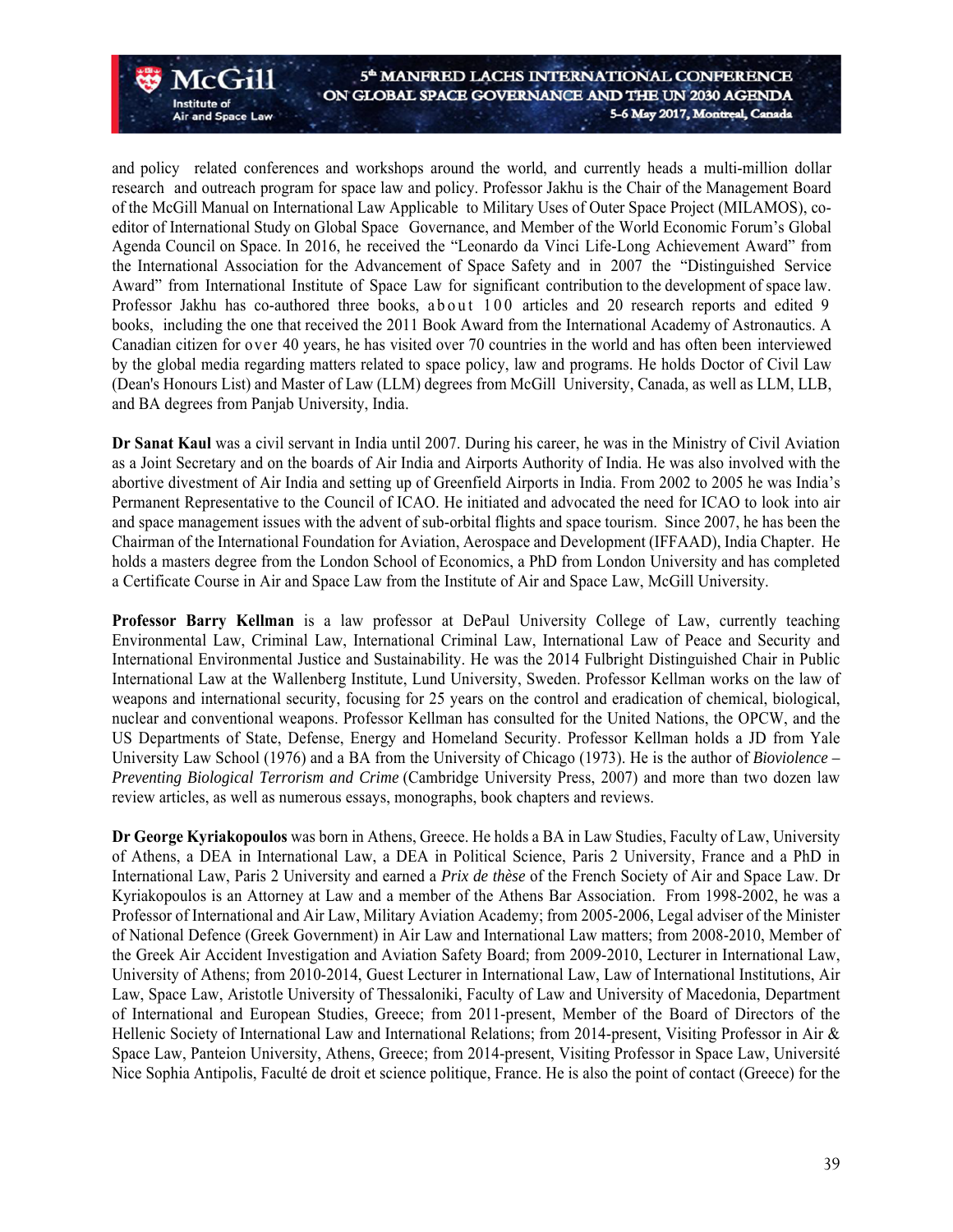European Centre of Space Law (ECSL), a member of the International Institute of Space Law (IISL) and a member of the Space Law Committee of the International Law Association.

Institute of

and Space Law

**Dr Ricky J Lee** is the Managing Partner of Globalex Tax + Legal, and an Adjunct Professor of Law at the University of Notre Dame Australia. Dr Lee has worked in international commercial legal practices since 1998, specialising in air and space law, commercial law, international business law, and technology law. He is the author or co-author of a number of books and monographs and over 100 chapters, articles, and conference papers, including *Law and Regulation of Commercial Mining of Minerals in Outer Space*, published by Springer in 2012. He is a chapter author of the upcoming title, *Outer Space Law: Legal Policy and Practice*, and the lead author of *Doing Business under the China-Australia Free Trade Agreement: Insights for Australian Businesses*, both to be published in 2017.

**Prof Dr Li Shouping** is a professor of international law, the Dean of Beijing Institute of Technology's law school, the General Director of BIT's Space Law Institute. He is the editor in chief of the *Chinese Yearbook on Space Law*. He was a visiting scholar at the National Center for Remote Sensing, Air and Space Law at the University of Mississippi in 2010 and the Space Policy Institute at George Washington University in 2013. Dr. Li is an executive director of the Chinese Institute of Space law, a vice president of the Chinese Institute of EU law and the General Secretary of the Beijing Society of International law.

**Mrs Lucas-Rhimbassen** is a space law and business researcher at the University Toulouse 1 Capitole, France (Chaire SIRIUS funded by CNES, TAS and ADS) and focuses on national space legislation, resilient critical space infrastructures and space contracts. She is involved in several working groups such as the IAA Study Group on Critical Space Infrastructures, the IAF Security Committee, and is a member of both the IISL and ECSL. Her topics of interest are national space legislation, space infrastructure resilience, long-term contracts, and both space and cyber security. Prior to working in the space sector, Mrs Lucas-Rhimbassen was working as an Innovation Counsellor at HEC Montreal, specializing in creative industries, entrepreneurship and business model innovation. Mrs Lucas-Rhimbassen holds a JD from the University of Moncton (2010), an MM from HEC Montreal (2015) and has participated in the HEC Summer School on Creativity Management (2014) and in the ISU Summer Program (2015). As of September 2017, she will start a PhD in space law in Toulouse.

**Dr Amit K Maitra** is the Chairman and CEO of the Foundation for Emerging Solutions, established to "strengthen the capacity of people throughout the world to evaluate the challenges, operations, and solutions facing governments as they formulate national strategies to keep their defensive and offensive cyber capabilities current and in line with the international community". As a global operations strategist and vital liaison to the US Departments of Defence (DoD), Air Force, and NASA, Dr Maitra offers extensive experience in governance processes for multiple forums. During 1986-1991, Dr Maitra advised NASA Space Station FREEDOM Program (SSFP) and was awarded the Highest Merit Citation 'Superior' for his central role in the conceptualization and development of electronic knowledge networks that linked policy consultants, program/project managers, engineers, and scientists from NASA and 14 international partner countries. During 1972-1986, he served as advisor to The World Bank, Korean Information Technology Association, Japanese Aerospace Industry Association, IBM, and RCA on a broad spectrum of satellite and terrestrial communications systems. In 1977, Dr Maitra was nominated by the United Nations Conference on Science and Technology for Development to advise Trinidad and Tobago and Sri Lanka on objective, long-term, market-based national strategies for infrastructure development.

**Dr Monica Mallowan**, Associate Professor, teaches Strategic Information Management at the University of Moncton (New Brunswick, Canada) and conducts her scientific research as a research fellow at the Management Research Centre (CEREGE), University of Poitiers (France). Dr Mallowan holds a Doctorate and a Master's degree from the University of Poitiers and a Master's degree from the University of Montreal. Her research interests lie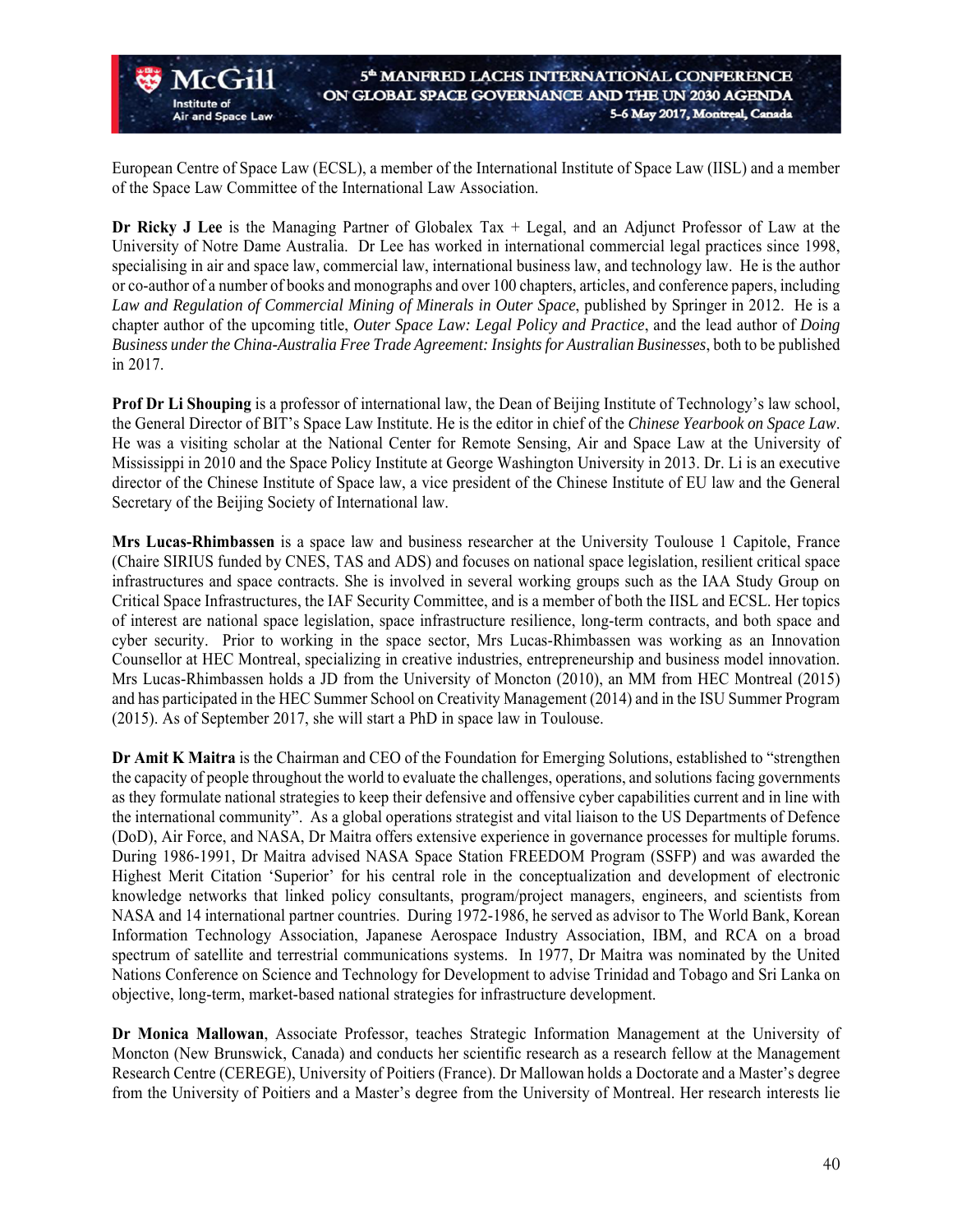within the field of the strategic positioning of organizations in the information society, the relationships between the economy and the circulation of knowledge, and the practical applications of strategic competitive intelligence. As the founder and current director of the Observatory for Foresight and Information Watch (PROVIS), at the University of Moncton, as well as the initiator and co-president of the International Colloquium "Communication, Organization, Knowledge Society and Information" (COSSI), Dr Mallowan is actively involved in the crosscultural dialogue between the North-American and European approaches to Information Science.

Institute of

and Space Law

**Maria Manoli** is a doctoral candidate at the Institute of Air and Space Law (IASL), Faculty of Law, McGill University, where she is also an Erin JC Arsenault doctoral fellow in space governance, and a Robert E Morrow fellow. She is also working as a research assistant for the McGill Centre for Research in Air and Space Law. She holds a Bachelor's Degree in Laws from the National and Kapodistrian University of Athens, two LLM's from the same University in Civil Law and Public International Law, and a LLM from the IASL. Maria Manoli is also a registered lawyer of the Athens Bar Association, Greece. She has delivered presentations on space law related topics at a number of conferences, and has worked for several governmental and non-governmental entities. Her current doctoral research focuses on the legal perspectives of space natural resource exploitation and their sharing. She has been coaching the McGill Manfred Lachs Space Law Moot Court team for three consecutive years.

**Anne-Sophie Martin** is currently pursuing a PhD in Space Law at the University of Rome. She graduated in 2010 from the University of Paris-Sud in the Master *Droit des activités spatiales et des télécommunications* supervised by Professor Philippe Achilleas. Previously she worked at the Centre National d'Etudes Spatiales (CNES) in Toulouse, at the European Commission in Brussels and at Thales Alenia Space in France and in Italy. Last year, she presented a paper relating to "French Space Law" at the International Astronautical Congress in Guadalajara, Mexico. On March 2017, she participated to the Young Lawyers' Symposium in ESA (Paris) where she delivered a speech on "Space Mining: Towards a New Legal Framework". In addition to being an ECSL member, she is also an observer at "The Hague Space Resources Governance Working Group" in Leiden (The Netherlands), and a member of the *Space Law and Policy Group*, and the *Space Safety and Sustainability Group* of the Space Generation Advisory Council.

**Ward Munters** (Master of Laws, MSc in Space Studies) is a Doctoral Researcher at the Leuven Centre for Global Governance Studies and Institute for International Law, University of Leuven, Belgium. In addition to his duties as an academic teaching assistant at the university, Ward is pursuing a PhD in international space law on legal definitional and related aspects of space debris and active remediation. With a view to delineate these concepts more clearly in a manner consistent with the general international legal framework, and with international space law and international environmental law in particular, his research aims to identify and assess important elements for a legal definition of 'space debris' and the status of active remediation.

**Dr Joseph N Pelton** is the former Vice President of Academic Programs, Dean and Chairman of the Board of Trustees of the International Space University of Strasbourg, France. He is also the Director Emeritus of the Space and Advanced Communications Research Institute at George Washington University. Dr Pelton is a Co-Editor of the newly completed book *Global Space Governance: An International Study*. He is currently on the Executive Board of the International Association for the Advancement of Space Safety and chair of its International Academic Committee. He is the award-winning author and editor of some 50 books and over 300 articles in the field of space, satellite communications systems, future technologies and urban planning. Dr Pelton has also served as Director of the Interdisciplinary Telecommunications Program at the University of Colorado-Boulder. He has also served in a number of executive capacities at Intelsat and the Comsat Corporation earlier in his career, including as Director of Strategic Policy and Director of Project SHARE at Intelsat.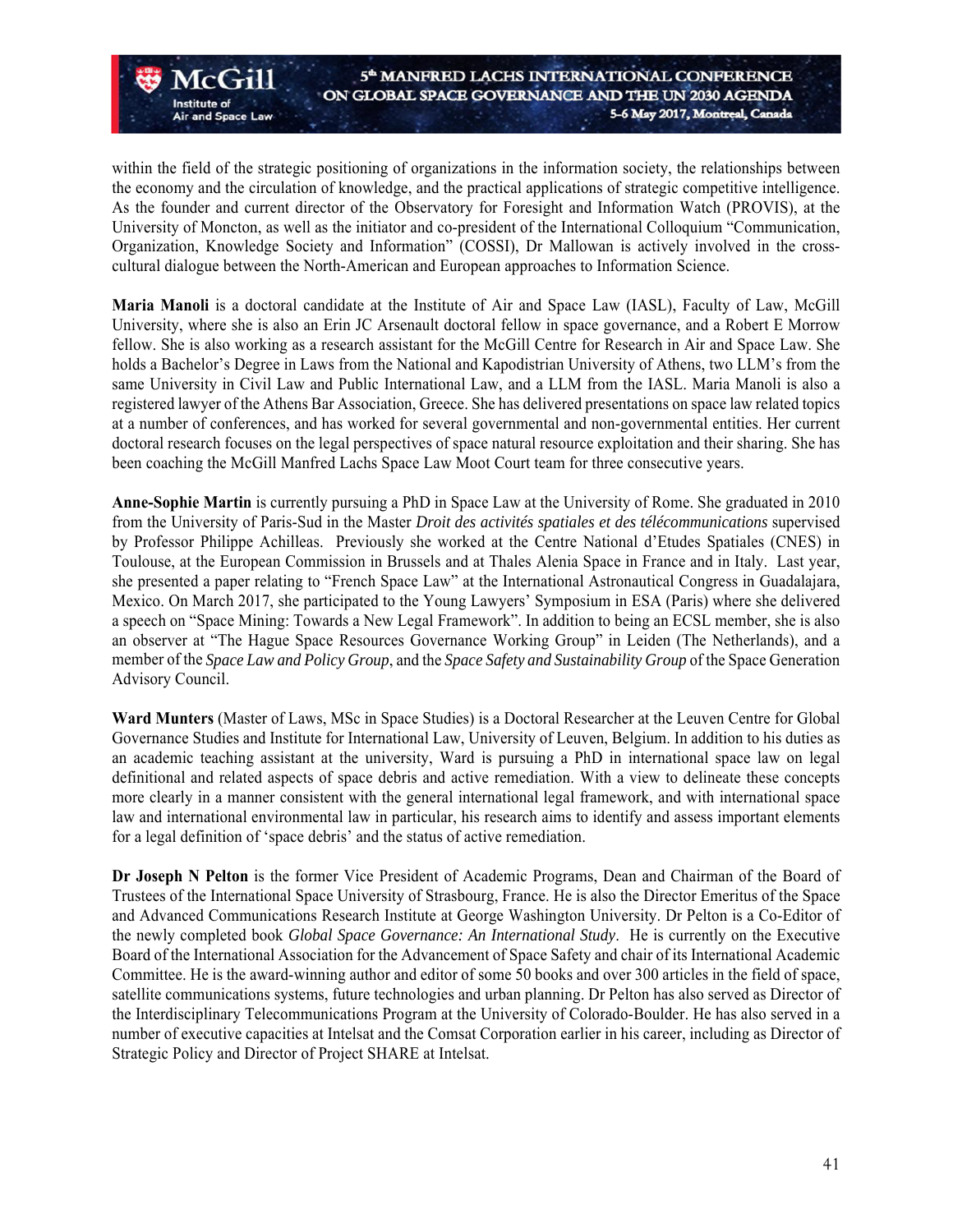**Bahar Ramazanova** was awarded her Bachelor of Law with Honours degree from the Academy of Public Administration under the president of the Republic of Azerbaijan. She worked as a lawyer at "Baku Law Service" LLC after graduation, focussing on civil and family law. From 2012, she worked as a part-time English language trainer at "London School of Azerbaijan" LLC. Since 2013 she has been an LLM student in the private law department at Istanbul University with a Turkish Government Scholarship. During her studies in Turkey, she spent six months preparing and defending a thesis on space transportation agreements at Dresden Technical University on an ERASMUS scholarship. Her Turkish thesis concerns private human space travel contracts and applicable laws. She presented her article "If an Oil Power Becomes a Launching State" at the Canadian Space Society's 15th Annual Space Conference. Currently, Ms Ramazanova is volunteering on the topic of space law with the "Astronomy and Space Studies" faculty of Istanbul University. She is also a member of the Space Generation Advisory Council and their Space Law and Policy Group. As an artist, Ms Ramazanova promotes space education through art.

Institute of

and Space Law

**Dr Mukund Kadursrinivas Rao** is an expert in earth observation (EO), geographical information systems (GIS) and space technology. He holds an MSc in Geology, MPhil in remote sensing (RS) and GIS and a PhD in RS and GIS. Dr Rao served the Indian Space Research Organisation (ISRO) for 24 years and led the Indian Remote Sensing applications programme, defined national policies for EO/GIS and defined National GIS. Dr Rao has also led the EO/GIS industry to develop unique GIS solutions in India, Singapore, the Middle East and the USA. Presently, Dr Rao is with the National Institute of Advanced Studies (NIAS), Bangalore and is working on a national GI Policy, Indian Space Policy, India-Japan Space Collaboration studies, Asia-Pacific academia networks on space policy research, national GIS standards and is incubating an intellectual property-oriented RS and GIS initiative. Dr Rao has provided leadership to many international fora/programmes, has been honoured with many awards and has 200+ publications to his credit.

**Dr Rajeswari Pillai Rajagopalan** is Senior Fellow and Head of the Nuclear and Space Policy Initiative at the Observer Research Foundation (ORF), New Delhi. Dr Rajagopalan joined ORF after five-years at the National Security Council Secretariat (2003-2007), where she was an Assistant Director. Prior to joining the NSCS, she was Research Officer at the Institute of Defence Studies and Analyses, New Delhi. She is the author of five books: *Locating India within the Global Non-Proliferation Architecture: Prospects, Challenges and Opportunities* (2016), *Nuclear Security in India* (2015), *Clashing Titans: Military Strategy and Insecurity Among Asian Great Powers*  (2012), *The Dragon's Fire: Chinese Military Strategy and Its Implications for Asia* (2009). She has also co-authored and edited five other books, including *Space India 2.0: Commerce, Policy, Security and Governance Perspectives* (2017) and *Awaiting Launch: Perspectives on The Draft ICoC for Outer Space Activities* (2014). Her research articles have appeared in edited volumes, and in peer reviewed journals such as India Review, Strategic Studies Quarterly, Air and Space Power Journal, International Journal of Nuclear Law, Strategic Analysis and CLAWS Journal. She has also been invited to speak at international fora including the UNCOPUOS (Vienna), Conference on Disarmament (Geneva), UNIDIR (Geneva), ASEAN Regional Forum (ARF) and the European Union. She has also lectured at Indian military and policy institutions such as the Defence Service and Staff College (Wellington), National Defence College (New Delhi), Army War College (Mhow), and the Foreign Service Institute (New Delhi).

**Lawrence Roberts** is an academic specializing in space law and policy. He has taught at a number of institutions of higher education including NYU School of Law, Seton Hall Law School and most recently at Fordham University's Graduate School of Business. The author of numerous scholarly works, Mr Roberts has served on the board of the X Prize Foundation where he chaired the foundation's Law & Policy Committee. He has also served as Chair of the American Bar Association's Committee on International Aerospace Law, the Committee on United States Aerospace Law and Policy and the National Space Society's Policy Committee.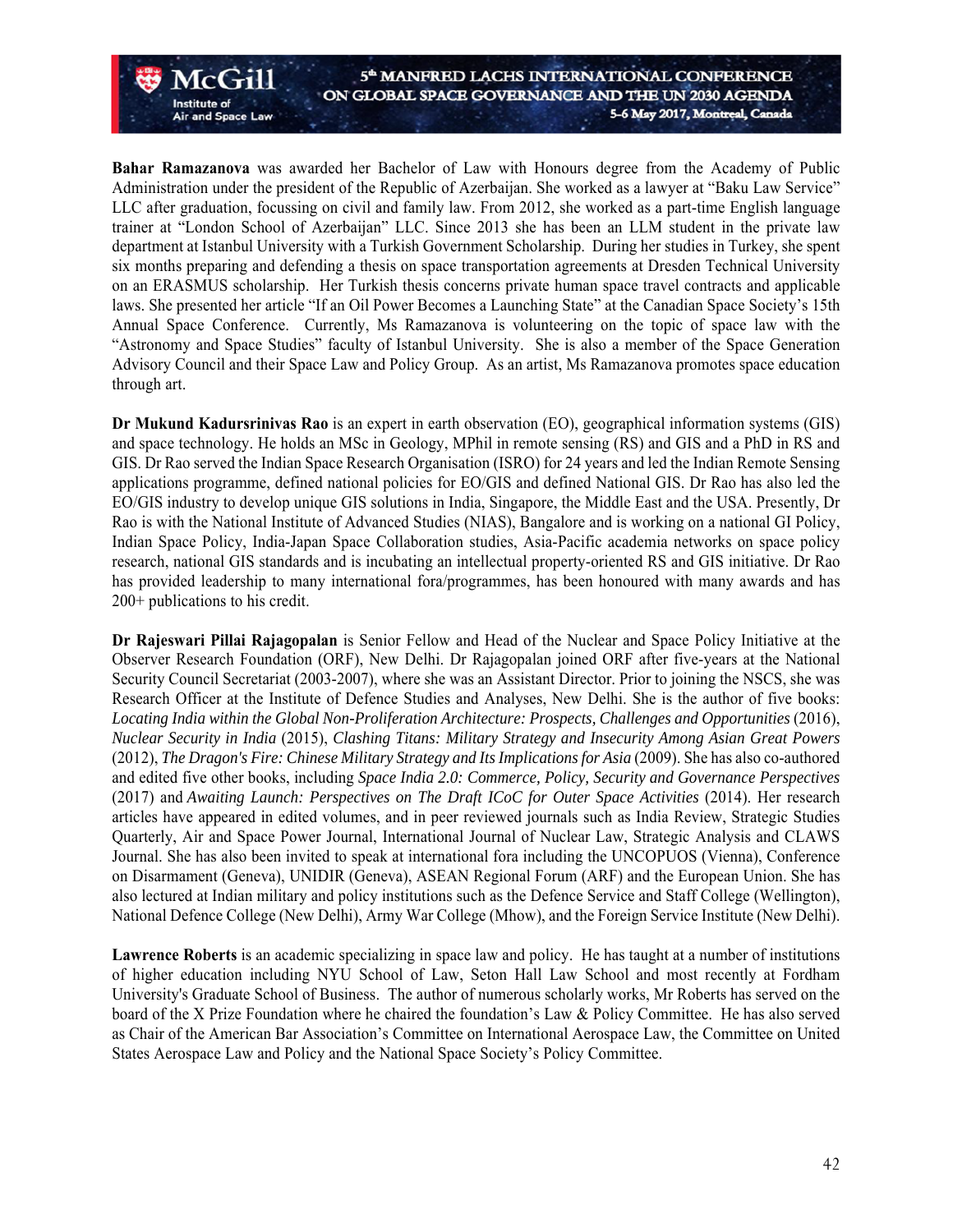**Isabelle Sourbès-Verger** is a Senior Researcher at the CNRS (National Centre for Scientific Research) in Paris. She works extensively on the Geography of Outer Space, focusing on the interaction between national public policy and technological ambitions. Using a comparative analysis of multiple case studies (Europe, Russia, Japan, China and India), her research provides an original view on the various models of acquisition and development of national space competences taking into account issues such as international security, decision-making and the role of media. She has authored or co-authored, in French and English, a number of books, including *The Cambridge Encyclopedia of Space*, more than 50 chapters or articles, and about 25 research reports. She holds an annual seminar at the EHESS and gives courses on space geopolitics at the Ecole de Guerre in Paris. She also contributes to different advisory panels at the national and international level. She is a member of international networks such as the European Space Policy Institute Network and has recently been appointed to the ESA History Project Academic Council.

 $Acc$   $\ddot{\phantom{1}}$ 

and Space Law

Institute of

**Tommaso Sgobba** is the Executive Director and Board Secretary of the International Association for the Advancement of Space Safety and was its first President from 2005-2013. Until October 2012, Mr Sgobba was responsible for flight safety at the European Space Agency (ESA), including human-rated systems, spacecraft reentries, space debris, use of nuclear power sources, and planetary protection. He joined the European Space Agency in 1989, after 13 years in the aeronautical industry. Initially he supported the developments of the Ariane 5 launcher, several earth observation and meteorological satellites, and the early phase of the Hermes spaceplane. Later he became product assurance and safety manager for all European manned missions on Shuttle, MIR station, and for the European research facilities for the International Space Station. He chaired for 10 years the ESA ISS Payload Safety Review Panel and was also instrumental in setting up the ESA Re-entry Safety Review Panel. Mr Sgobba holds an MS in Aeronautical Engineering from the Polytechnic of Turin (Italy), where he was also professor of space system safety (1999-2001). He has published several articles and papers on space safety, and co-edited the text book *Safety Design for Space Systems*, published in 2009 by Elsevier, that was also published later in Chinese. He co-edited the book entitled *The Need for an Integrated Regulatory Regime for Aviation and Space*, published by Springer in 2011. He is member of the editorial board of the Space Safety Magazine. Mr Sgobba received the NASA recognition for outstanding contribution to the International Space Station in 2004, and the prestigious NASA Space Flight Awareness (SFA) Award in 2007.

**Dr Mark Skinner** joined Boeing in 1999 (Maui Space Surveillance System). In 2015, he transitioned to Boeing Research & Technology (Albuquerque NM) as a senior scientist and technical manager. Dr Skinner specializes in space object characterization; his current research focus is orbital debris, with an emphasis on debris in GEO. He is currently PM of Boeing's Commercial ground-based SSA team, supporting Boeing's commercial satellite customers. For the last six years, he has served on the US delegation to UNCOPUOS, as an expert on space debris and SSA. Dr Skinner has a BS in Physics and a BS Humanities and Science from MIT, a PhD in Astrophysics from UW-Madison and an MBA from International Space University.

**Dr Ruth Stilwell** is the Executive Director of Aerospace Policy Solutions LLC, and adjunct faculty at Norwich University. Prior to this position, she served as the industry expert representing air traffic controllers on the International Civil Aviation Organization (ICAO), Air Navigation Commission in Montreal. The Air Navigation Commission serves as the technical body serving the ICAO Council. Her experience in air traffic control includes 25 years of operational duty at the Miami Air Route Traffic Control Centre, two years as liaison to the FAA Requirements Service and six years as Executive Vice President of the National Air Traffic Controllers Association. In addition, for four years she served as founding chairperson of the Air Traffic Services Committee of the International Transport Workers Federation. She is a current member of the technical committee on Sub Orbital Human Space Flight of the International Association for the Advancement of Space Safety. Her academic background includes research in projecting controller retirement and staffing requirements, the risk cost of ATC